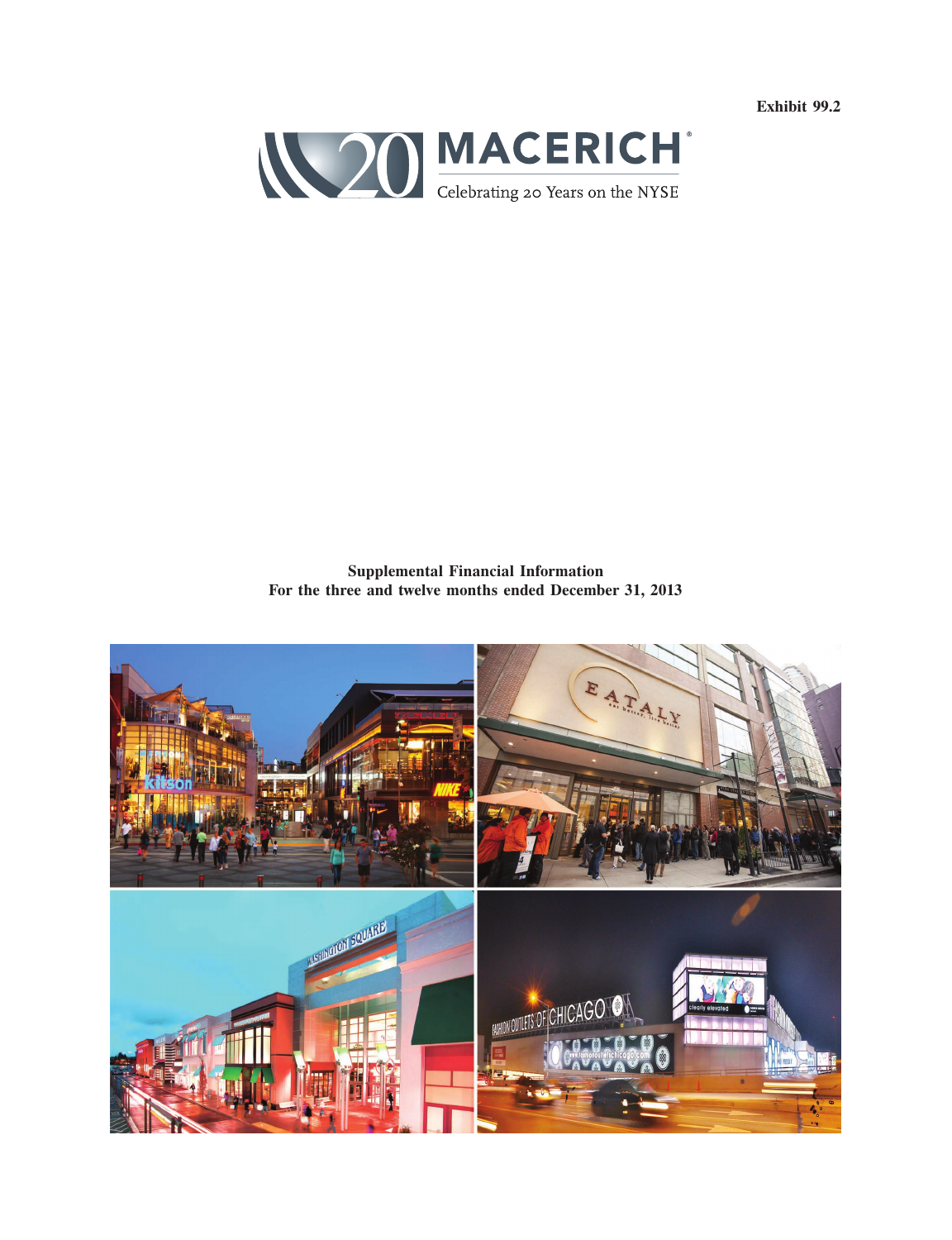#### **Supplemental Financial and Operating Information**

#### **Table of Contents**

All information included in this supplemental financial package is unaudited, unless otherwise indicated.

|                                                     | Page No.       |
|-----------------------------------------------------|----------------|
|                                                     | $1 - 3$        |
|                                                     | $\mathbf{1}$   |
|                                                     | $\overline{2}$ |
| Changes in Total Common and Equivalent Shares/Units | 3              |
|                                                     | $4 - 10$       |
|                                                     | $5-6$          |
| Notes to Unaudited Pro Rata Statement of Operations | $\overline{7}$ |
|                                                     | 8              |
|                                                     | 9              |
|                                                     | 10             |
|                                                     | $11 - 25$      |
|                                                     | 11             |
|                                                     | $12 - 16$      |
|                                                     | 17             |
|                                                     | 18             |
|                                                     | 19             |
|                                                     | 20             |
|                                                     | $21 - 24$      |
|                                                     | $25 - 26$      |
|                                                     | 27-29          |
|                                                     | 27             |
|                                                     | 28-29          |
|                                                     | $30 - 31$      |
|                                                     | 32             |
|                                                     | 33             |

This Supplemental Financial Information should be read in connection with the Company's fourth quarter 2013 earnings announcement (included as Exhibit 99.1 of the Company's Current Report on 8-K, event date February 4, 2014) as certain disclosures, definitions and reconciliations in such announcement have not been included in this Supplemental Financial Information.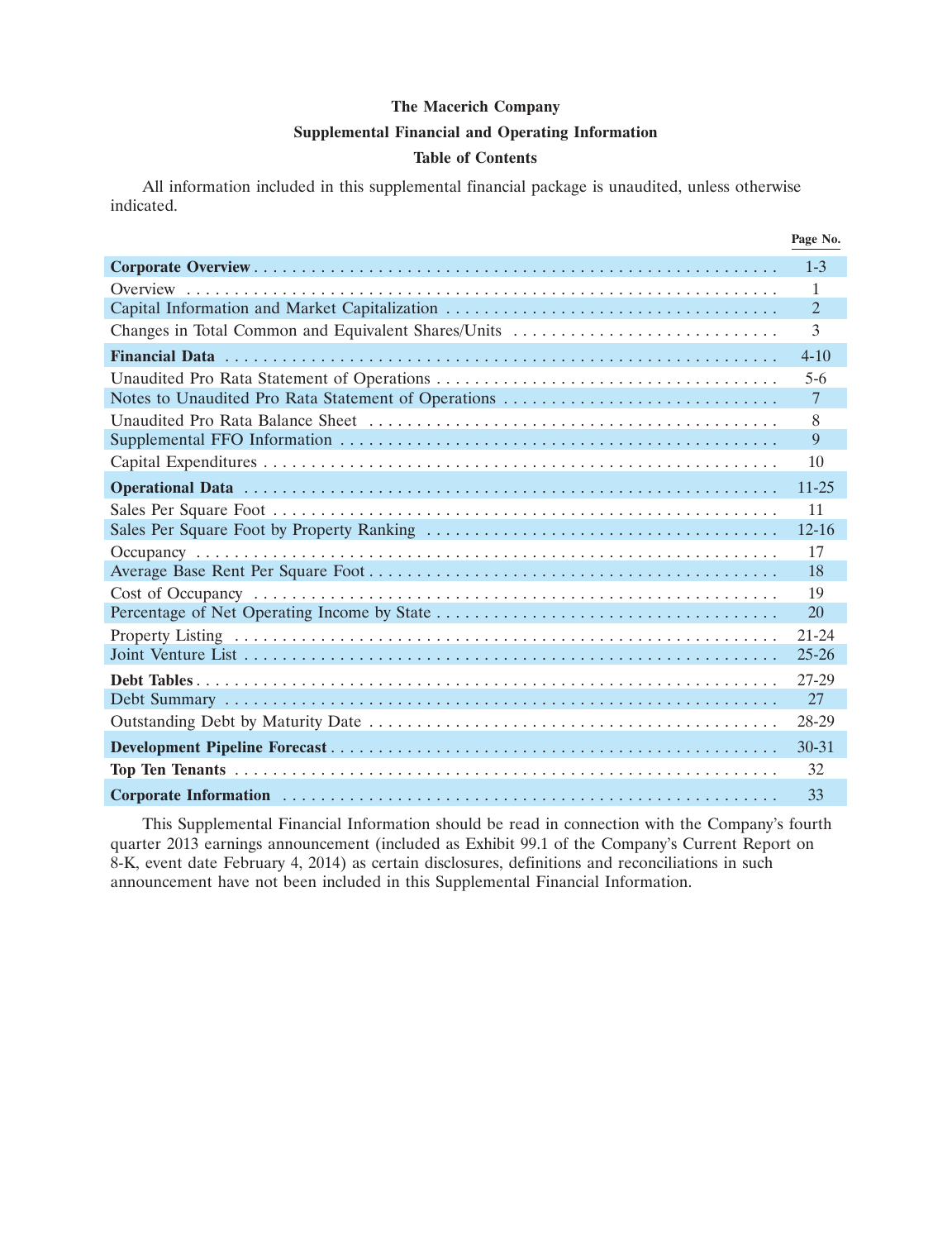#### **The Macerich Company Supplemental Financial and Operating Information Overview**

The Macerich Company (the ''Company'') is involved in the acquisition, ownership, development, redevelopment, management and leasing of regional and community/power shopping centers located throughout the United States. The Company is the sole general partner of, and owns a majority of the ownership interests in, The Macerich Partnership, L.P., a Delaware limited partnership (the ''Operating Partnership'').

As of December 31, 2013, the Operating Partnership owned or had an ownership interest in 55 regional shopping centers and nine community/power shopping centers aggregating approximately 57 million square feet of gross leasable area (''GLA'').

The Company sold one regional shopping center, Rotterdam Square, on January 15, 2014, herein defined as the ''2014 Disposition Center''. Excluding the 2014 Disposition Center, the Company currently owns 54 regional shopping centers and nine community/power shopping centers aggregating approximately 56 million square feet. These 63 centers are referred to hereinafter as the ''Centers'', unless the context requires otherwise.

The 2014 Disposition Center has been excluded from certain Non-GAAP operating measures at December 31, 2013, including Sales Per Square Foot, Occupancy, Average Base Rent Per Square Foot and Cost of Occupancy as well as our Property Listing.

The Company is a self-administered and self-managed real estate investment trust (''REIT'') and conducts all of its operations through the Operating Partnership and the Company's management companies (collectively, the ''Management Companies'').

All references to the Company in this Exhibit include the Company, those entities owned or controlled by the Company and predecessors of the Company, unless the context indicates otherwise.

This document contains information constituting forward-looking statements and includes expectations regarding the Company's future operational results as well as development, redevelopment and expansion activities. Stockholders are cautioned that any such forward-looking statements are not guarantees of future performance and involve risks, uncertainties and other factors that may cause actual results, performance or achievements of the Company to vary materially from those anticipated, expected or projected. Such factors include, among others, general industry, economic and business conditions, which will, among other things, affect demand for retail space or retail goods, availability and creditworthiness of current and prospective tenants, anchor or tenant bankruptcies, closures, mergers or consolidations, lease rates, terms and payments, interest rate fluctuations, availability, terms and cost of financing, operating expenses, and competition; adverse changes in the real estate markets, including the liquidity of real estate investments; and risks of real estate development, redevelopment, and expansion, including availability, terms and cost of financing, construction delays, environmental and safety requirements, budget overruns, sunk costs and lease-up; the inability to obtain, or delays in obtaining, all necessary zoning, land-use, building, and occupancy and other required governmental permits and authorizations; and governmental actions and initiatives (including legislative and regulatory changes) as well as terrorist activities or other acts of violence which could adversely affect all of the above factors. Furthermore, occupancy rates and rents at a newly completed property may not be sufficient to make the property profitable. The reader is directed to the Company's various filings with the Securities and Exchange Commission, including the Annual Report on Form 10-K for the year ended December 31, 2012, for a discussion of such risks and uncertainties, which discussion is incorporated herein by reference. The Company does not intend, and undertakes no obligation, to update any forward-looking information to reflect events or circumstances after the date of this document or to reflect the occurrence of unanticipated events unless required by law to do so.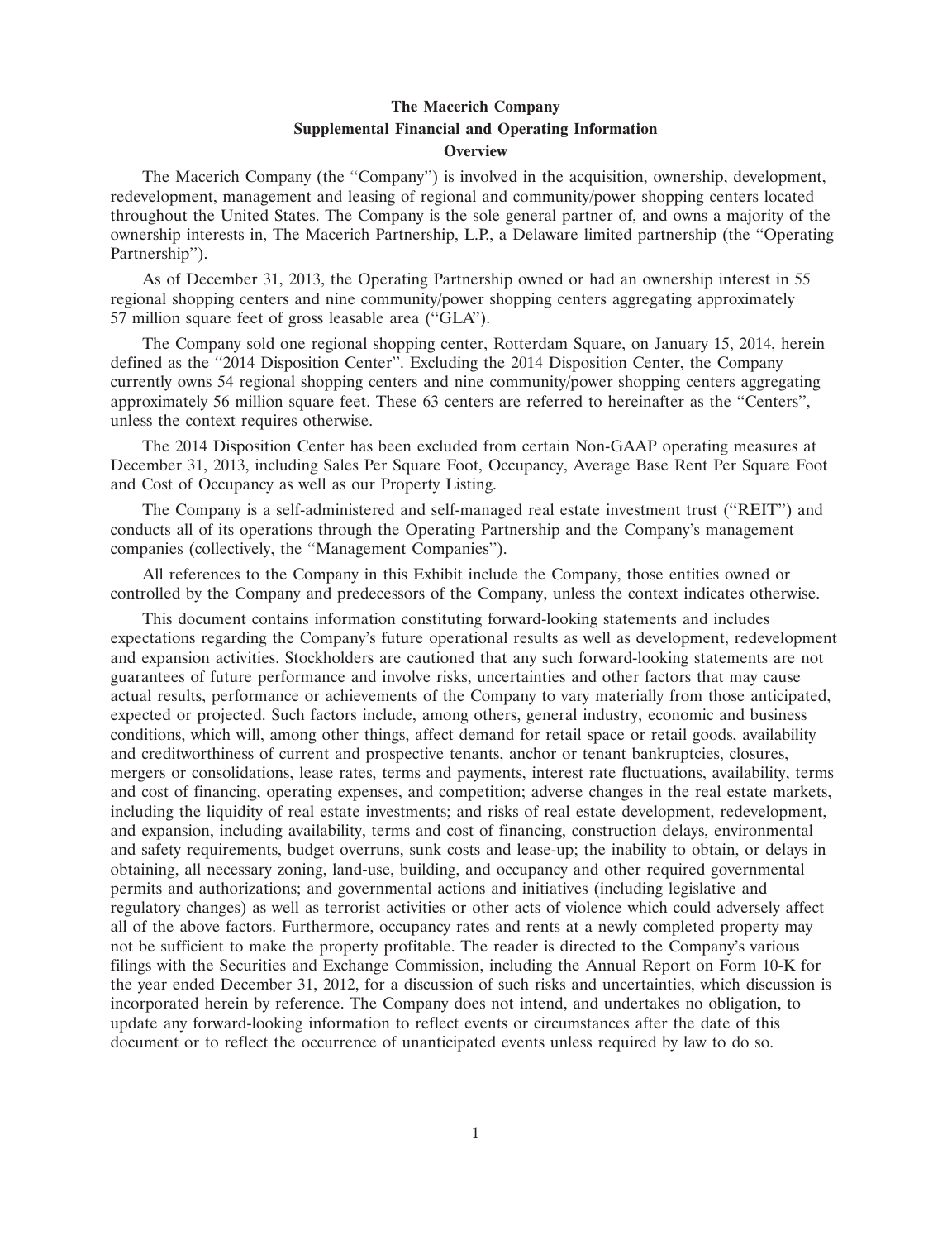### **Supplemental Financial and Operating Information (unaudited)**

### **Capital Information and Market Capitalization**

|                                                                                      |                 |               | <b>Period Ended</b>                         |               |               |
|--------------------------------------------------------------------------------------|-----------------|---------------|---------------------------------------------|---------------|---------------|
|                                                                                      | 12/31/2013      |               | 12/31/2012                                  |               | 12/31/2011    |
|                                                                                      |                 |               | dollars in thousands, except per share data |               |               |
| Closing common stock price per share $\dots \dots \dots$                             | \$<br>58.89     | S.            | 58.30                                       | <sup>\$</sup> | 50.60         |
| 52 week high $\ldots \ldots \ldots \ldots \ldots \ldots \ldots \ldots \ldots \ldots$ | \$<br>72.19     | S             | 62.83                                       | S             | 56.50         |
|                                                                                      | \$<br>55.13     | S             | 49.67                                       | \$            | 38.64         |
| Shares outstanding at end of period                                                  |                 |               |                                             |               |               |
| Class A non-participating convertible preferred units                                | 184,304         |               | 184.304                                     |               | 208,640       |
| Common shares and partnership units                                                  | 150,673,110     |               | 147,601,848                                 |               | 143, 178, 521 |
| Total common and equivalent shares/units outstanding.                                | 150,857,414     |               | 147,786,152                                 |               | 143,387,161   |
| Portfolio capitalization data                                                        |                 |               |                                             |               |               |
| Total portfolio debt, including joint ventures at pro rata.                          | \$<br>6,037,219 | <sup>\$</sup> | 6,620,507                                   | <sup>\$</sup> | 5,903,805     |
|                                                                                      | 8,883,993       |               | 8,615,933                                   |               | 7,255,390     |
| Total market capitalization                                                          | \$14,921,212    |               | \$15,236,440                                |               | \$13,159,195  |
|                                                                                      | $40.5\%$        |               | $43.5\%$                                    |               | 44.9%         |

(a) Debt as a percentage of total market capitalization.

## **Portfolio Capitalization at December 31, 2013**

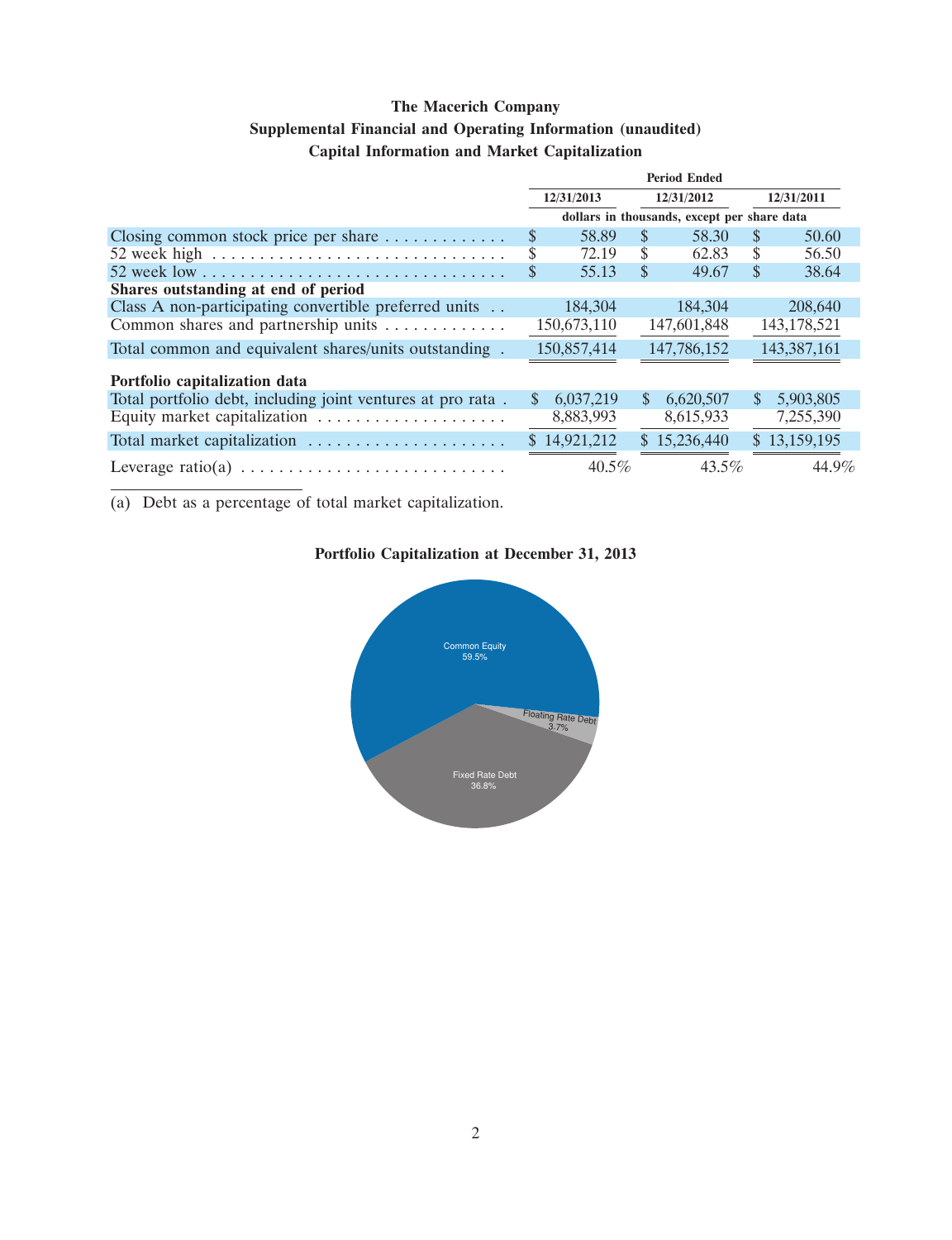### **The Macerich Company Supplemental Financial and Operating Information (unaudited) Changes in Total Common and Equivalent Shares/Units**

|                                                                                                                      | Partnership<br>Units  | Company<br>Common<br><b>Shares</b> | <b>Class A</b><br><b>Non-Participating</b><br><b>Convertible</b><br><b>Preferred Units</b> | <b>Total</b><br>Common<br>and<br>Equivalent<br>Shares/<br>Units |
|----------------------------------------------------------------------------------------------------------------------|-----------------------|------------------------------------|--------------------------------------------------------------------------------------------|-----------------------------------------------------------------|
| Balance as of December 31, $2012$                                                                                    | 10,094,838            | 137,507,010                        | 184,304                                                                                    | 147,786,152                                                     |
| Conversion of partnership units to cash<br>Conversion of partnership units to common shares                          | (16,662)<br>(61, 372) | 61,372                             |                                                                                            | (16,662)                                                        |
| Issuance of stock/partnership units from restricted<br>stock issuance or other share- or unit-based plans            | 200,000               | 60,021                             |                                                                                            | 260,021                                                         |
|                                                                                                                      | 10,216,804            | 137,628,403                        | 184,304                                                                                    | 148,029,511                                                     |
| Conversion of partnership units to common shares<br>$\cdot$ .<br>Issuance of stock/partnership units from restricted | (595, 493)            | 595,493                            |                                                                                            |                                                                 |
| stock issuance or other share- or unit-based plans<br>Common stock issued through $ATM(a)$                           |                       | 28,350<br>2,456,956                |                                                                                            | 28,350<br>2,456,956                                             |
|                                                                                                                      | 9,621,311             | 140,709,202                        | 184,304                                                                                    | 150,514,817                                                     |
| Issuance of stock/partnership units from restricted<br>stock issuance or other share- or unit-based plans            |                       | 6,996                              |                                                                                            | 6,996                                                           |
|                                                                                                                      | 9,621,311             | 140,716,198                        | 184,304                                                                                    | 150,521,813                                                     |
| Conversion of partnership units to cash<br>Issuance of stock/partnership units from restricted                       | (784)                 |                                    |                                                                                            | (784)                                                           |
| stock issuance or other share- or unit-based plans                                                                   | 318,900               | 17,485                             |                                                                                            | 336,385                                                         |
| Balance as of December 31, 2013 $\dots \dots \dots \dots$                                                            | 9,939,427             | 140,733,683                        | 184,304                                                                                    | 150,857,414                                                     |

(a) During the second quarter of 2013, the Company issued 2,456,956 shares of common stock under its at-the-market (''ATM'') program, in exchange for net proceeds of approximately \$171.1 million.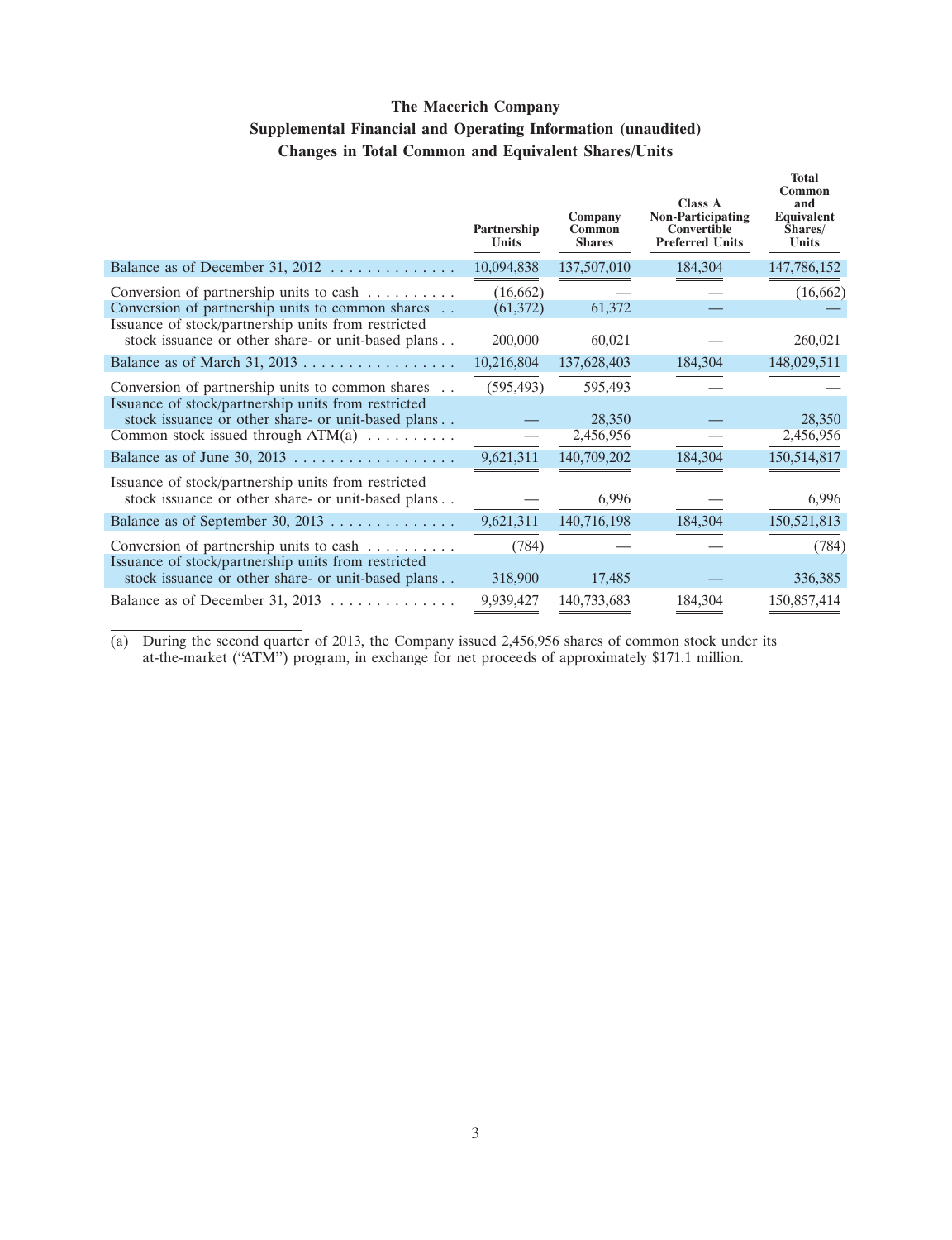On the following pages, the Company presents its unaudited pro rata statement of operations and unaudited pro rata balance sheet reflecting the Company's proportionate ownership of each asset in its portfolio. The Company also reconciles net income attributable to the Company to funds from operations (''FFO'') and FFO-diluted for the three and twelve months ended December 31, 2013.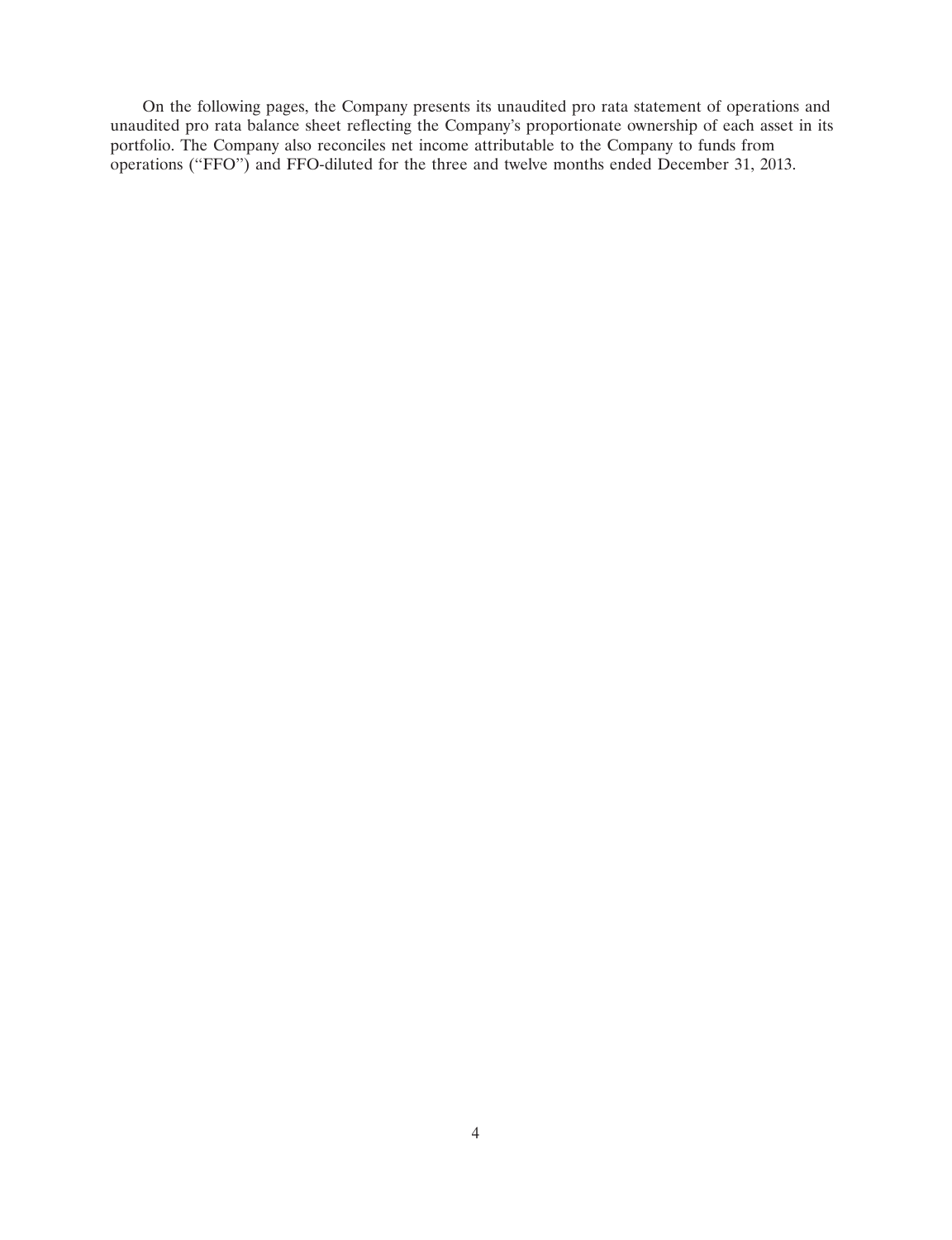### **THE MACERICH COMPANY**

### **UNAUDITED PRO RATA STATEMENT OF OPERATIONS**

### **(Dollars in thousands)**

|                                                                                                                                        |                     |                                     | For the Three Months Ended December 31, 2013     |                                               |                                           |
|----------------------------------------------------------------------------------------------------------------------------------------|---------------------|-------------------------------------|--------------------------------------------------|-----------------------------------------------|-------------------------------------------|
|                                                                                                                                        | Consolidated        | Non-<br>Controlling<br>Interests(1) | Company's<br><b>Consolidated</b><br><b>Share</b> | Company's<br>Share of<br>Joint<br>Ventures(2) | Company's<br><b>Total</b><br><b>Share</b> |
| Revenues:                                                                                                                              |                     |                                     |                                                  |                                               |                                           |
| Minimum rents                                                                                                                          | \$155,618<br>12,546 | \$(10,034)<br>(804)                 | \$145,584<br>11,742                              | \$49,178<br>4,725                             | \$194,762<br>16,467                       |
|                                                                                                                                        | 89,915              | (5,841)                             | 84,074                                           | 23,562                                        | 107,636                                   |
| Management Companies' revenues                                                                                                         | 9,001               |                                     | 9,001                                            |                                               | 9,001                                     |
|                                                                                                                                        | 15,057              | (955)                               | 14,102                                           | 6,334                                         | 20,436                                    |
|                                                                                                                                        | 282,137             | (17, 634)                           | 264,503                                          | 83,799                                        | 348,302                                   |
| Expenses:                                                                                                                              |                     |                                     |                                                  |                                               |                                           |
| Shopping center and operating expenses $\dots \dots$                                                                                   | 89.161              | (5, 492)                            | 83,669                                           | 27.265                                        | 110,934                                   |
| Management Companies' operating expenses                                                                                               | 24,459              | $\overline{\phantom{0}}$            | 24,459                                           | ÷,                                            | 24,459                                    |
| REIT general and administrative expenses $\dots \dots$                                                                                 | 9,099               |                                     | 9,099                                            |                                               | 9,099                                     |
| Depreciation and amortization                                                                                                          | 93,132              | (5,514)                             | 87,618                                           | 20,396                                        | 108,014                                   |
|                                                                                                                                        | 47,588              | (2,872)                             | 44,716                                           | 17,330                                        | 62,046                                    |
| Gain on extinguishment of debt, net                                                                                                    | 506                 |                                     | 506                                              |                                               | 506                                       |
|                                                                                                                                        | 263,945             | (13, 878)                           | 250,067                                          | 64,991                                        | 315,058                                   |
| Equity in income of unconsolidated joint ventures $\dots$ .                                                                            | 22,103              |                                     | 22,103                                           | (22, 103)                                     |                                           |
|                                                                                                                                        | (2,633)             | 2,633                               |                                                  |                                               |                                           |
| Income tax expense $\ldots \ldots \ldots \ldots \ldots \ldots \ldots \ldots$                                                           | (572)               |                                     | (572)                                            |                                               | (572)                                     |
| (Loss) gain on remeasurement, sale or write down of<br>assets, net $\dots \dots \dots \dots \dots \dots \dots \dots \dots \dots \dots$ | (39, 131)           | 5,245                               | (33,886)                                         | 3,295                                         | (30, 591)                                 |
| (Loss) income from continuing operations $\dots \dots \dots$                                                                           | (2,041)             | 4.122                               | 2,081                                            |                                               | 2,081                                     |
| Discontinued operations:                                                                                                               |                     |                                     |                                                  |                                               |                                           |
| Gain on sale or write down of assets, net                                                                                              | 152,269             |                                     | 152,269                                          |                                               | 152,269                                   |
| Income from discontinued operations                                                                                                    | 561                 |                                     | 561                                              |                                               | 561                                       |
| Total income from discontinued operations                                                                                              | 152,830             |                                     | 152,830                                          |                                               | 152,830                                   |
| Net income                                                                                                                             | 150,789             | 4,122                               | 154,911                                          |                                               | 154,911                                   |
| Less net income attributable to noncontrolling interests.                                                                              | 5,911               | 4,122                               | 10,033                                           |                                               | 10,033                                    |
| Net income attributable to the Company $\dots \dots \dots$                                                                             | \$144,878           | \$                                  | \$144,878                                        | \$                                            | \$144,878                                 |
| Reconciliation of net income attributable to the<br>Company to FFO(3):                                                                 |                     |                                     |                                                  |                                               |                                           |
| Net income attributable to the Company $\dots \dots \dots$                                                                             |                     |                                     | \$144,878                                        | \$<br><u>e a</u>                              | \$144,878                                 |
| Equity in income of unconsolidated joint ventures $\dots$ .                                                                            |                     |                                     | (22, 103)                                        | 22,103                                        |                                           |
| Adjustments to reconcile net income to FFO—basic and<br>diluted:                                                                       |                     |                                     |                                                  |                                               |                                           |
| Noncontrolling interests in the Operating Partnership.                                                                                 |                     |                                     | 10,033                                           |                                               | 10,033                                    |
| Gain on remeasurement, sale or write down of assets,                                                                                   |                     |                                     | (118, 532)                                       | (3,295)                                       | (121, 827)                                |
| Gain on sale of undepreciated assets, net                                                                                              |                     |                                     | 308                                              | 169                                           | 477                                       |
| Depreciation and amortization of all property $\dots$ .                                                                                |                     |                                     | 89,547                                           | 20,396                                        | 109,943                                   |
| Depreciation on personal property $\dots \dots \dots \dots$                                                                            |                     |                                     | (2,678)                                          | (202)                                         | (2,880)                                   |
| Total FFO-Basic and diluted                                                                                                            |                     |                                     | \$101,453                                        | \$39,171                                      | \$140,624                                 |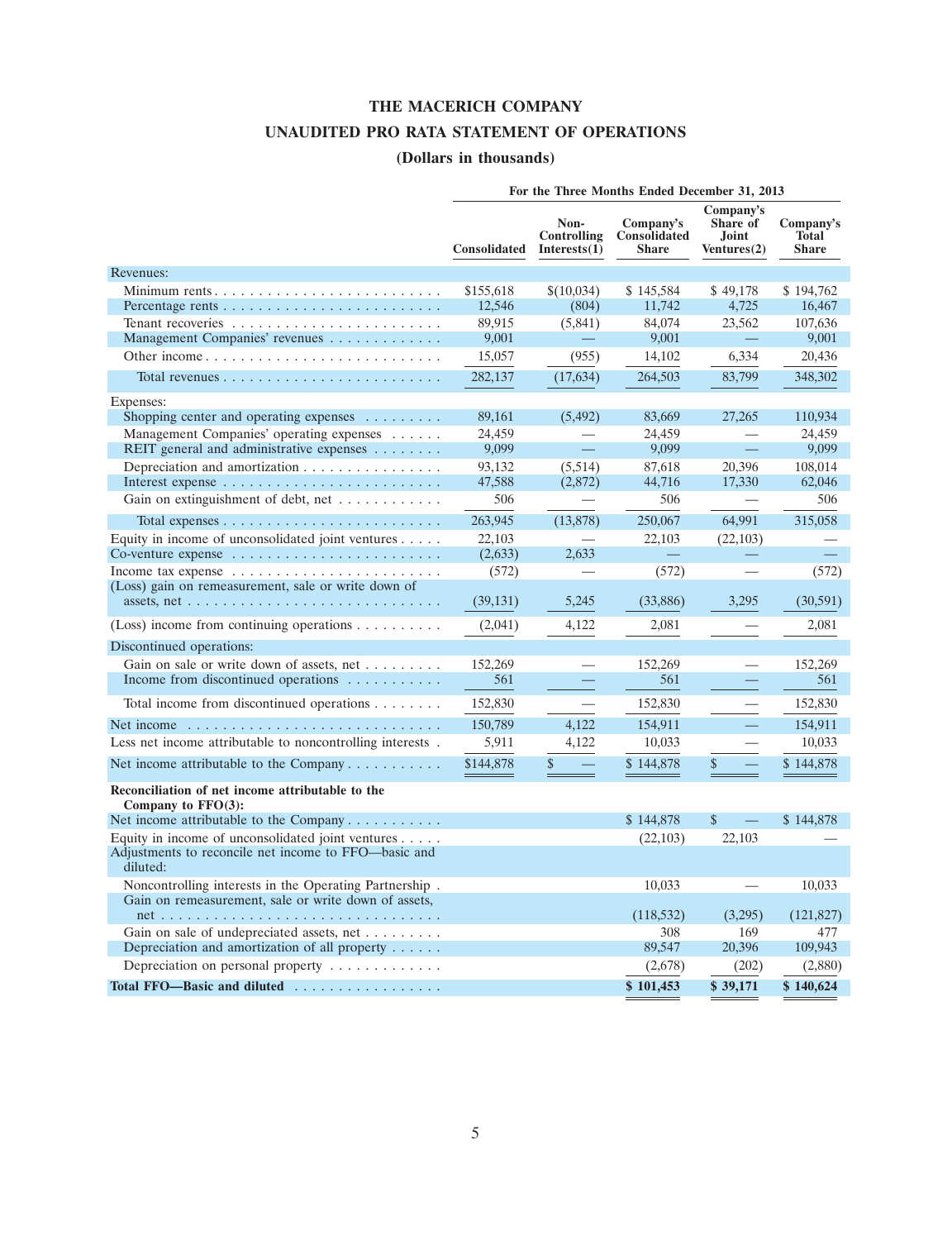### **THE MACERICH COMPANY**

### **UNAUDITED PRO RATA STATEMENT OF OPERATIONS**

### **(Dollars in thousands)**

|                                                                                                                                        |                     |                                               | For the Twelve Months Ended December 31, 2013 |                                                      |                                           |
|----------------------------------------------------------------------------------------------------------------------------------------|---------------------|-----------------------------------------------|-----------------------------------------------|------------------------------------------------------|-------------------------------------------|
|                                                                                                                                        | <b>Consolidated</b> | Non-<br><b>Controlling</b><br>Interests $(1)$ | Company's<br>Consolidated<br><b>Share</b>     | Company's<br>Share of<br><b>Joint</b><br>Ventures(2) | Company's<br><b>Total</b><br><b>Share</b> |
| Revenues:                                                                                                                              |                     |                                               |                                               |                                                      |                                           |
| Minimum rents                                                                                                                          | \$578,113<br>23,156 | \$(35,802)<br>(1,322)                         | \$542,311<br>21,834                           | \$209,621<br>9,665                                   | \$751,932<br>31,499                       |
|                                                                                                                                        | 337,772             | (21, 323)                                     | 316,449                                       | 103,085                                              | 419,534                                   |
| Management Companies' revenues                                                                                                         | 40,192              |                                               | 40,192                                        | $\equiv$                                             | 40,192                                    |
|                                                                                                                                        | 50,242              | (2,793)                                       | 47,449                                        | 22,981                                               | 70,430                                    |
|                                                                                                                                        | 1,029,475           | (61,240)                                      | 968,235                                       | 345,352                                              | 1,313,587                                 |
| Expenses:                                                                                                                              |                     |                                               |                                               |                                                      |                                           |
| Shopping center and operating expenses $\dots \dots$                                                                                   | 329,795             | (19,666)                                      | 310,129                                       | 116,406                                              | 426,535                                   |
| Management Companies' operating expenses                                                                                               | 93,461              |                                               | 93,461                                        |                                                      | 93,461                                    |
| REIT general and administrative expenses                                                                                               | 27,772              |                                               | 27,772                                        | $\equiv$                                             | 27,772                                    |
| Depreciation and amortization                                                                                                          | 357,165             | (19, 928)                                     | 337,237                                       | 86,866                                               | 424,103                                   |
|                                                                                                                                        | 197,247             | (11, 468)                                     | 185,779                                       | 69.224                                               | 255,003                                   |
| Loss on extinguishment of debt, net $\dots \dots \dots$                                                                                | (1, 432)            |                                               | (1, 432)                                      | (352)                                                | (1,784)                                   |
|                                                                                                                                        | 1,004,008           | (51,062)                                      | 952,946                                       | 272,144                                              | 1,225,090                                 |
| Equity in income of unconsolidated joint ventures $\ldots$ .                                                                           | 167,580             |                                               | 167,580                                       | (167,580)                                            |                                           |
| Co-venture expense $\dots \dots \dots \dots \dots \dots \dots \dots$                                                                   | (8,864)             | 8.864                                         |                                               |                                                      |                                           |
|                                                                                                                                        | 1,692               |                                               | 1,692                                         | $\overline{\phantom{0}}$                             | 1,692                                     |
| (Loss) gain on remeasurement, sale or write down of<br>assets, net $\dots \dots \dots \dots \dots \dots \dots \dots \dots \dots \dots$ | (26, 852)           | 2,082                                         | (24,770)                                      | 94,372                                               | 69,602                                    |
| Income from continuing operations $\dots \dots \dots \dots$                                                                            | 159,023             | 768                                           | 159,791                                       |                                                      | 159,791                                   |
| Discontinued operations:                                                                                                               |                     |                                               |                                               |                                                      |                                           |
| Gain on sale or write down of assets, net                                                                                              | 286,414             |                                               | 286,414                                       |                                                      | 286,414                                   |
| Income from discontinued operations $\dots \dots \dots$                                                                                | 3,522               |                                               | 3,522                                         |                                                      | 3.522                                     |
| Total income from discontinued operations                                                                                              | 289,936             |                                               | 289,936                                       | $\overline{\phantom{0}}$                             | 289,936                                   |
| Net income                                                                                                                             | 448,959             | 768                                           | 449,727                                       | $\equiv$                                             | 449,727                                   |
| Less net income attributable to noncontrolling interests.                                                                              | 28,869              | 768                                           | 29,637                                        |                                                      | 29,637                                    |
| Net income attributable to the Company $\dots \dots \dots$                                                                             | \$<br>420,090       | \$                                            | \$420,090                                     | \$                                                   | \$<br>420,090                             |
| Reconciliation of net income attributable to the<br>Company to $FFO(3)$ :                                                              |                     |                                               |                                               |                                                      |                                           |
| Net income attributable to the Company                                                                                                 |                     |                                               | \$420,090                                     | \$                                                   | \$420,090                                 |
| Equity in income of unconsolidated joint ventures $\ldots$ .<br>Adjustments to reconcile net income to FFO—basic and<br>diluted:       |                     |                                               | (167,580)                                     | 167,580                                              |                                           |
| Noncontrolling interests in the Operating Partnership.                                                                                 |                     |                                               | 29.637                                        |                                                      | 29.637                                    |
| Gain on remeasurement, sale or write down of assets.                                                                                   |                     |                                               | (260, 392)                                    | (94, 372)                                            | (354,764)                                 |
| Gain on sale of undepreciated assets, net                                                                                              |                     |                                               | 2,546                                         | 602                                                  | 3,148                                     |
| Depreciation and amortization of all property                                                                                          |                     |                                               | 354,497                                       | 86,866                                               | 441,363                                   |
| Depreciation on personal property $\dots \dots \dots \dots$                                                                            |                     |                                               | (10,988)                                      | (912)                                                | (11,900)                                  |
| Total FFO—Basic and diluted                                                                                                            |                     |                                               | \$367,810                                     | \$159,764                                            | \$527,574                                 |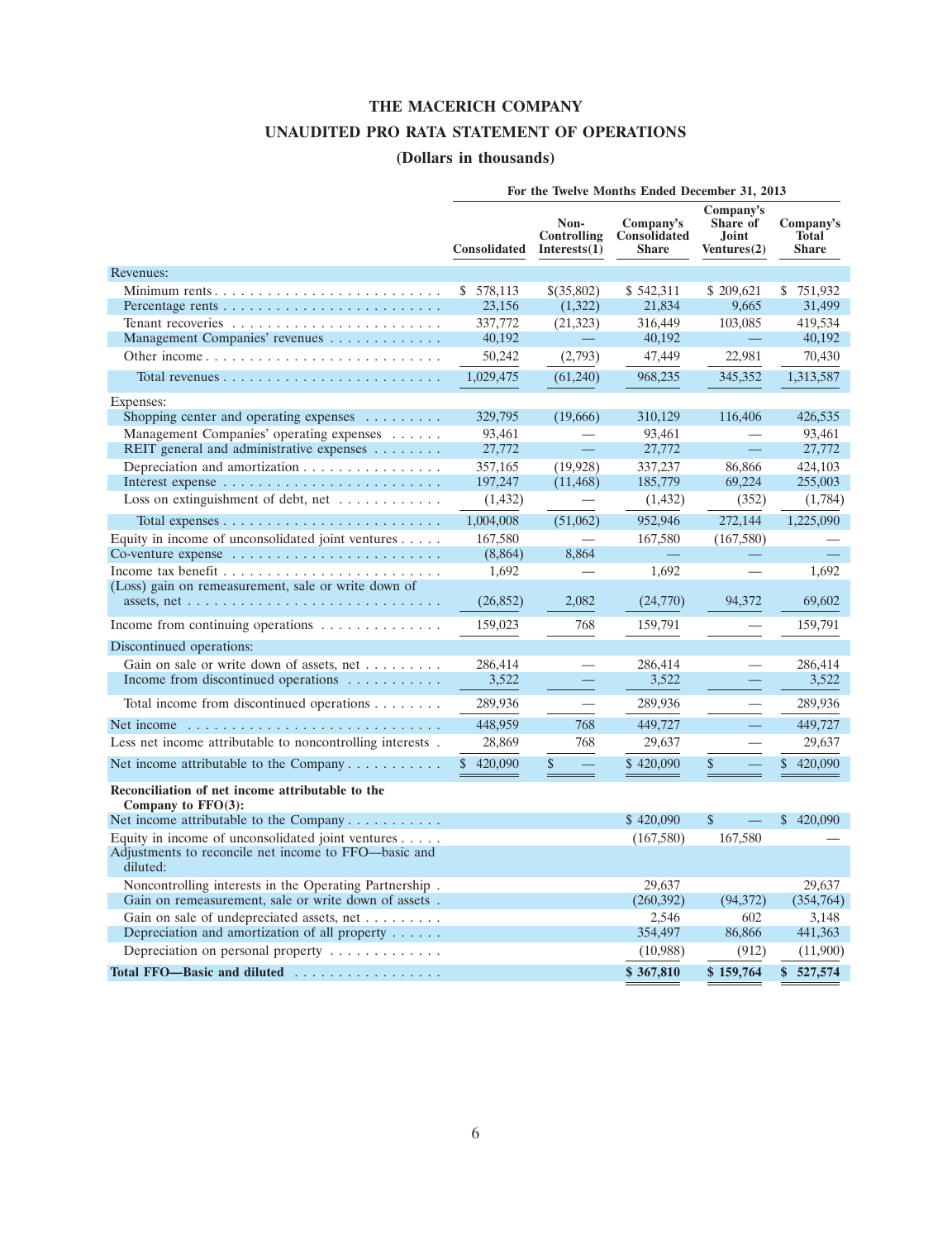#### **Notes to Unaudited Pro Rata Statement of Operations**

- (1) This represents the non-owned portion of consolidated joint ventures.
- (2) This represents the Company's pro rata share of unconsolidated joint ventures.
- (3) The Company uses FFO in addition to net income to report its operating and financial results and considers FFO and FFO-diluted as supplemental measures for the real estate industry and a supplement to Generally Accepted Accounting Principles (''GAAP'') measures. The National Association of Real Estate Investment Trusts (''NAREIT'') defines FFO as net income (loss) (computed in accordance with GAAP), excluding gains (or losses) from extraordinary items and sales of depreciated operating properties, plus real estate related depreciation and amortization, impairment write-downs of real estate and write-downs of investments in an affiliate where the write-downs have been driven by a decrease in the value of real estate held by the affiliate and after adjustments for unconsolidated joint ventures. Adjustments for unconsolidated joint ventures are calculated to reflect FFO on the same basis.

FFO and FFO on a diluted basis are useful to investors in comparing operating and financial results between periods. This is especially true since FFO excludes real estate depreciation and amortization, as the Company believes real estate values fluctuate based on market conditions rather than depreciating in value ratably on a straight-line basis over time. FFO on a diluted basis is a measure investors find most useful in measuring the dilutive impact of outstanding convertible securities. FFO does not represent cash flow from operations as defined by GAAP, should not be considered as an alternative to net income (loss) as defined by GAAP, and is not indicative of cash available to fund all cash flow needs. The Company also cautions that FFO, as presented, may not be comparable to similarly titled measures reported by other real estate investment trusts.

Management compensates for the limitations of FFO by providing investors with financial statements prepared according to GAAP, along with a detailed discussion of FFO and a reconciliation of FFO and FFO-diluted to net income attributable to the Company. Management believes that to further understand the Company's performance, FFO should be compared with the Company's reported net income and considered in addition to cash flows in accordance with GAAP, as presented in the Company's consolidated financial statements.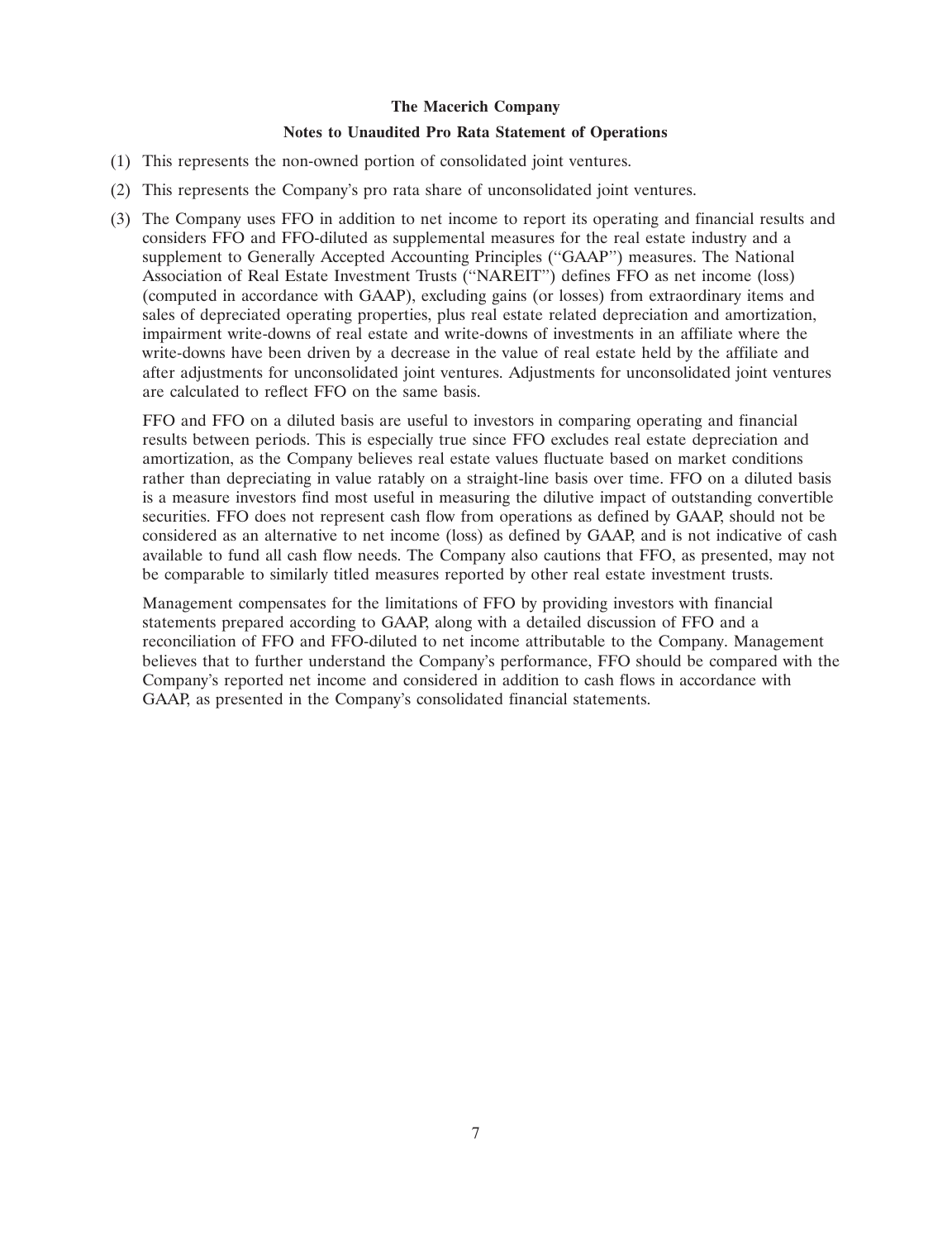#### **THE MACERICH COMPANY**

#### **UNAUDITED PRO RATA BALANCE SHEET**

#### **(Dollars in thousands)**

|                                                              |                     |                                     | As of December 31, 2013                   |                                                      |                                           |
|--------------------------------------------------------------|---------------------|-------------------------------------|-------------------------------------------|------------------------------------------------------|-------------------------------------------|
|                                                              | <b>Consolidated</b> | Non-<br>Controlling<br>Interests(1) | Company's<br>Consolidated<br><b>Share</b> | Company's<br>Share of<br><b>Joint</b><br>Ventures(2) | Company's<br><b>Total</b><br><b>Share</b> |
| <b>ASSETS:</b>                                               |                     |                                     |                                           |                                                      |                                           |
| Property, $net(3) \ldots \ldots \ldots \ldots \ldots \ldots$ | \$7,621,766         |                                     | \$(485,536) \$7,136,230                   | \$2,152,835                                          | \$9,289,065                               |
| Cash and cash equivalents                                    | 69,715              | (11,481)                            | 58,234                                    | 44,080                                               | 102,314                                   |
| Restricted cash                                              | 16,843              | (350)                               | 16,493                                    | 7,317                                                | 23,810                                    |
| Tenant and other receivables, net                            | 99,497              | (27, 747)                           | 71,750                                    | 32,787                                               | 104,537                                   |
| Deferred charges and other assets, net                       | 533,058             | (14, 771)                           | 518,287                                   | 62,612                                               | 580,899                                   |
| Loans to unconsolidated joint ventures                       | 2,756               |                                     | 2,756                                     |                                                      | 2,756                                     |
| Due from affiliates                                          | 30,132              | 396                                 | 30,528                                    | (2,195)                                              | 28,333                                    |
| Investments in unconsolidated joint                          |                     |                                     |                                           |                                                      |                                           |
| ventures                                                     | 701,483             |                                     | 701,483                                   | (701, 483)                                           |                                           |
| Total assets $\dots \dots \dots \dots \dots \dots$           | \$9,075,250         | \$(539,489) \$8,535,761             |                                           | \$1,595,953                                          | \$10,131,714                              |
| <b>LIABILITIES AND EOUITY:</b>                               |                     |                                     |                                           |                                                      |                                           |
| Mortgage notes payable                                       | \$4,415,190         | \$(289,179) \$4,126,011             |                                           | \$1,749,939                                          | \$5,875,950                               |
| Bank and other notes payable                                 | 167,537             | (6,268)                             | 161,269                                   |                                                      | 161,269                                   |
| Accounts payable and accrued expenses                        | 76,941              | (4,680)                             | 72,261                                    | 31,191                                               | 103,452                                   |
| Other accrued liabilities                                    | 363,158             | (35, 221)                           | 327,937                                   | 67,015                                               | 394,952                                   |
| Distributions in excess of investment in                     |                     |                                     |                                           |                                                      |                                           |
| unconsolidated joint ventures                                | 252,192             |                                     | 252,192                                   | (252, 192)                                           |                                           |
| Co-venture obligation                                        | 81,515              | (81,515)                            |                                           |                                                      |                                           |
| Total liabilities                                            | 5,356,533           | (416, 863)                          | 4,939,670                                 | 1,595,953                                            | 6,535,623                                 |
| Commitments and contingencies                                |                     |                                     |                                           |                                                      |                                           |
| Equity:                                                      |                     |                                     |                                           |                                                      |                                           |
| Stockholders' equity:                                        |                     |                                     |                                           |                                                      |                                           |
| Common stock                                                 | 1,407               |                                     | 1,407                                     |                                                      | 1,407                                     |
| Additional paid-in capital                                   | 3,906,148           |                                     | 3,906,148                                 |                                                      | 3,906,148                                 |
| Accumulated deficit                                          | (548, 806)          |                                     | (548, 806)                                |                                                      | (548, 806)                                |
| Total stockholders' equity                                   | 3,358,749           |                                     | 3,358,749                                 | $\overline{\phantom{0}}$                             | 3,358,749                                 |
| Noncontrolling interests                                     | 359,968             | (122, 626)                          | 237,342                                   |                                                      | 237,342                                   |
|                                                              | 3,718,717           | (122, 626)                          | 3,596,091                                 |                                                      | 3,596,091                                 |
| Total liabilities and equity                                 | \$9,075,250         |                                     | $$(539,489)$ \$8,535,761                  | \$1,595,953                                          | \$10,131,714                              |

(1) This represents the non-owned portion of the consolidated joint ventures.

(2) This represents the Company's pro rata share of unconsolidated joint ventures.

(3) Includes construction in progress of \$216,274 from the Company's consolidated share and \$185,592 from its pro rata share of unconsolidated joint ventures.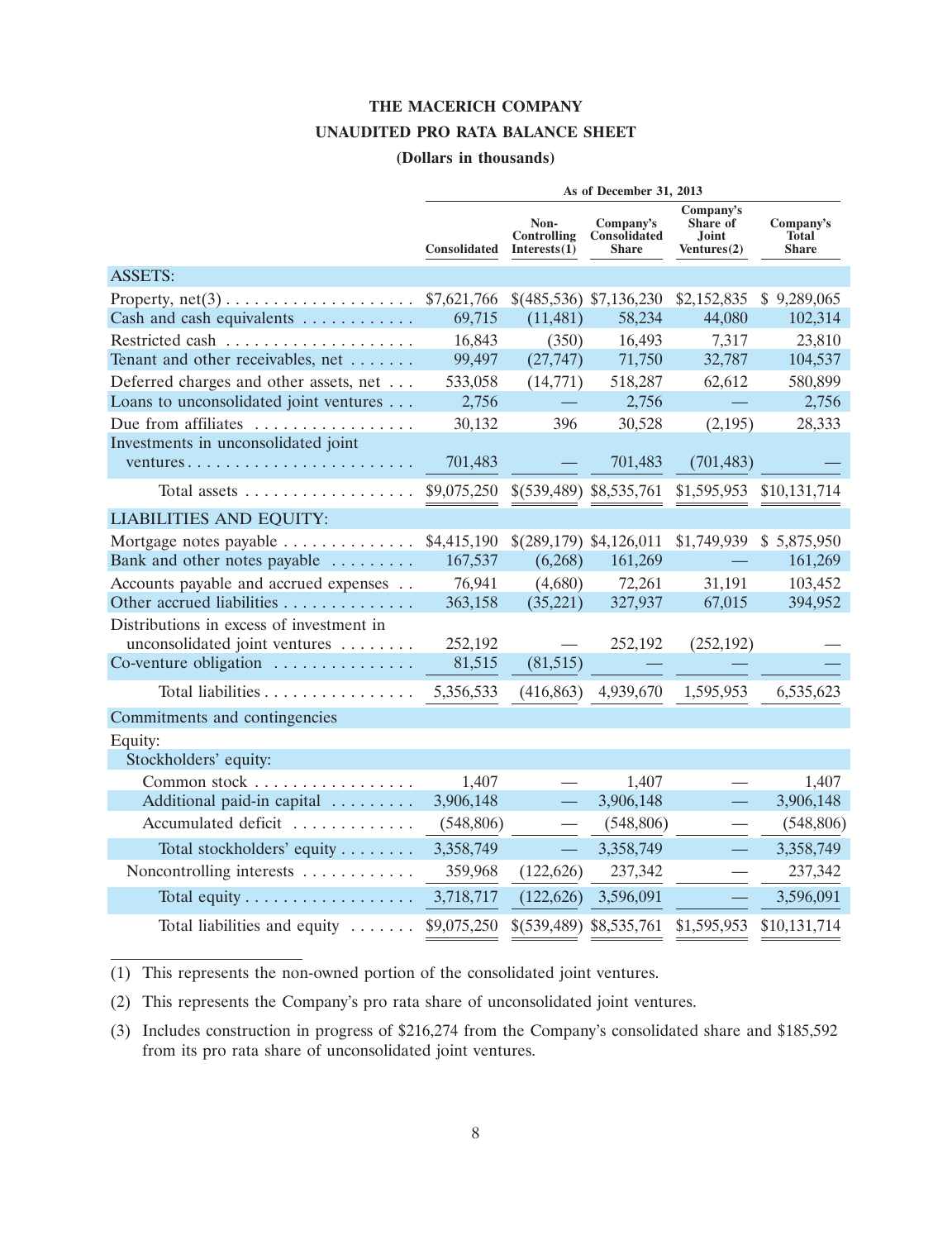# **The Macerich Company Supplemental Financial and Operating Information (unaudited) Supplemental FFO Information(a)**

|                                                         |       | As of December 31,                                   |                     |                                                                 |
|---------------------------------------------------------|-------|------------------------------------------------------|---------------------|-----------------------------------------------------------------|
|                                                         |       | 2013                                                 |                     | 2012                                                            |
|                                                         |       |                                                      | dollars in millions |                                                                 |
|                                                         |       | \$69.9                                               |                     | \$67.1                                                          |
|                                                         |       | For the<br><b>Three Months Ended</b><br>December 31, |                     | For the<br><b>Twelve Months</b><br><b>Ended</b><br>December 31, |
|                                                         | 2013  | 2012                                                 | 2013                | 2012                                                            |
|                                                         |       | dollars in millions                                  |                     |                                                                 |
|                                                         | \$0.6 | \$2.3                                                | \$5.0               | \$7.9                                                           |
|                                                         | \$2.2 | \$1.9                                                | \$ 8.1              | \$7.2                                                           |
| Gain on sales of undepreciated assets                   | \$0.5 | \$0.8                                                | \$3.2               | \$0.8                                                           |
| Amortization of acquired above- and below-market leases | \$2.3 | \$1.6                                                | \$8.7               | \$8.4                                                           |
|                                                         | \$1.2 | \$2.4                                                | \$6.9               | \$2.1                                                           |
|                                                         | \$4.7 | \$3.7                                                | \$19.3              | \$14.9                                                          |

(a) All joint venture amounts included at pro rata.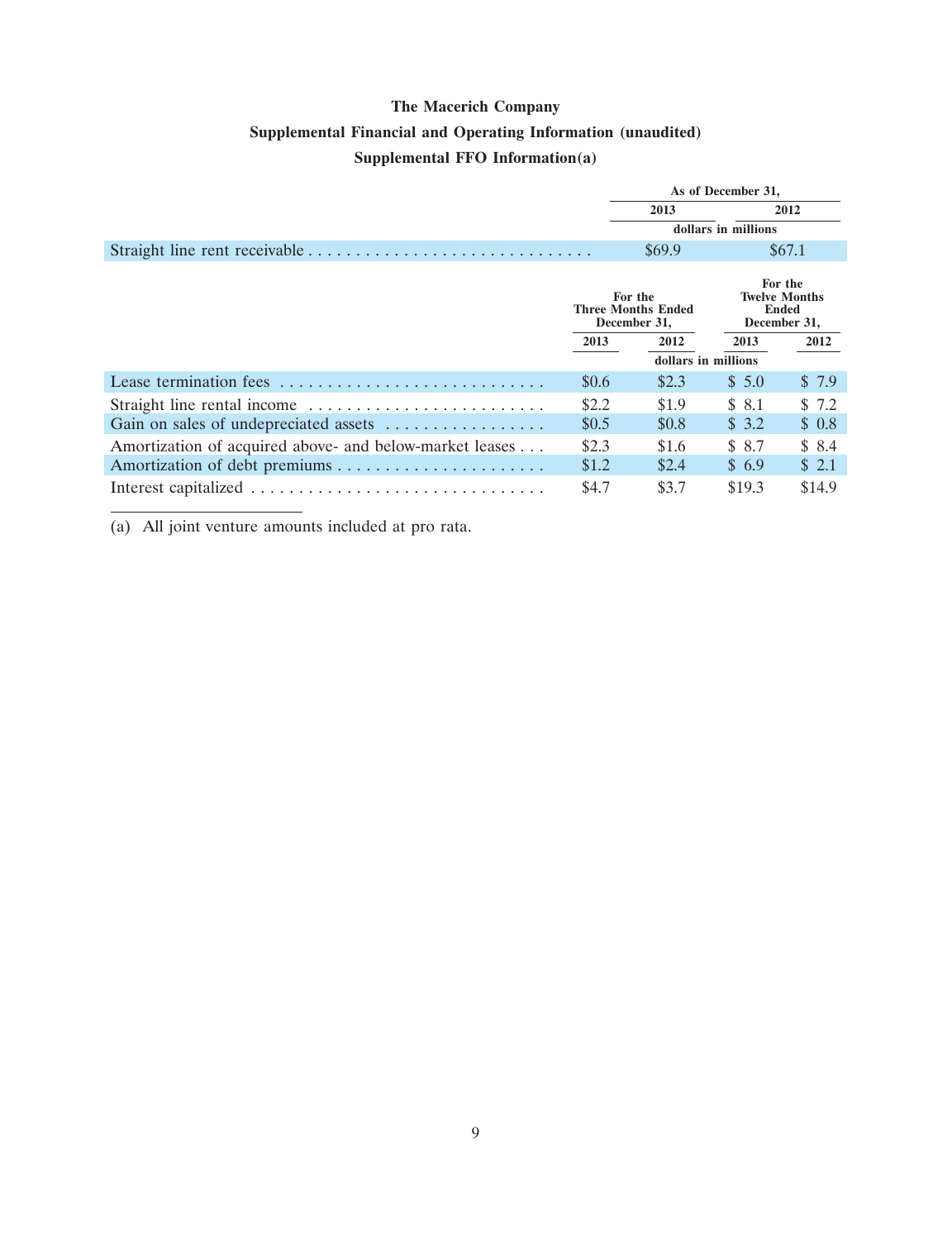### **Supplemental Financial and Operating Information (unaudited)**

### **Capital Expenditures**

|                                                           | <b>Year Ended</b><br>12/31/13 | <b>Year Ended</b><br>12/31/12 | <b>Year Ended</b><br>12/31/11 |
|-----------------------------------------------------------|-------------------------------|-------------------------------|-------------------------------|
|                                                           |                               | dollars in millions           |                               |
| <b>Consolidated Centers</b>                               |                               |                               |                               |
|                                                           | \$591.6                       | \$1,313.1                     | \$314.6                       |
| Development, redevelopment, expansions and renovations of |                               |                               |                               |
|                                                           | 164.4                         | 158.5                         | 88.8                          |
|                                                           | 20.9                          | 18.1                          | 19.4                          |
|                                                           | 23.9                          | 23.5                          | 29.3                          |
| Total                                                     | \$800.8                       | \$1,513.2                     | \$452.1                       |
| Unconsolidated Joint Venture Centers(a)                   |                               |                               |                               |
|                                                           | \$.<br>8.2                    | \$<br>5.1                     | \$143.4                       |
| Development, redevelopment, expansions and renovations of |                               |                               |                               |
|                                                           | 118.8                         | 79.6                          | 37.7                          |
|                                                           | 8.1                           | 6.4                           | 8.4                           |
|                                                           | 3.3                           | 4.2                           | 4.9                           |
| Total                                                     | \$138.4                       | 95.3                          | \$194.4                       |

(a) All joint venture amounts at pro rata.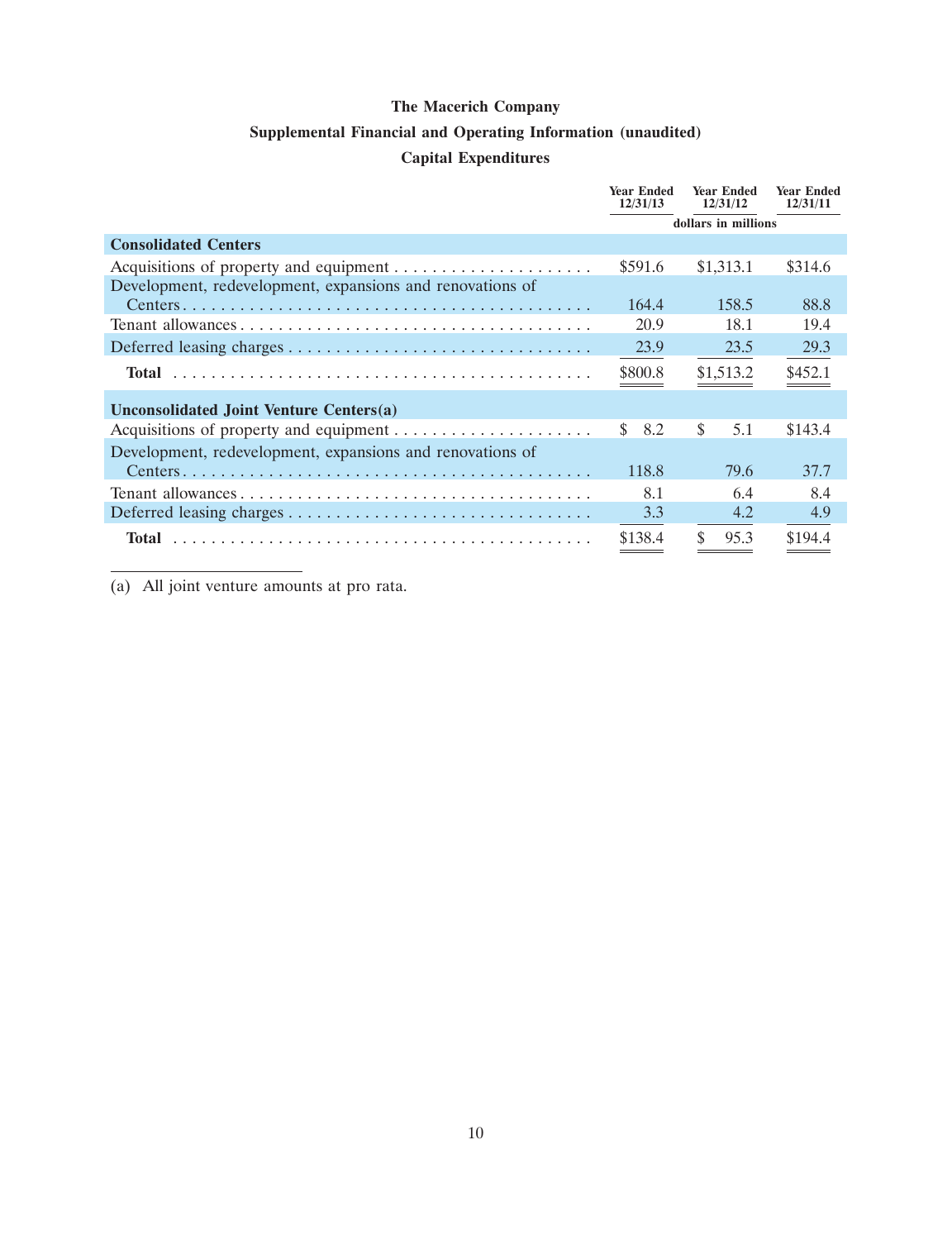# **The Macerich Company Supplemental Financial and Operating Information (unaudited) Regional Shopping Center Portfolio Sales Per Square Foot(a)**

|                                                                      | <b>Consolidated</b><br><b>Centers</b> | <b>Unconsolidated</b><br>Joint Venture<br><b>Centers</b> | <b>Total</b><br><b>Centers</b> |
|----------------------------------------------------------------------|---------------------------------------|----------------------------------------------------------|--------------------------------|
|                                                                      | \$488                                 | \$717                                                    | \$562                          |
|                                                                      | \$463                                 | \$629                                                    | \$517                          |
|                                                                      | \$417                                 | \$597                                                    | \$489                          |
| $12/31/2010 \ldots \ldots \ldots \ldots \ldots \ldots \ldots \ldots$ | \$392                                 | \$468                                                    | \$433                          |
|                                                                      | \$368                                 | \$440                                                    | \$407                          |

(a) Sales are based on reports by retailers leasing mall and freestanding stores for the trailing 12 months for tenants which have occupied such stores for a minimum of 12 months. Sales per square foot are based on tenants 10,000 square feet and under for regional shopping centers. Sales per square foot exclude Centers under development and redevelopment.

(b) The 2014 Disposition Center is excluded at December 31, 2013.

#### **Sales Per Square Foot**

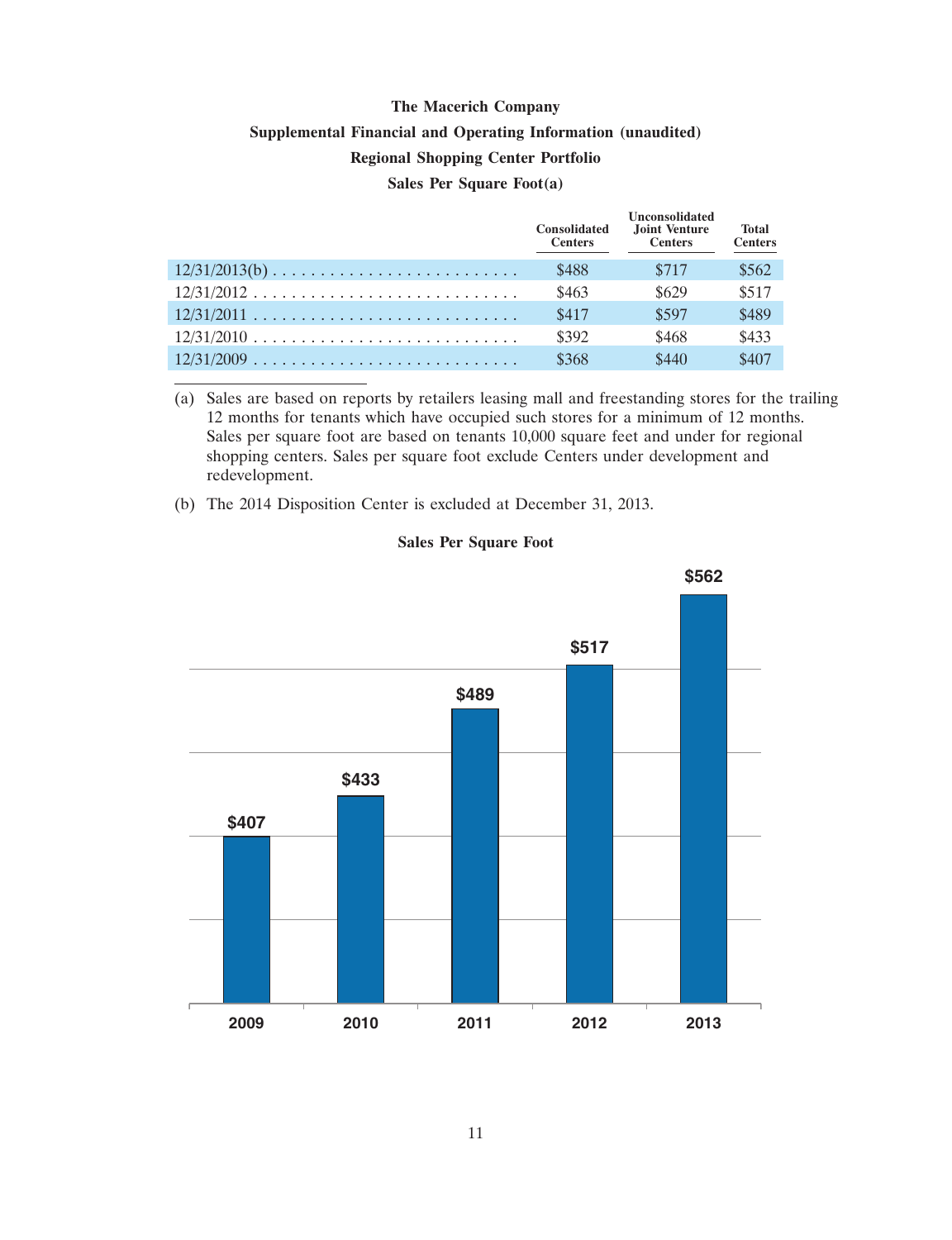# **Sales Per Square Foot by Property Ranking (Unaudited)**

|                |                               |                                  | <b>Sales Per Square Foot</b> | Occupancy                                          |       | <b>Cost of Occupancy</b><br>for the<br><b>Trailing 12</b><br><b>Months</b> | % of Portfolio<br>2014 Forecast | Outstanding<br><b>Property Debt</b><br>@ Pro Rata<br>$$$ in |  |
|----------------|-------------------------------|----------------------------------|------------------------------|----------------------------------------------------|-------|----------------------------------------------------------------------------|---------------------------------|-------------------------------------------------------------|--|
| Count          | <b>Properties</b>             | (a)                              | (a)                          | 12/31/2013 12/31/2012 12/31/2013 12/31/2012<br>(b) | (b)   | Ended 12/31/2013<br>(c)                                                    | Pro Rata NOI<br>(d)             | thousands)<br>12/31/2013<br>(e)                             |  |
|                |                               |                                  |                              |                                                    |       |                                                                            |                                 |                                                             |  |
|                | Group 1: Top 10               |                                  |                              |                                                    |       |                                                                            |                                 |                                                             |  |
|                | <b>Washington Square</b>      | \$1,090                          | 909<br>\$                    | 92.2%                                              | 93.3% |                                                                            |                                 | \$118,815                                                   |  |
| $\overline{2}$ | <b>Oueens Center</b>          | \$1,038                          | \$1,004                      | 98.8%                                              | 97.3% |                                                                            |                                 | 306,000                                                     |  |
| 3              | <b>Biltmore Fashion Park</b>  | 927<br>\$.                       | \$903                        | 90.0%                                              | 87.6% |                                                                            |                                 | 28,981                                                      |  |
| $\overline{4}$ | North Bridge, The Shops at    | $\boldsymbol{\mathsf{S}}$<br>906 | 805<br>$\mathbb{S}$          | 97.3%                                              | 90.1% |                                                                            |                                 | 97,632                                                      |  |
| 5              | Corte Madera, Village at      | 902<br>\$                        | 882<br>\$                    | 97.8%                                              | 98.3% |                                                                            |                                 | 38,287                                                      |  |
| 6              | <b>Tysons Corner Center</b>   | \$<br>824                        | 820<br>$\mathbb{S}$          | 98.2%                                              | 97.5% |                                                                            |                                 | 423,190                                                     |  |
| 7              | Santa Monica Place            | 734<br>S                         | \$<br>723                    | 90.5%                                              | 94.3% |                                                                            |                                 | 235,445                                                     |  |
| $\, 8$         | Broadway Plaza                | \$<br>726                        | $\mathbb{S}$<br>657          | 87.1%                                              | 97.6% |                                                                            |                                 | 69,486                                                      |  |
| 9              | Tucson La Encantada           | \$<br>694                        | \$<br>673                    | 92.2%                                              | 90.3% |                                                                            |                                 | 72,870                                                      |  |
| 10             | Scottsdale Fashion Square     | 694<br>$\mathcal{S}$             | 603<br>$\mathbb{S}$          | 94.5%                                              | 95.1% |                                                                            |                                 | 258,953                                                     |  |
|                | Total Top 10:                 | 855<br>\$                        | 793<br>\$                    | 95.0%                                              | 94.8% | 13.6%                                                                      | 22.8%                           | \$1,649,659                                                 |  |
|                | Group 2: Top 11-20            |                                  |                              |                                                    |       |                                                                            |                                 |                                                             |  |
| 11             | Fashion Outlets of Chicago(f) | n/a                              | n/a                          | 95.4%                                              | n/a   |                                                                            |                                 | 54,830                                                      |  |
| 12             | Kings Plaza Shopping Center   | 675<br>$\mathbb{S}$              | $\mathbb{S}$<br>680          | 95.9%                                              | 95.5% |                                                                            |                                 | 490,548                                                     |  |
| 13             | Los Cerritos Center           | 674<br>\$                        | 682<br>\$                    | 97.3%                                              | 97.2% |                                                                            |                                 | 98,015                                                      |  |
| 14             | <b>Arrowhead Towne Center</b> | \$<br>649                        | $\mathbb{S}$<br>635          | 96.8%                                              | 98.1% |                                                                            |                                 | 236,028                                                     |  |
| 15             | <b>Kierland Commons</b>       | 637<br>\$                        | 641<br>\$                    | 97.2%                                              | 95.1% |                                                                            |                                 | 67,500                                                      |  |
| 16             | Danbury Fair Mall             | $\mathcal{S}$<br>636             | $\mathbb{S}^-$<br>623        | 96.6%                                              | 96.9% |                                                                            |                                 | 234,240                                                     |  |
| 17             | Freehold Raceway Mall         | \$<br>619                        | 623<br>\$                    | 98.5%                                              | 95.1% |                                                                            |                                 | 116,683                                                     |  |
| 18             | <b>Twenty Ninth Street</b>    | $\mathcal{S}$<br>613             | 588<br>$\mathbb{S}^-$        | 95.7%                                              | 95.8% |                                                                            |                                 |                                                             |  |
| 19             | Fresno Fashion Fair           | 609<br>\$                        | 630<br>\$                    | 96.8%                                              | 97.0% |                                                                            |                                 | 158,781                                                     |  |
| <b>20</b>      | Vintage Faire Mall            | 594<br>$\mathbb{S}$              | \$578                        | 99.3%                                              | 99.1% |                                                                            |                                 | 99,083                                                      |  |
|                | <b>Total Top 11-20:</b>       | 632<br>\$                        | \$<br>629                    | 97.0%                                              | 96.5% | 12.8%                                                                      | 27.7%                           | \$1,555,708                                                 |  |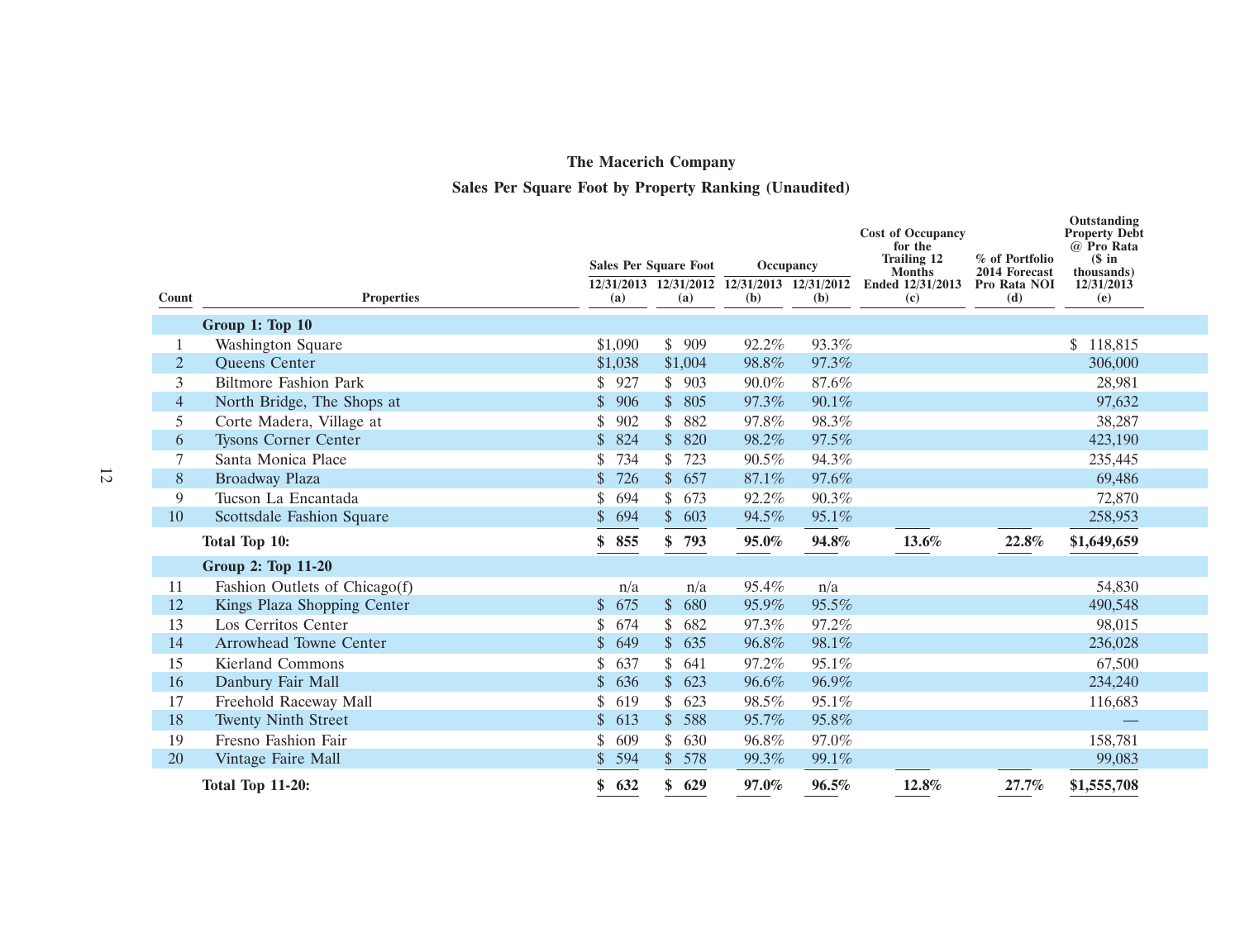### **Sales Per Square Foot by Property Ranking (Unaudited)**

|       |                                      | <b>Sales Per Square Foot</b> |                       | Occupancy                                          |       | <b>Cost of Occupancy</b><br>for the<br><b>Trailing 12</b><br><b>Months</b> | % of Portfolio<br>2014 Forecast | Outstanding<br><b>Property Debt</b><br>@ Pro Rata<br>$$$ in<br>thousands) |  |
|-------|--------------------------------------|------------------------------|-----------------------|----------------------------------------------------|-------|----------------------------------------------------------------------------|---------------------------------|---------------------------------------------------------------------------|--|
| Count | <b>Properties</b>                    | (a)                          | (a)                   | 12/31/2013 12/31/2012 12/31/2013 12/31/2012<br>(b) | (b)   | Ended 12/31/2013<br>(c)                                                    | Pro Rata NOI<br>(d)             | 12/31/2013<br>(e)                                                         |  |
|       | Group 3: Top 21-30                   |                              |                       |                                                    |       |                                                                            |                                 |                                                                           |  |
| 21    | <b>Chandler Fashion Center</b>       | \$<br>567                    | \$564                 | 97.5%                                              | 96.7% |                                                                            |                                 | 100,200<br>\$                                                             |  |
| 22    | Green Acres Mall(g)                  | \$<br>541                    | \$535                 | 93.4%                                              | n/a   |                                                                            |                                 | 319,850                                                                   |  |
| 23    | Fashion Outlets of Niagara Falls USA | \$<br>532                    | \$571                 | 94.6%                                              | 94.5% |                                                                            |                                 | 124,030                                                                   |  |
| 24    | <b>West Acres</b>                    | $\mathcal{S}$<br>527         | \$535                 | 99.8%                                              | 97.1% |                                                                            |                                 | 11,340                                                                    |  |
| 25    | <b>FlatIron Crossing</b>             | \$<br>525                    | 548<br>\$             | 93.7%                                              | 89.4% |                                                                            |                                 | 268,000                                                                   |  |
| 26    | <b>Stonewood Center</b>              | $\mathsf{\$}$<br>522         | $\frac{1}{2}$<br>500  | 96.1%                                              | 99.4% |                                                                            |                                 | 54,149                                                                    |  |
| 27    | Victor Valley, Mall of               | \$<br>509                    | \$<br>460             | 97.0%                                              | 93.7% |                                                                            |                                 | 90,000                                                                    |  |
| 28    | Deptford Mall                        | \$<br>505                    | \$497                 | 96.7%                                              | 99.3% |                                                                            |                                 | 216,173                                                                   |  |
| 29    | Oaks, The                            | \$<br>502                    | \$<br>505             | 97.2%                                              | 94.4% |                                                                            |                                 | 214,239                                                                   |  |
| 30    | SanTan Village Regional Center       | 495<br>\$                    | 477<br>$\mathbb{S}^-$ | 96.7%                                              | 96.4% |                                                                            |                                 | 115,984                                                                   |  |
|       | <b>Total Top 21-30:</b>              | \$<br>524                    | \$<br>525             | 95.9%                                              | 95.1% | 13.3%                                                                      | 22.6%                           | \$1,513,965                                                               |  |
|       | <b>Group 4: Top 31-40</b>            |                              |                       |                                                    |       |                                                                            |                                 |                                                                           |  |
| 31    | Valley River Center                  | 478<br>\$                    | 496<br>\$             | 98.2%                                              | 95.6% |                                                                            |                                 | 120,000                                                                   |  |
| 32    | South Plains Mall                    | 468<br>\$                    | $\mathcal{S}$<br>469  | 88.3%                                              | 90.2% |                                                                            |                                 | 99,833                                                                    |  |
| 33    | Lakewood Center                      | 430<br>\$                    | \$<br>412             | 97.5%                                              | 93.7% |                                                                            |                                 | 127,500                                                                   |  |
| 34    | <b>Inland Center</b>                 | \$<br>417                    | $\mathbb{S}$<br>399   | 97.9%                                              | 94.3% |                                                                            |                                 | 25,000                                                                    |  |
| 35    | Pacific View                         | \$<br>405                    | \$<br>419             | 98.7%                                              | 96.9% |                                                                            |                                 | 135,835                                                                   |  |
| 36    | Northgate Mall                       | \$<br>396                    | \$387                 | 97.9%                                              | 95.9% |                                                                            |                                 | 64,000                                                                    |  |
| 37    | La Cumbre Plaza                      | \$<br>396                    | 391<br>\$             | 86.4%                                              | 79.7% |                                                                            |                                 |                                                                           |  |
| 38    | <b>Eastland Mall</b>                 | \$<br>395                    | 401<br>$\mathbb{S}^-$ | 98.8%                                              | 99.5% |                                                                            |                                 | 168,000                                                                   |  |
| 39    | South Towne Center                   | \$<br>352                    | 374<br>\$             | 88.9%                                              | 88.7% |                                                                            |                                 |                                                                           |  |
| 40    | <b>Westside Pavilion</b>             | 348<br>\$                    | \$362                 | 94.7%                                              | 95.8% |                                                                            |                                 | 152,173                                                                   |  |
|       | <b>Total Top 31-40:</b>              | 410<br>\$                    | 413<br>\$             | 95.1%                                              | 93.7% | 14.6%                                                                      | 15.9%                           | \$<br>892,341                                                             |  |
|       | <b>Total Top 40:</b>                 | 607<br>\$                    | \$<br>592             | 95.8%                                              | 95.1% | 13.4%                                                                      | 89.0%                           | \$5,611,673                                                               |  |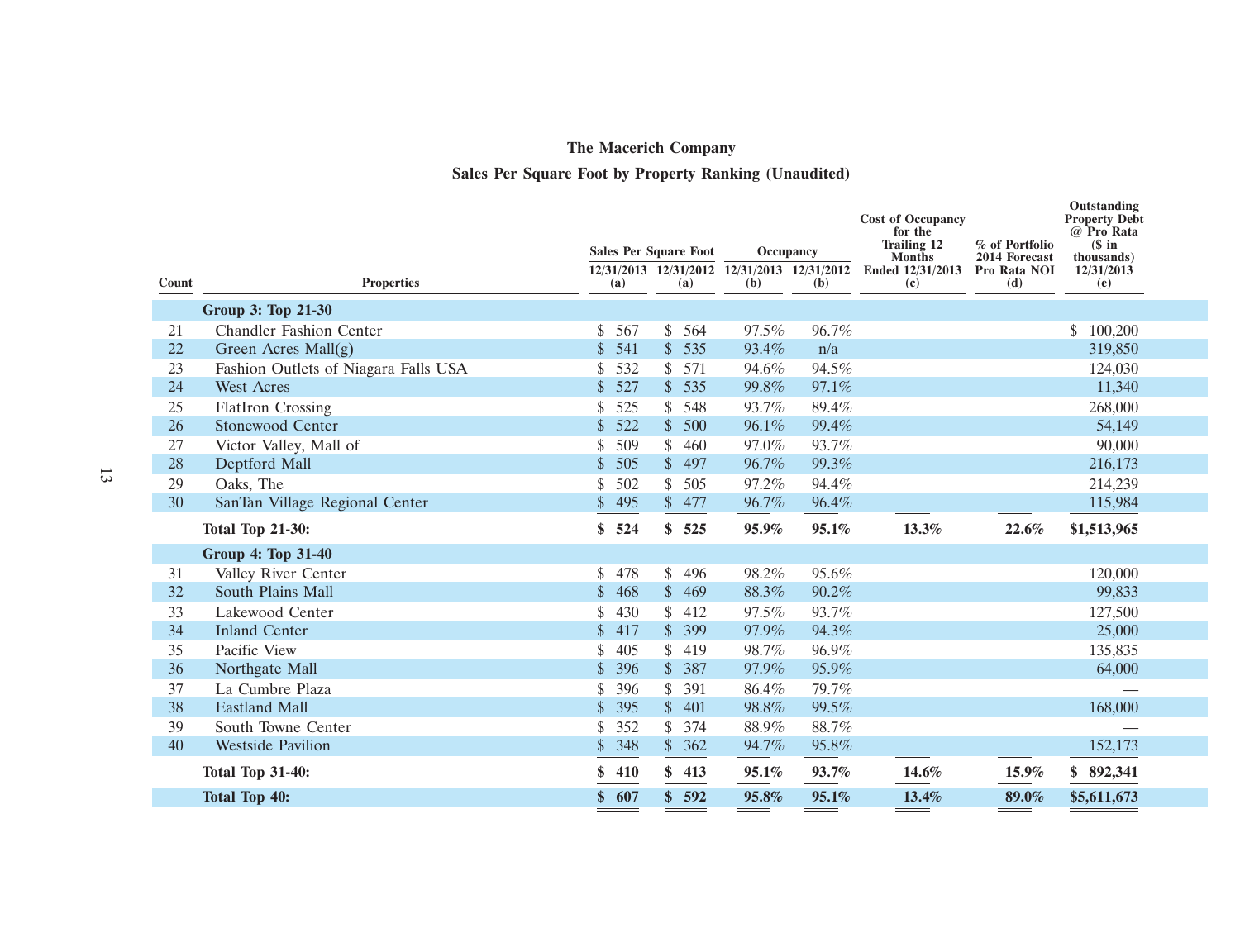### **Sales Per Square Foot by Property Ranking (Unaudited)**

|       |                                                      |           | <b>Sales Per Square Foot</b>                       |       | Occupancy | <b>Cost of Occupancy</b><br>for the<br><b>Trailing 12</b> | % of Portfolio                       | Outstanding<br><b>Property Debt</b><br>@ Pro Rata<br>$(S \in \mathbf{in})$ |
|-------|------------------------------------------------------|-----------|----------------------------------------------------|-------|-----------|-----------------------------------------------------------|--------------------------------------|----------------------------------------------------------------------------|
| Count | <b>Properties</b>                                    | (a)       | 12/31/2013 12/31/2012 12/31/2013 12/31/2012<br>(a) | (b)   | (b)       | <b>Months</b><br>Ended 12/31/2013<br>(c)                  | 2014 Forecast<br>Pro Rata NOI<br>(d) | thousands)<br>12/31/2013<br>(e)                                            |
|       | Group 5: 41-54                                       |           |                                                    |       |           |                                                           |                                      |                                                                            |
| 41    | <b>Superstition Springs Center</b>                   | 345       | $\mathcal{S}$<br>334                               | 96.9% | 92.3%     |                                                           |                                      | \$<br>68,395                                                               |
| 42    | <b>Towne Mall</b>                                    | 331<br>\$ | \$320                                              | 86.4% | 88.4%     |                                                           |                                      | 22,996                                                                     |
| 43    | Capitola Mall                                        | 326       | 327<br>\$                                          | 85.3% | 84.8%     |                                                           |                                      |                                                                            |
| 44    | NorthPark Mall                                       | 313       | \$310                                              | 91.6% | 89.0%     |                                                           |                                      |                                                                            |
| 45    | <b>Flagstaff Mall</b>                                | 310       | 296<br>\$.                                         | 78.8% | 89.7%     |                                                           |                                      | 37,000                                                                     |
| 46    | Cascade Mall                                         | 298       | 299<br>$\mathcal{S}$                               | 91.5% | 92.8%     |                                                           |                                      |                                                                            |
| 47    | Wilton Mall                                          | 296       | 313<br>S.                                          | 90.7% | 95.7%     |                                                           |                                      |                                                                            |
| 48    | Valley Mall                                          | 286       | 266<br>$\mathbb{S}$                                | 95.4% | 94.0%     |                                                           |                                      | 42,155                                                                     |
| 49    | Somersville Towne Center                             | 278       | 287                                                | 73.2% | 84.7%     |                                                           |                                      |                                                                            |
| 50    | Desert Sky Mall                                      | 270       | 263<br>$\mathbb{S}$                                | 89.2% | 96.2%     |                                                           |                                      |                                                                            |
| 51    | Lake Square Mall                                     | 251       | 232<br>\$                                          | 78.6% | 86.4%     |                                                           |                                      |                                                                            |
| 52    | <b>Great Northern Mall</b>                           | 247       | \$263                                              | 95.5% | 93.3%     |                                                           |                                      | 35,484                                                                     |
| 53    | SouthPark Mall                                       | 228       | 248<br>\$                                          | 79.4% | 86.9%     |                                                           |                                      |                                                                            |
| 54    | Paradise Valley Mall(h)                              | n/a       | 287<br>\$                                          | n/a   | 88.2%     |                                                           |                                      |                                                                            |
|       | <b>Total 41-54:</b>                                  | 293       | \$ 292                                             | 88.6% | 90.8%     | 12.3%                                                     | $7.8\%$                              | \$<br>206,030                                                              |
|       | <b>Total Regional Shopping Centers</b>               | \$562     | \$541                                              | 94.6% | 94.2%     | 13.3%                                                     | 96.8%                                | 5,817,703                                                                  |
|       | <b>Total Community / Power Centers:</b>              |           |                                                    |       |           |                                                           | $2.8\%$                              | \$<br>56,599                                                               |
|       | <b>Other Non-mall Assets</b>                         |           |                                                    |       |           |                                                           | 0.4%                                 | 1,648                                                                      |
|       | <b>TOTAL (Excluding the 2014 Disposition Center)</b> |           |                                                    |       |           |                                                           | 100.0%                               | \$5,875,950                                                                |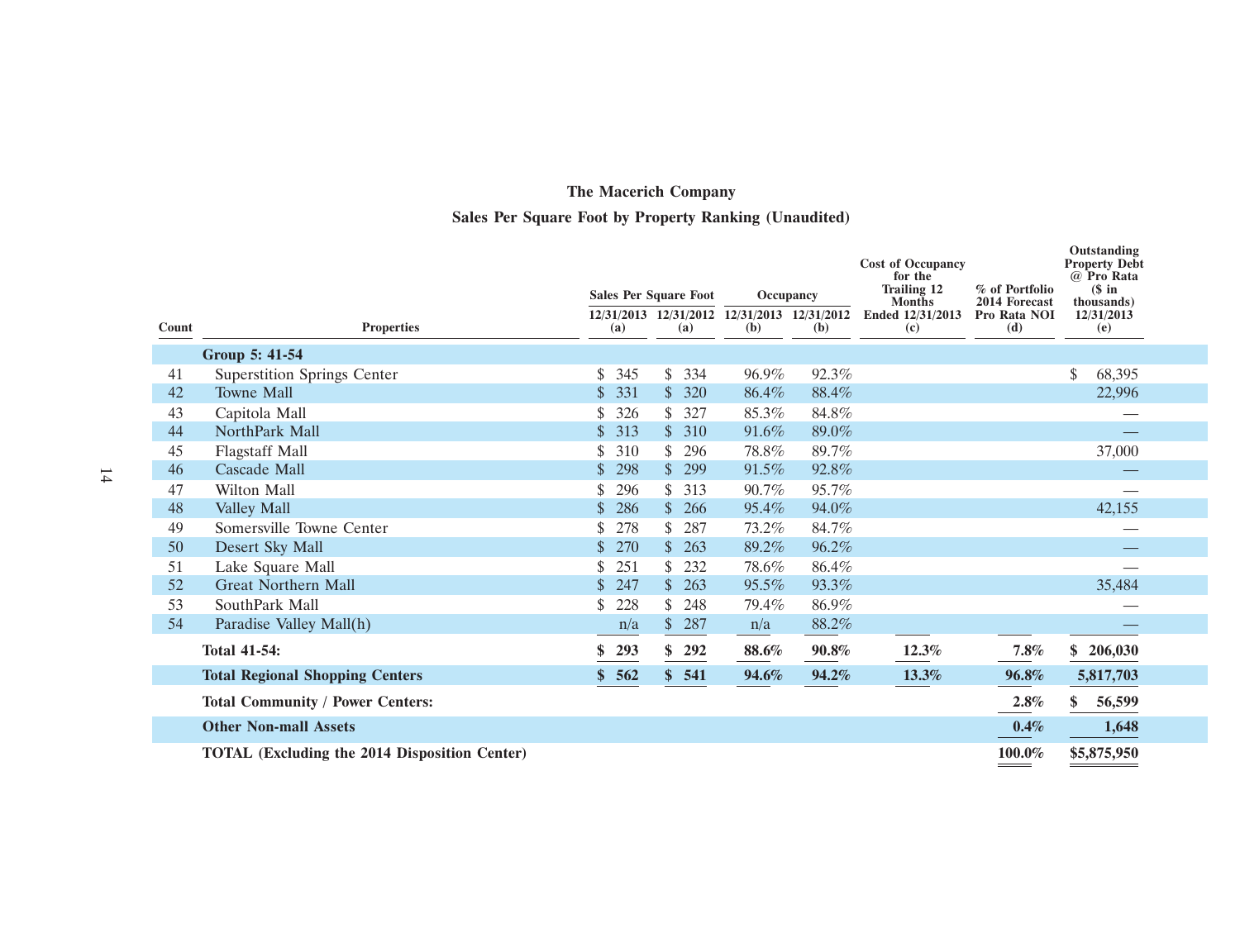### **Sales Per Square Foot by Property Ranking (Unaudited)**

|                |                                        | <b>Sales Per</b><br><b>Square Foot</b> | Occupancy         | % of Portfolio<br>2012 |
|----------------|----------------------------------------|----------------------------------------|-------------------|------------------------|
| Count          | <b>Properties</b>                      | 12/31/2012<br>(a)                      | 12/31/2012<br>(b) | Pro Rata NOI<br>(i)    |
|                | <b>2013 Disposition Centers</b>        |                                        |                   |                        |
|                | Chesterfield Towne Center              | \$361                                  | 91.9%             |                        |
|                | Fiesta Mall                            | \$235                                  | 86.1%             |                        |
| 3              | Green Tree Mall                        | \$400                                  | 91.2%             |                        |
| $\overline{4}$ | Kitsap Mall                            | \$383                                  | 92.4%             |                        |
| 5.             | Northridge Mall                        | \$342                                  | 97.2%             |                        |
| 6              | Redmond Town Center                    | \$361                                  | 89.2%             |                        |
|                | Redmond Town Center-Office             | n/a                                    | 99.1%             |                        |
| 8              | Ridgmar Mall                           | \$332                                  | 84.6%             |                        |
| 9              | Rimrock Mall                           | \$424                                  | 92.0%             |                        |
| 10             | Salisbury, Centre at                   | \$311                                  | 96.3%             |                        |
| 10             | <b>Total 2013 Disposition Centers:</b> | \$348                                  | 92.1%             |                        |
|                | 2014 Disposition Center(j)             |                                        |                   |                        |
|                | Rotterdam Square                       | \$232                                  | 86.1%             |                        |
| 11             | <b>TOTAL DISPOSITION CENTERS</b>       | \$340                                  | 91.7%             | $9.3\%$                |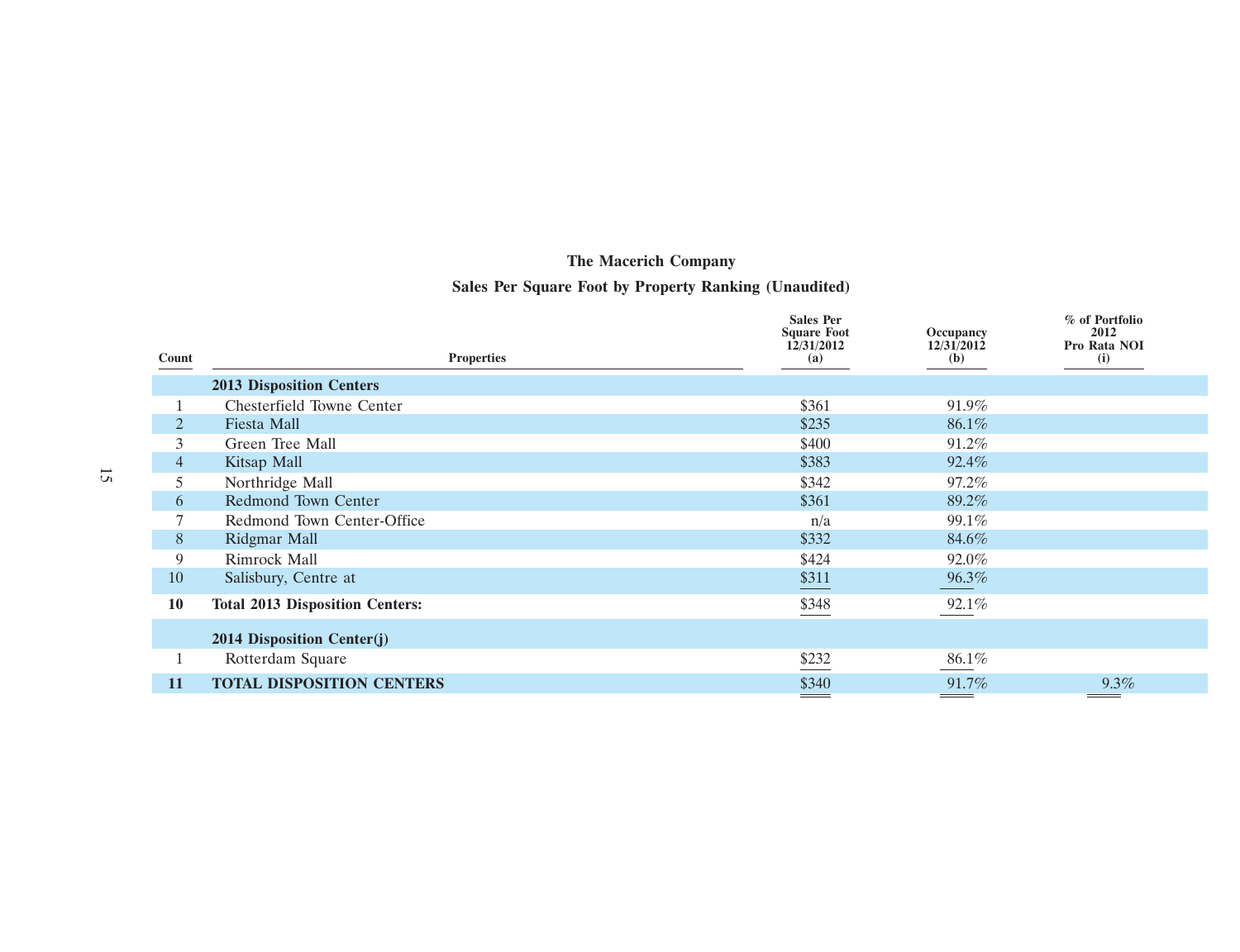### **The Macerich Company Notes to Sales Per Square Foot by Property Ranking (unaudited)**

#### Footnotes

- (a) Sales are based on reports by retailers leasing mall and freestanding stores for the trailing 12 months for tenants which have occupied such stores for a minimum of 12 months. Sales per square foot are based on tenants 10,000 square feet and under. Properties are ranked by Sales per square foot as of December 31, 2013.
- (b) Occupancy is the percentage of mall and freestanding GLA leased as of the last day of the reporting period. Occupancy excludes Centers under development and redevelopment.
- (c) Cost of Occupancy represents ''Tenant Occupancy Costs'' divided by ''Tenant Sales''. Tenant Occupancy Costs in this calculation are the amounts paid to the Company, including minimum rents, percentage rents and recoverable expenditures, which consist primarily of property operating expenses, real estate taxes and repair and maintenance expenditures.
- (d) The percentage of portfolio 2014 Forecast Pro Rata Net Operating Income (''NOI'') is based on guidance. NOI excludes the following items: straight-line rent, above/below market adjustments to minimum rents and termination fee income. It does not reflect REIT expenses and net Management Company expenses. See the Company's forward-looking statements disclosure on page 1 for factors that may affect the information provided in this column.
	- (e) Please see further disclosures for Outstanding Debt at pro rata on pages 27-29.
	- (f) Fashion Outlets of Chicago opened August 1, 2013 and is included in ''Group 2: Top 11 20'' above based on our expectations for Sales per square foot at this property. See the Company's forward-looking statements disclosure on page 1 for factors that may affect this information.
	- (g) The Company acquired Green Acres Mall in January 2013.
	- (h) Tenant spaces have been intentionally held off the market and remain vacant because of redevelopment plans. As a result, the Company believes the Sales per square foot and Occupancy for the current period are not meaningful data.
	- (i) The percentage of portfolio 2012 NOI excludes the following items: straight-line rent, above/below market adjustments to minimum rents and termination fee income. It does not reflect REIT expenses and net Management Company expenses.
	- (j) The Company sold one regional shopping center, Rotterdam Square, on January 15, 2014, defined as the ''2014 Disposition Center''.

16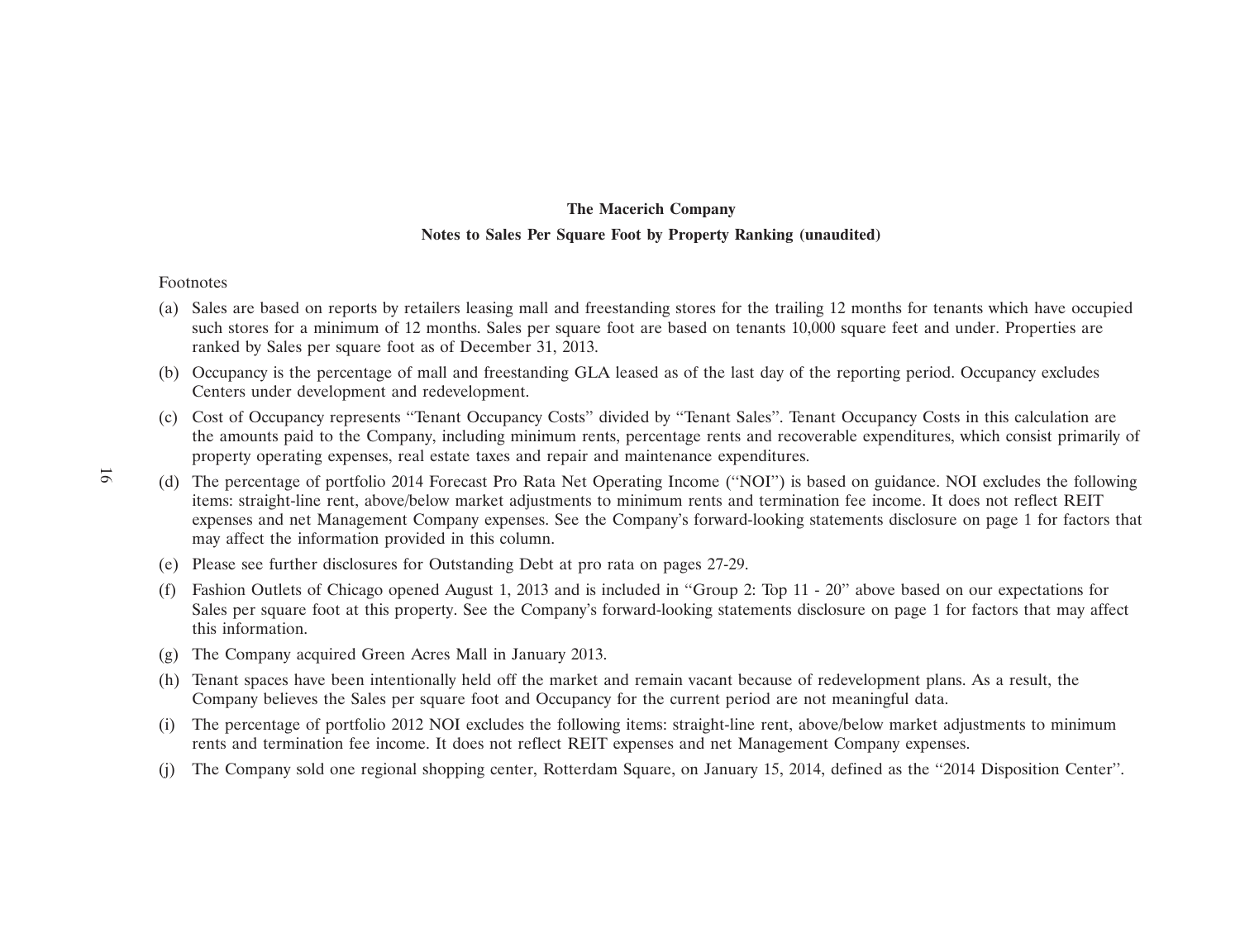#### **Supplemental Financial and Operating Information (unaudited)**

#### **Occupancy(a)**

| <b>Regional Shopping Centers:</b><br>Period Ended | <b>Consolidated</b><br><b>Centers</b> | <b>Unconsolidated</b><br>Joint Venture<br><b>Centers</b> | <b>Total</b><br><b>Centers</b> |
|---------------------------------------------------|---------------------------------------|----------------------------------------------------------|--------------------------------|
| $12/31/2013(b)$                                   | $93.9\%$                              | $96.2\%$                                                 | 94.6%                          |
|                                                   | $93.4\%$                              | $94.5\%$                                                 | 93.8%                          |
|                                                   | $92.8\%$                              | $92.4\%$                                                 | $92.7\%$                       |

(a) Occupancy is the percentage of mall and freestanding GLA leased as of the last day of the reporting period. Occupancy excludes Centers under development and redevelopment.

(b) The 2014 Disposition Center is excluded at December 31, 2013.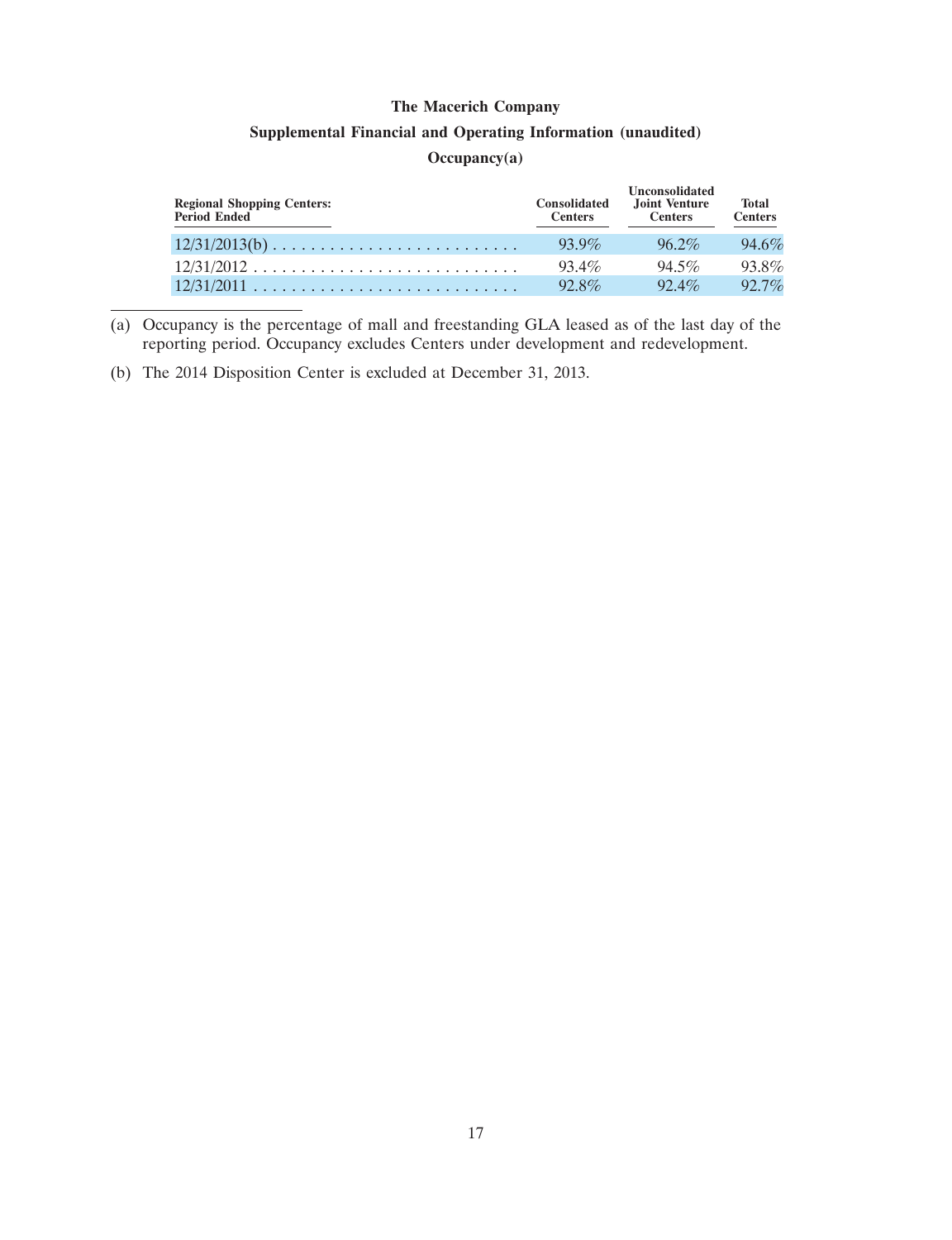#### **Supplemental Financial and Operating Information (unaudited)**

#### **Average Base Rent Per Square Foot(a)**

|                                             | <b>Average Base Rent</b><br>PSF(b) | <b>Average Base Rent</b><br><b>PSF</b> on Leases<br><b>Executed during the</b><br>trailing twelve<br>months ended $(c)$ | <b>Average Base Rent</b><br><b>PSF</b> on Leases<br>Expiring(d) |
|---------------------------------------------|------------------------------------|-------------------------------------------------------------------------------------------------------------------------|-----------------------------------------------------------------|
| <b>Consolidated Centers</b>                 |                                    |                                                                                                                         |                                                                 |
| $12/31/2013$                                | \$44.51                            | \$45.06                                                                                                                 | \$40.00                                                         |
| $12/31/2012$                                | \$40.98                            | \$44.01                                                                                                                 | \$38.00                                                         |
| $12/31/2011$                                | \$38.80                            | \$38.35                                                                                                                 | \$35.84                                                         |
| <b>Unconsolidated Joint Venture Centers</b> |                                    |                                                                                                                         |                                                                 |
| $12/31/2013$                                | \$62.47                            | \$63.44                                                                                                                 | \$48.43                                                         |
| $12/31/2012$                                | \$55.64                            | \$55.72                                                                                                                 | \$48.74                                                         |
| $12/31/2011$                                | \$53.72                            | \$50.00                                                                                                                 | \$38.98                                                         |
| <b>All Regional Shopping Centers</b>        |                                    |                                                                                                                         |                                                                 |
| $12/31/2013$                                | \$48.16                            | \$49.09                                                                                                                 | \$41.88                                                         |
| $12/31/2012$                                | \$44.29                            | \$46.78                                                                                                                 | \$40.54                                                         |
| $12/31/2011$                                | \$43.14                            | \$42.04                                                                                                                 | \$36.97                                                         |

(a) Average base rent per square foot is based on spaces 10,000 square feet and under. All joint venture amounts are included at pro rata. Centers under development and redevelopment are excluded.

(b) Average base rent per square foot gives effect to the terms of each lease in effect, as of the applicable date, including any concessions, abatements and other adjustments or allowances that have been granted to the tenants. The 2014 Disposition Center is excluded at December 31, 2013.

(c) The average base rent per square foot on leases executed during the period represents the actual rent to be paid during the first twelve months.

(d) The average base rent per square foot on leases expiring during the period represents the final year minimum rent on a cash basis.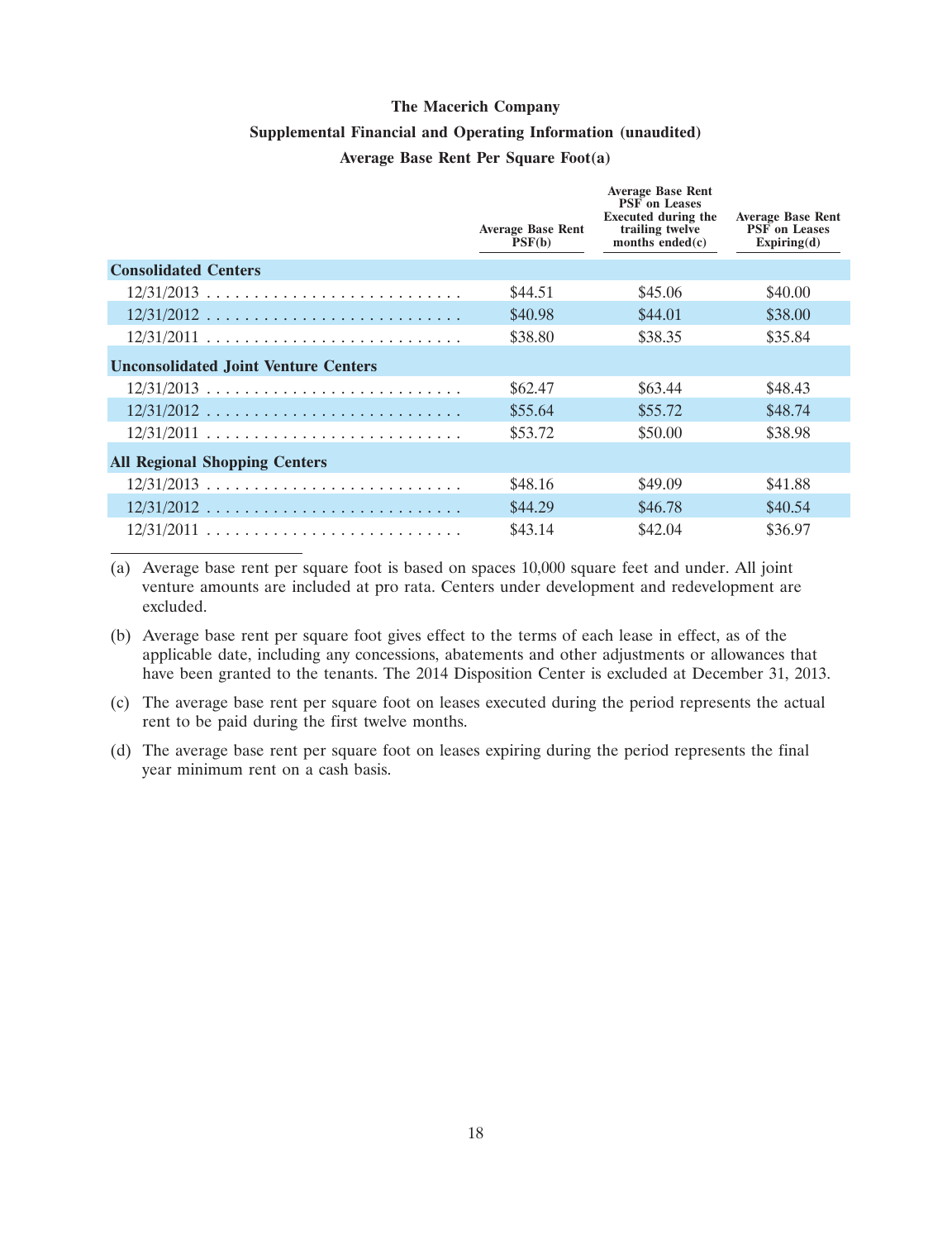#### **Supplemental Financial and Operating Information (unaudited)**

#### **Cost of Occupancy**

|                                                                               | For Years Ended December 31, |          |         |
|-------------------------------------------------------------------------------|------------------------------|----------|---------|
|                                                                               | 2013(a)                      | 2012     | 2011    |
| <b>Consolidated Centers</b>                                                   |                              |          |         |
|                                                                               | 8.4%                         | 8.1%     | $8.2\%$ |
|                                                                               | $0.4\%$                      | $0.4\%$  | $0.5\%$ |
| Expense recoveries(b) $\dots \dots \dots \dots \dots \dots \dots \dots \dots$ | $4.5\%$                      | $4.2\%$  | $4.1\%$ |
|                                                                               | $13.3\%$                     | $12.7\%$ | 12.8%   |

|                                                                               | For Years Ended December 31, |          |         |
|-------------------------------------------------------------------------------|------------------------------|----------|---------|
|                                                                               | 2013(a)                      | 2012     | 2011    |
| <b>Unconsolidated Joint Venture Centers</b>                                   |                              |          |         |
|                                                                               | 8.8%                         | 8.9%     | $9.1\%$ |
|                                                                               | $0.4\%$                      | $0.4\%$  | $0.4\%$ |
| Expense recoveries(b) $\dots \dots \dots \dots \dots \dots \dots \dots \dots$ | $4.0\%$                      | $3.9\%$  | $3.9\%$ |
|                                                                               | $13.2\%$                     | $13.2\%$ | 13.4%   |

|                    | For Years Ended December 31, |          |         |
|--------------------|------------------------------|----------|---------|
|                    | 2013(a)                      | 2012     | 2011    |
| <b>All Centers</b> |                              |          |         |
|                    | 8.6%                         | 8.4%     | 8.6%    |
|                    | $0.4\%$                      | $0.4\%$  | $0.4\%$ |
|                    | $4.3\%$                      | $4.0\%$  | $4.0\%$ |
|                    | $13.3\%$                     | $12.8\%$ | 13.0%   |

(a) The 2014 Disposition Center is excluded for the year ended December 31, 2013.

(b) Represents real estate tax and common area maintenance charges.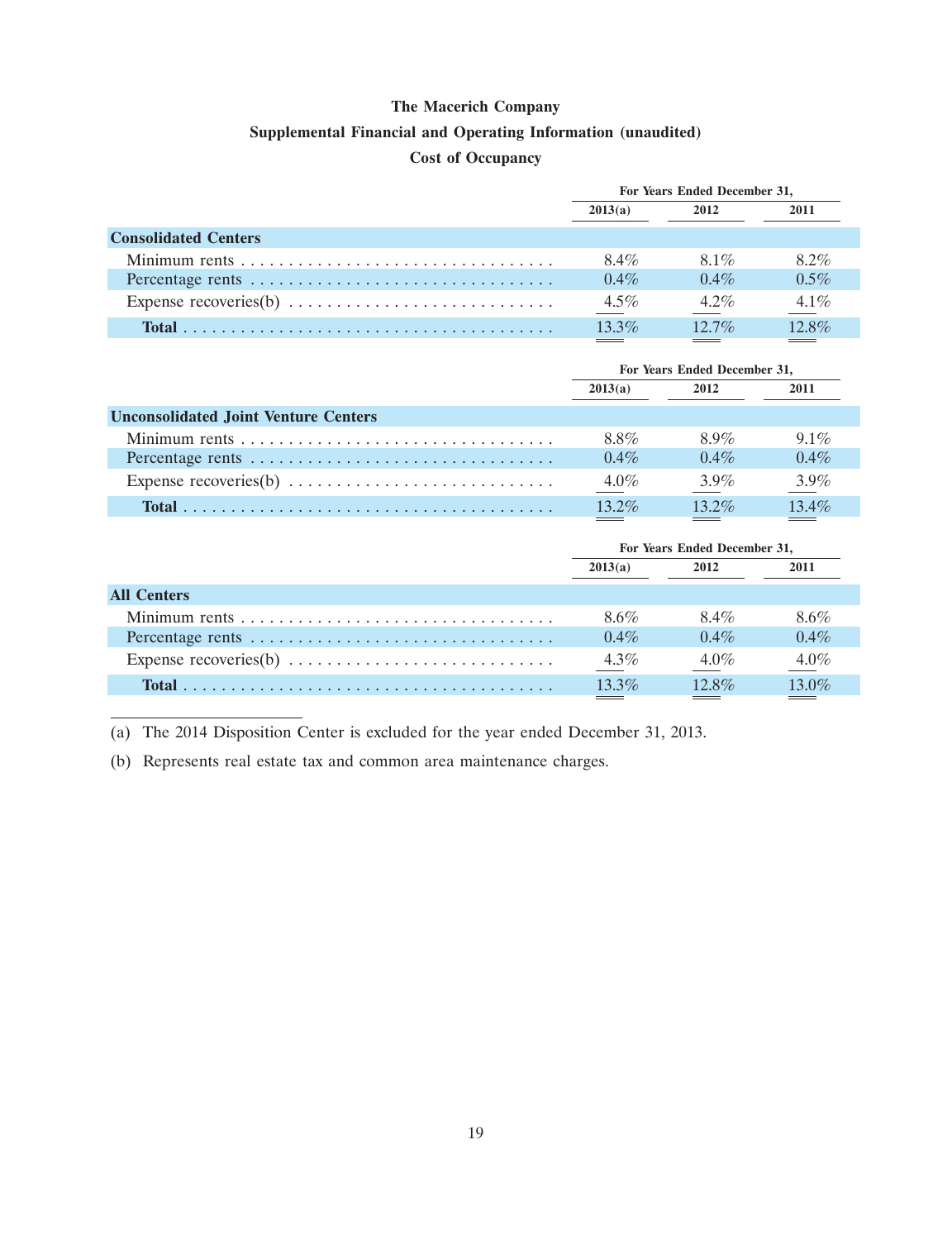#### **Percentage of Net Operating Income by State**

| <b>State</b> | % of Portfolio<br>Forecast 2014 Pro<br>Rata $NOI(a)$ |
|--------------|------------------------------------------------------|
|              | $28.0\%$                                             |
|              | 18.8%                                                |
|              | $15.8\%$                                             |
|              | $9.2\%$                                              |
|              | $8.1\%$                                              |
|              | 5.7%                                                 |
|              | $5.5\%$                                              |
|              | $3.7\%$                                              |
|              | $5.2\%$                                              |
|              | 100 $0\%$                                            |

<sup>(</sup>a) The percentage of portfolio 2014 Forecast Pro Rata NOI is based on guidance. NOI excludes the following items: straight-line rent, above/below market adjustments to minimum rents and termination fee income. NOI also does not reflect REIT expenses and net Management Company expenses. See the Company's forward-looking statements disclosure on page 1 for factors that may affect the information provided in this column.

(b) ''Other'' includes Florida, Kentucky, North Dakota, Texas, Utah and Washington.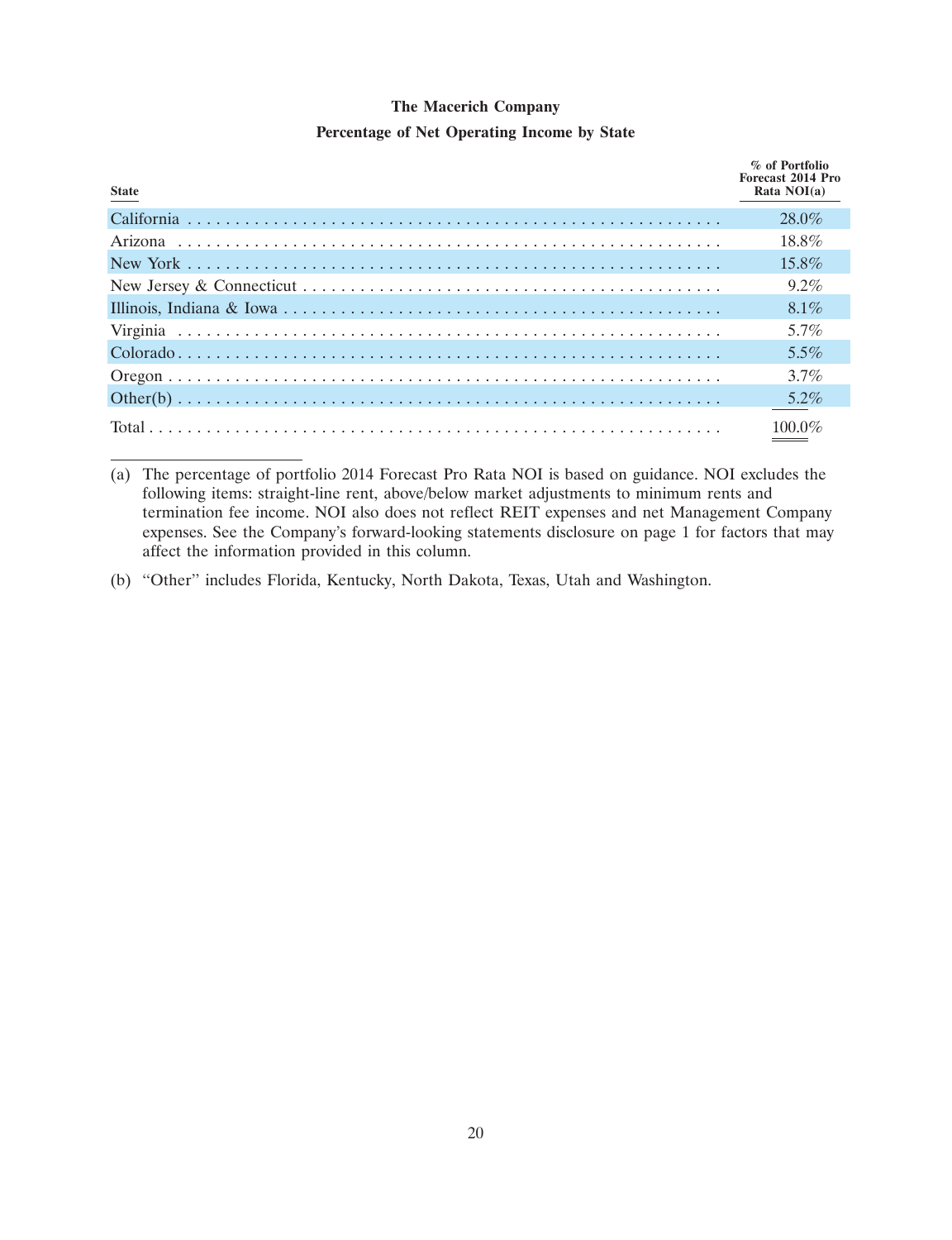# **The Macerich Company Property Listing December 31, 2013**

The following table sets forth certain information regarding the Centers and other locations that are wholly owned or partly owned by the Company. The table below excludes the 2014 Disposition Center.

| Count        | Company's<br>Ownership(a) | Name of<br><b>Center/Location</b>                  | Year of<br>Original<br>Construction/<br>Acquisition | Year of Most<br>Recent<br>Expansion/<br><b>Renovation</b> | <b>Total</b><br>GLA(b) |
|--------------|---------------------------|----------------------------------------------------|-----------------------------------------------------|-----------------------------------------------------------|------------------------|
|              |                           | <b>CONSOLIDATED CENTERS:</b>                       |                                                     |                                                           |                        |
| $\mathbf{1}$ | 100%                      | Arrowhead Towne Center                             | 1993/2002                                           | 2004                                                      | 1,198,000              |
|              |                           | Glendale, Arizona                                  |                                                     |                                                           |                        |
| 2            | 100%                      | Capitola Mall(c)                                   | 1977/1995                                           | 1988                                                      | 586,000                |
|              |                           | Capitola, California                               |                                                     |                                                           |                        |
| 3            | 50.1%                     | <b>Chandler Fashion Center</b>                     | 2001/2002                                           |                                                           | 1,321,000              |
|              |                           | Chandler, Arizona                                  |                                                     |                                                           |                        |
| 4            | 100%                      | Danbury Fair Mall                                  | 1986/2005                                           | 2010                                                      | 1,272,000              |
| 5            | 100%                      | Danbury, Connecticut<br>Deptford Mall              | 1975/2006                                           | 1990                                                      | 1,040,000              |
|              |                           | Deptford, New Jersey                               |                                                     |                                                           |                        |
| 6            | 100%                      | Desert Sky Mall                                    | 1981/2002                                           | 2007                                                      | 891,000                |
|              |                           | Phoenix, Arizona                                   |                                                     |                                                           |                        |
| 7            | 100%                      | Eastland Mall(c)                                   | 1978/1998                                           | 1996                                                      | 1,043,000              |
|              |                           | Evansville, Indiana                                |                                                     |                                                           |                        |
| 8            | 60%                       | Fashion Outlets of Chicago                         | 2013/2013                                           |                                                           | 528,000                |
|              |                           | Rosemont, Illinois                                 |                                                     |                                                           |                        |
| 9            | 100%                      | Fashion Outlets of Niagara Falls USA               | 1982/2011                                           | 2009                                                      | 525,000                |
|              |                           | Niagara Falls, New York                            |                                                     |                                                           |                        |
| 10           | 100%                      | <b>Flagstaff Mall</b>                              | 1979/2002                                           | 2007                                                      | 347,000                |
|              |                           | Flagstaff, Arizona                                 |                                                     |                                                           |                        |
| 11           | 100%                      | <b>FlatIron Crossing</b>                           | 2000/2002                                           | 2009                                                      | 1,435,000              |
|              |                           | Broomfield, Colorado                               |                                                     |                                                           |                        |
| 12           | 50.1%                     | Freehold Raceway Mall                              | 1990/2005                                           | 2007                                                      | 1,674,000              |
| 13           | $100\%$                   | Freehold, New Jersey<br>Fresno Fashion Fair        | 1970/1996                                           | 2006                                                      | 967,000                |
|              |                           | Fresno, California                                 |                                                     |                                                           |                        |
| 14           | 100%                      | Great Northern Mall                                | 1988/2005                                           |                                                           | 895,000                |
|              |                           | Clay, New York                                     |                                                     |                                                           |                        |
| 15           | 100%                      | Green Acres Mall(c)                                | 1956/2013                                           | 2007                                                      | 1,787,000              |
|              |                           | Valley Stream, New York                            |                                                     |                                                           |                        |
| 16           | 100%                      | Kings Plaza Shopping Center(c)                     | 1971/2012                                           | 2002                                                      | 1,195,000              |
|              |                           | Brooklyn, New York                                 |                                                     |                                                           |                        |
| 17           | 100%                      | La Cumbre Plaza(c)                                 | 1967/2004                                           | 1989                                                      | 494,000                |
|              |                           | Santa Barbara, California                          |                                                     |                                                           |                        |
| 18           | $100\%$                   | Lake Square Mall                                   | 1980/1998                                           | 1995                                                      | 559,000                |
|              |                           | Leesburg, Florida                                  |                                                     |                                                           |                        |
| 19           | 100%                      | Northgate Mall                                     | 1964/1986                                           | 2010                                                      | 720,000                |
| 20           | 100%                      | San Rafael, California<br>NorthPark Mall           |                                                     |                                                           |                        |
|              |                           |                                                    | 1973/1998                                           | 2001                                                      | 1,050,000              |
| 21           | $100\%$                   | Davenport, Iowa<br>Oaks, The                       | 1978/2002                                           | 2009                                                      | 1,142,000              |
|              |                           | Thousand Oaks, California                          |                                                     |                                                           |                        |
| 22           | $100\%$                   | Pacific View                                       | 1965/1996                                           | 2001                                                      | 1,021,000              |
|              |                           | Ventura, California                                |                                                     |                                                           |                        |
| 23           | 100%                      | Santa Monica Place                                 | 1980/1999                                           | 2010                                                      | 475,000                |
|              |                           | Santa Monica, California                           |                                                     |                                                           |                        |
| 24           | 84.9%                     | SanTan Village Regional Center<br>Gilbert, Arizona | $2007$ /-                                           | 2009                                                      | 999,000                |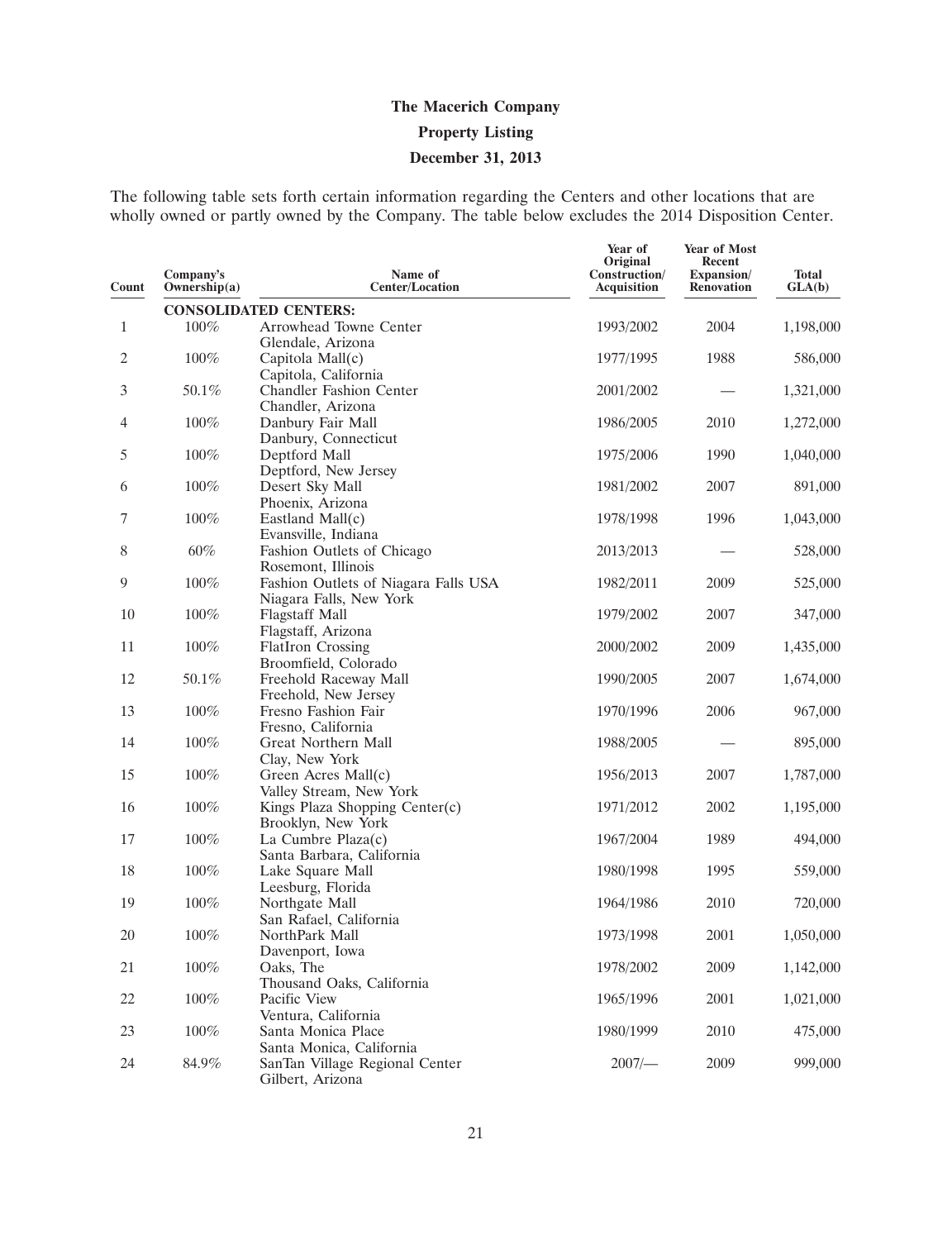### **Property Listing**

### **December 31, 2013**

| Count | Company's<br>Ownership $(a)$ | Name of<br><b>Center/Location</b>                                     | Year of<br>Original<br>Construction/<br><b>Acquisition</b> | <b>Year of Most</b><br>Recent<br>Expansion/<br><b>Renovation</b> | <b>Total</b><br>GLA(b) |
|-------|------------------------------|-----------------------------------------------------------------------|------------------------------------------------------------|------------------------------------------------------------------|------------------------|
| 25    | 100%                         | Somersville Towne Center                                              | 1966/1986                                                  | 2004                                                             | 348,000                |
| 26    | 100%                         | Antioch, California<br>SouthPark Mall                                 | 1974/1998                                                  | 1990                                                             | 1,010,000              |
| 27    | 100%                         | Moline, Illinois<br>South Plains Mall                                 | 1972/1998                                                  | 1995                                                             | 1,129,000              |
| 28    | 100%                         | Lubbock, Texas<br>South Towne Center<br>Sandy, Utah                   | 1987/1997                                                  | 1997                                                             | 1,276,000              |
| 29    | 100%                         | Superstition Springs Center(c)<br>Mesa, Arizona                       | 1990/2002                                                  | 2002                                                             | 999,000                |
| 30    | 100%                         | Towne Mall                                                            | 1985/2005                                                  | 1989                                                             | 350,000                |
| 31    | 100%                         | Elizabethtown, Kentucky<br>Tucson La Encantada<br>Tucson, Arizona     | 2002/2002                                                  | 2005                                                             | 243,000                |
| 32    | 100%                         | Twenty Ninth Street(c)                                                | 1963/1979                                                  | 2007                                                             | 854,000                |
| 33    | 100%                         | Boulder, Colorado<br>Valley Mall                                      | 1978/1998                                                  | 1992                                                             | 504,000                |
| 34    | 100%                         | Harrisonburg, Virginia<br>Valley River Center<br>Eugene, Oregon       | 1969/2006                                                  | 2007                                                             | 921,000                |
| 35    | 100%                         | Victor Valley, Mall of<br>Victorville, California                     | 1986/2004                                                  | 2012                                                             | 579,000                |
| 36    | 100%                         | Vintage Faire Mall                                                    | 1977/1996                                                  | 2008                                                             | 1,126,000              |
| 37    | 100%                         | Modesto, California<br><b>Westside Pavilion</b>                       | 1985/1998                                                  | 2007                                                             | 755,000                |
| 38    | 100%                         | Los Angeles, California<br>Wilton Mall<br>Saratoga Springs, New York  | 1990/2005                                                  | 1998                                                             | 735,000                |
|       |                              | <b>Total Consolidated Centers</b>                                     |                                                            |                                                                  | 33,993,000             |
|       |                              | UNCONSOLIDATED JOINT VENTURE CENTERS:                                 |                                                            |                                                                  |                        |
| 39    | 50%                          | <b>Biltmore Fashion Park</b><br>Phoenix, Arizona                      | 1963/2003                                                  | 2006                                                             | 530,000                |
| 40    | 50%                          | Broadway Plaza(c)<br>Walnut Creek, California                         | 1951/1985                                                  | 1994                                                             | 776,000                |
| 41    | 51%                          | Cascade Mall<br>Burlington, Washington                                | 1989/1999                                                  | 1998                                                             | 592,000                |
| 42    | 50.1%                        | Corte Madera, Village at<br>Corte Madera, California                  | 1985/1998                                                  | 2005                                                             | 441,000                |
| 43    | 50%                          | Inland Center(c)                                                      | 1966/2004                                                  | 2004                                                             | 933,000                |
| 44    | $50\%$                       | San Bernardino, California<br>Kierland Commons<br>Scottsdale, Arizona | 1999/2005                                                  | 2003                                                             | 434,000                |
| 45    | $51\%$                       | Lakewood Center                                                       | 1953/1975                                                  | 2008                                                             | 2,066,000              |
| 46    | $51\%$                       | Lakewood, California<br>Los Cerritos Center                           | 1971/1999                                                  | 2010                                                             | 1,309,000              |
| 47    | $50\%$                       | Cerritos, California<br>North Bridge, The Shops at(c)                 | 1998/2008                                                  |                                                                  | 675,000                |
| 48    | $51\%$                       | Chicago, Illinois<br>Queens Center(c)<br>Queens, New York             | 1973/1995                                                  | 2004                                                             | 971,000                |
| 49    | $50\%$                       | Scottsdale Fashion Square<br>Scottsdale, Arizona                      | 1961/2002                                                  | 2009                                                             | 1,723,000              |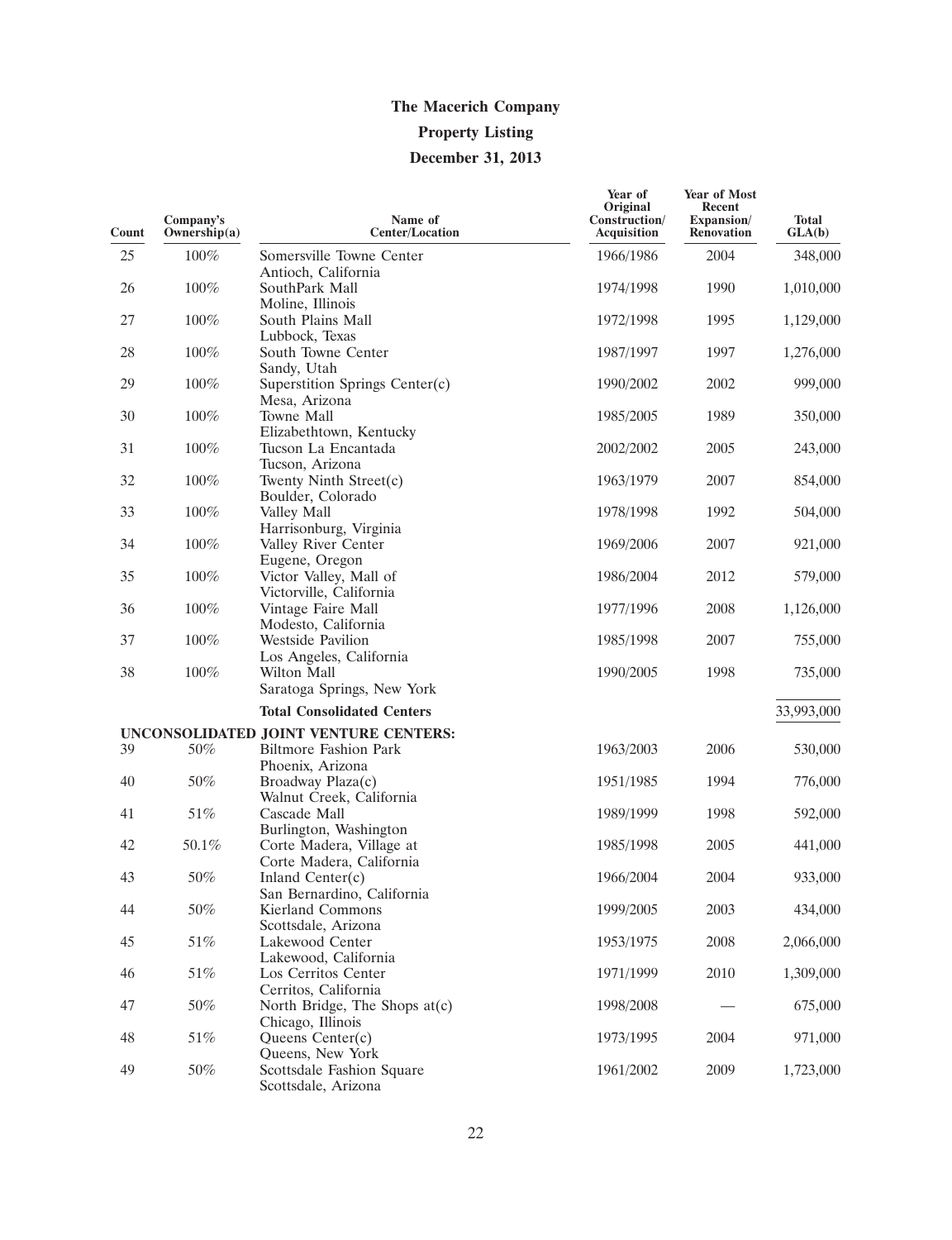# **Property Listing**

# **December 31, 2013**

| Count | Company's<br>Ownership(a) | Name of<br><b>Center/Location</b>                                                            | Year of<br>Original<br>Construction/<br>Acquisition | <b>Year of Most</b><br>Recent<br>Expansion/<br><b>Renovation</b> | <b>Total</b><br>GLA(b) |
|-------|---------------------------|----------------------------------------------------------------------------------------------|-----------------------------------------------------|------------------------------------------------------------------|------------------------|
| 50    | 51%                       | Stonewood Center $(c)$                                                                       | 1953/1997                                           | 1991                                                             | 935,000                |
| 51    | 50%                       | Downey, California<br>Tysons Corner Center(c)<br>McLean, Virginia                            | 1968/2005                                           | 2005                                                             | 1,957,000              |
| 52    | 51%                       | Washington Square<br>Portland, Oregon                                                        | 1974/1999                                           | 2005                                                             | 1,443,000              |
| 53    | 19%                       | West Acres<br>Fargo, North Dakota                                                            | 1972/1986                                           | 2001                                                             | 972,000                |
|       |                           | <b>Total Unconsolidated Joint</b><br><b>Venture Centers</b>                                  |                                                     |                                                                  | 15,757,000             |
| 54    | $100\%$                   | REGIONAL SHOPPING CENTER UNDER REDEVELOPMENT:<br>Paradise Valley Mall(e)<br>Phoenix, Arizona | 1979/2002                                           | 2009                                                             | 1,145,000              |
|       |                           | <b>Total Regional Shopping Centers</b>                                                       |                                                     |                                                                  | 50,895,000             |
|       |                           | <b>COMMUNITY / POWER CENTERS:</b>                                                            |                                                     |                                                                  |                        |
| 1     | 50%                       | Atlas Park, The Shops $at(d)$<br>Queens, New York                                            | 2006/2011                                           | 2013                                                             | 313,000                |
| 2     | 50%                       | Boulevard Shops(d)<br>Chandler, Arizona                                                      | 2001/2002                                           | 2004                                                             | 185,000                |
| 3     | 67.5%                     | Camelback Colonnade(e)<br>Phoenix, Arizona                                                   | 1961/2002                                           | 1994                                                             | 619,000                |
| 4     | 39.7%                     | Estrella Falls, The Market at(d)<br>Goodyear, Arizona                                        | $2009$ /-                                           | 2009                                                             | 242,000                |
| 5     | $100\%$                   | Panorama Mall(e)<br>Panorama, California                                                     | 1955/1979                                           | 2005                                                             | 312,000                |
| 6     | 89.4%                     | Promenade at Casa Grande(e)<br>Casa Grande, Arizona                                          | 2007/                                               | 2009                                                             | 909,000                |
| 7     | $100\%$                   | Southridge Center(e)<br>Des Moines, Iowa                                                     | 1975/1998                                           | 2013                                                             | 811,000                |
| 8     | $100\%$                   | Superstition Springs Power Center(e)<br>Mesa, Arizona                                        | 1990/2002                                           |                                                                  | 206,000                |
| 9     | 100%                      | The Marketplace at Flagstaff Mall(c)(e)<br>Flagstaff, Arizona                                | $2007$ /-                                           |                                                                  | 268,000                |
|       |                           | <b>Total Community / Power Centers</b>                                                       |                                                     |                                                                  | 3,865,000              |
|       | <b>OTHER ASSETS:</b>      |                                                                                              |                                                     |                                                                  |                        |
|       | $100\%$<br>$100\%$        | Various $(e)(f)$<br>500 North Michigan Avenue(e)                                             |                                                     |                                                                  | 897,000<br>323,000     |
|       | 50%                       | Chicago, Illinois<br>Atlas Park, The Shops at-Office(d)                                      |                                                     |                                                                  | 68,000                 |
|       | $100\%$                   | Queens, New York<br>Paradise Village Ground Leases(e)                                        |                                                     |                                                                  | 58,000                 |
|       | $100\%$                   | Phoenix, Arizona<br>Paradise Village Office Park II(e)                                       |                                                     |                                                                  | 46,000                 |
|       | $50\%$                    | Phoenix, Arizona<br>Scottsdale Fashion Square-Office(d)                                      |                                                     |                                                                  | 123,000                |
|       | 50%                       | Scottsdale, Arizona<br>Tysons Corner Center-Office $(c)(d)$                                  |                                                     |                                                                  | 173,000                |
|       | 30%                       | McLean, Virginia<br>Wilshire Boulevard(d)<br>Santa Monica, California                        |                                                     |                                                                  | 40,000                 |
|       |                           | <b>Total Other Assets</b>                                                                    |                                                     |                                                                  | 1,728,000              |
|       |                           | Grand Total at December 31, 2013                                                             |                                                     |                                                                  | 56,488,000             |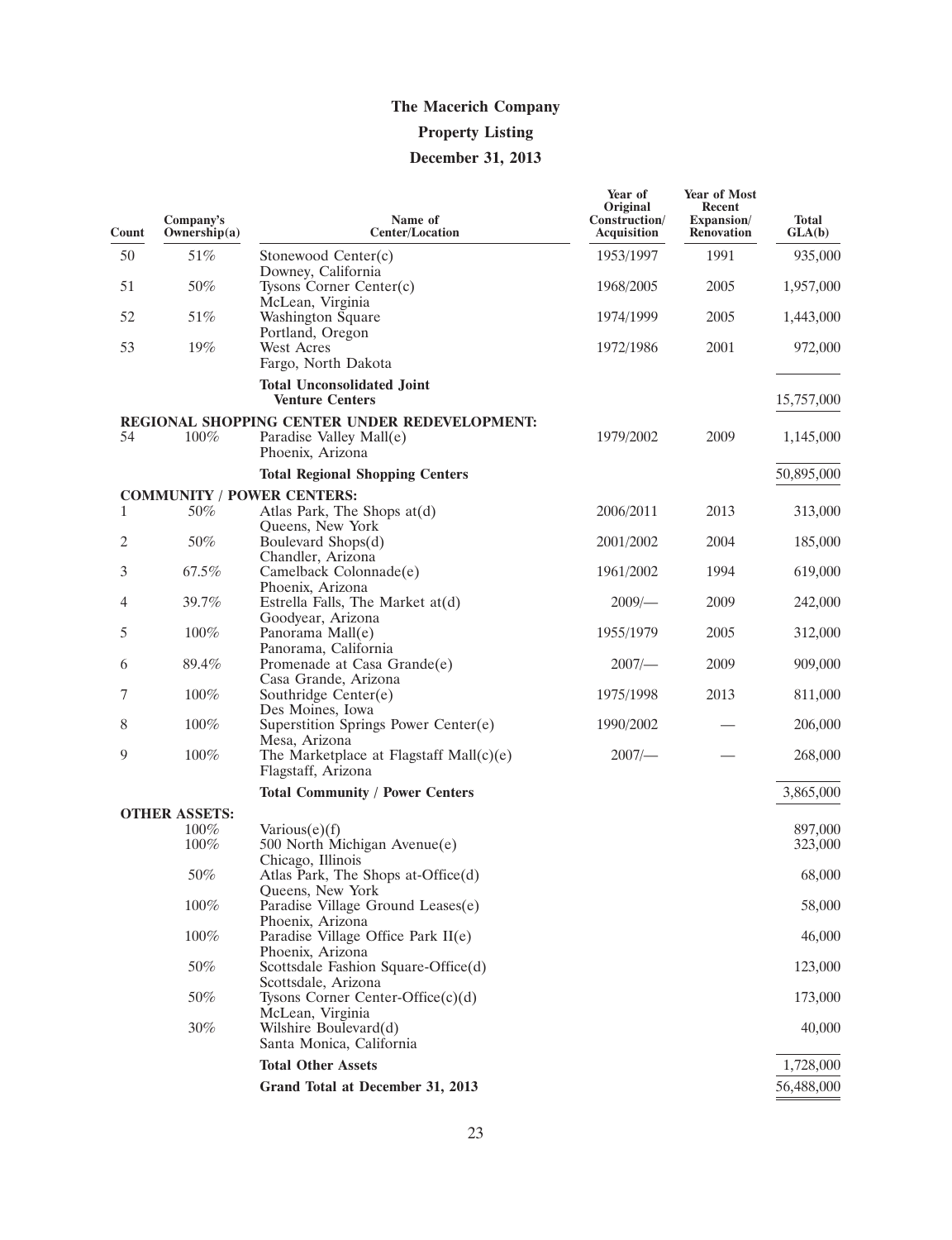# **The Macerich Company Property Listing December 31, 2013**

- (a) The Company's ownership interest in this table reflects its legal ownership interest. See footnotes (a) and (b) on pages 25-26 regarding the legal versus economic ownership of joint venture entities.
- (b) Includes GLA attributable to anchors (whether owned or non-owned) and mall and freestanding stores as of December 31, 2013.
- (c) Portions of the land on which the Center is situated are subject to one or more long-term ground leases. With respect to 49 Centers, the underlying land controlled by the Company is owned in fee entirely by the Company, or, in the case of jointly-owned Centers, by the joint venture property partnership or limited liability company.
- (d) Included in Unconsolidated Joint Venture Centers.
- (e) Included in Consolidated Centers.
- (f) The Company owns a portfolio of 14 stores located at shopping centers not owned by the Company. Of these 14 stores, four have been leased to Forever 21, one has been leased to Kohl's, one has been leased to Burlington Coat Factory, and eight have been leased for non-Anchor usage. With respect to nine of the 14 stores, the underlying land is owned in fee entirely by the Company. With respect to the remaining five stores, the underlying land is owned by third parties and leased to the Company pursuant to long-term building or ground leases.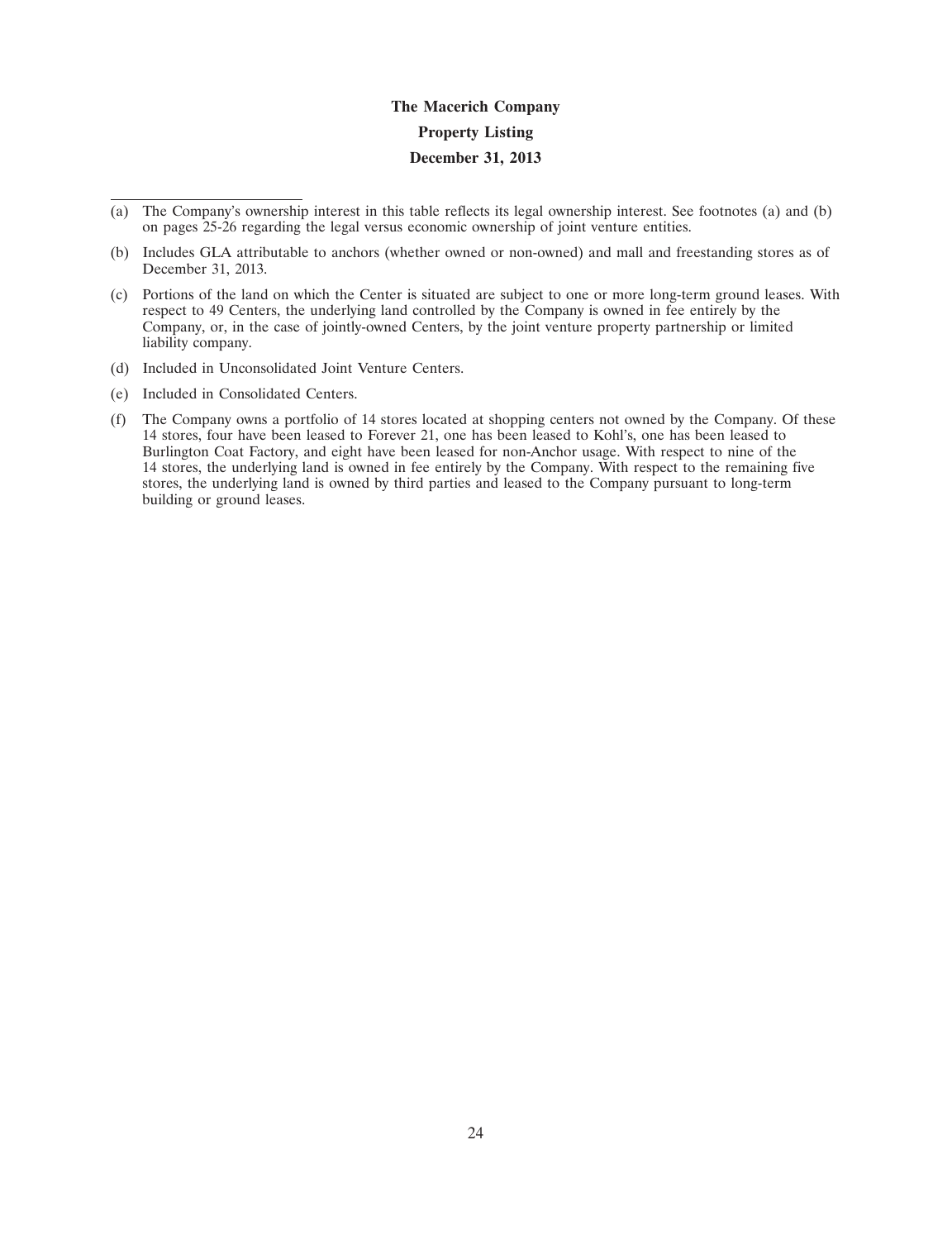#### **Joint Venture List**

The following table sets forth certain information regarding the Centers and other operating properties that are not wholly-owned by the Company. This list of properties includes unconsolidated joint ventures, consolidated joint ventures, and co-venture arrangements. The percentages shown are the effective legal ownership and economic ownership interests of the Company as of December 31, 2013.

| <b>Properties</b>                | 12/31/2013<br>Legal<br>Ownership(a) | 12/31/2013<br><b>Economic</b><br>Ownership(b) | <b>Joint Venture</b>                         | 12/31/2013<br>Total $GLA(c)$ |
|----------------------------------|-------------------------------------|-----------------------------------------------|----------------------------------------------|------------------------------|
| Atlas Park, The Shops at         | 50%                                 | $50\%$                                        | WMAP, L.L.C.                                 | 313,000                      |
| Atlas Park, The Shops at-Office  | 50%                                 | 50%                                           | WMAP, L.L.C.                                 | 68,000                       |
| <b>Biltmore Fashion Park</b>     | 50%                                 | $50\%$                                        | <b>Biltmore Shopping Center Partners LLC</b> | 530,000                      |
| <b>Boulevard Shops</b>           | 50%                                 | 50%                                           | Propcor II Associates, LLC                   | 185,000                      |
| Broadway Plaza                   | 50%                                 | 50%                                           | Macerich Northwestern Associates             | 776,000                      |
| Camelback Colonnade(d)           | 67.5%                               | 67.5%                                         | Camelback Colonnade Associates LLC           | 619,000                      |
| Cascade Mall                     | 51%                                 | 51\%                                          | Pacific Premier Retail LP                    | 592,000                      |
| Chandler Fashion Center(e)       | 50.1%                               | 50.1%                                         | Freehold Chandler Holdings LP                | 1,321,000                    |
| Corte Madera, Village at         | 50.1%                               | 50.1%                                         | Corte Madera Village, LLC                    | 441,000                      |
| Estrella Falls, The Market at(f) | 39.7%                               | 39.7%                                         | The Market at Estrella Falls LLC             | 242,000                      |
| Fashion Outlets of Chicago $(g)$ | 60%                                 | $60\%$                                        | Fashion Outlets of Chicago LLC               | 528,000                      |
| Freehold Raceway Mall(e)         | 50.1%                               | 50.1%                                         | Freehold Chandler Holdings LP                | 1,674,000                    |
| <b>Inland Center</b>             | 50%                                 | $50\%$                                        | WM Inland LP                                 | 933,000                      |
| Kierland Commons                 | 50%                                 | 50%                                           | Kierland Commons Investment LLC              | 434,000                      |
| Lakewood Center                  | 51%                                 | $51\%$                                        | Pacific Premier Retail LP                    | 2,066,000                    |
| Los Cerritos Center              | 51%                                 | 51%                                           | Pacific Premier Retail LP                    | 1,309,000                    |
| North Bridge, The Shops at       | 50%                                 | $50\%$                                        | North Bridge Chicago LLC                     | 675,000                      |
| Promenade at Casa Grande(h)      | 89.4%                               | 89.4%                                         | WP Casa Grande Retail LLC                    | 909,000                      |
| <b>Oueens</b> Center             | 51%                                 | 51%                                           | Oueens JV LP                                 | 971,000                      |
| SanTan Village Regional Center   | 84.9%                               | 84.9%                                         | Westcor SanTan Village LLC                   | 999,000                      |
| Scottsdale Fashion Square        | 50%                                 | 50%                                           | Scottsdale Fashion Square Partnership        | 1,723,000                    |
| Scottsdale Fashion Square-Office | 50%                                 | 50%                                           | Scottsdale Fashion Square Partnership        | 123,000                      |
| Stonewood Center                 | 51%                                 | 51%                                           | Pacific Premier Retail LP                    | 935,000                      |
| <b>Tysons Corner Center</b>      | 50%                                 | 50%                                           | Tysons Corner LLC                            | 1,957,000                    |
| Tysons Corner Center-Office      | 50%                                 | $50\%$                                        | <b>Tysons Corner Property LLC</b>            | 173,000                      |
| Washington Square                | 51%                                 | 51%                                           | Pacific Premier Retail LP                    | 1,443,000                    |
| <b>West Acres</b>                | $19\%$                              | $19\%$                                        | West Acres Development, LLP                  | 972,000                      |
| Wilshire Boulevard               | $30\%$                              | $30\%$                                        | Wilshire Building—Tenants in Common          | 40,000                       |

(a) This column reflects the Company's legal ownership in the listed properties as of December 31, 2013. Legal ownership may, at times, not equal the Company's economic interest in the listed properties because of various provisions in certain joint venture agreements regarding distributions of cash flow based on capital account balances, allocations of profits and losses and payments of preferred returns. As a result, the Company's actual economic interest (as distinct from its legal ownership interest) in certain of the properties could fluctuate from time to time and may not wholly align with its legal ownership interests. Substantially all of the Company's joint venture agreements contain rights of first refusal, buy-sell provisions, exit rights, default dilution remedies and/or other break up provisions or remedies which are customary in real estate joint venture agreements and which may, positively or negatively, affect the ultimate realization of cash flow and/or capital or liquidation proceeds.

- (b) Economic ownership represents the allocation of cash flow to the Company as of December 31, 2013, except as noted below. In cases where the Company receives a current cash distribution greater than its legal ownership percentage due to a capital account greater than its legal ownership percentage, only the legal ownership percentage is shown in this column. The Company's economic ownership of these properties may fluctuate based on a number of factors, including mortgage refinancings, partnership capital contributions and distributions, and proceeds and gains or losses from asset sales, and the matters set forth in the preceding paragraph.
- (c) Includes GLA attributable to anchors (whether owned or non-owned) and mall and freestanding stores as of December 31, 2013.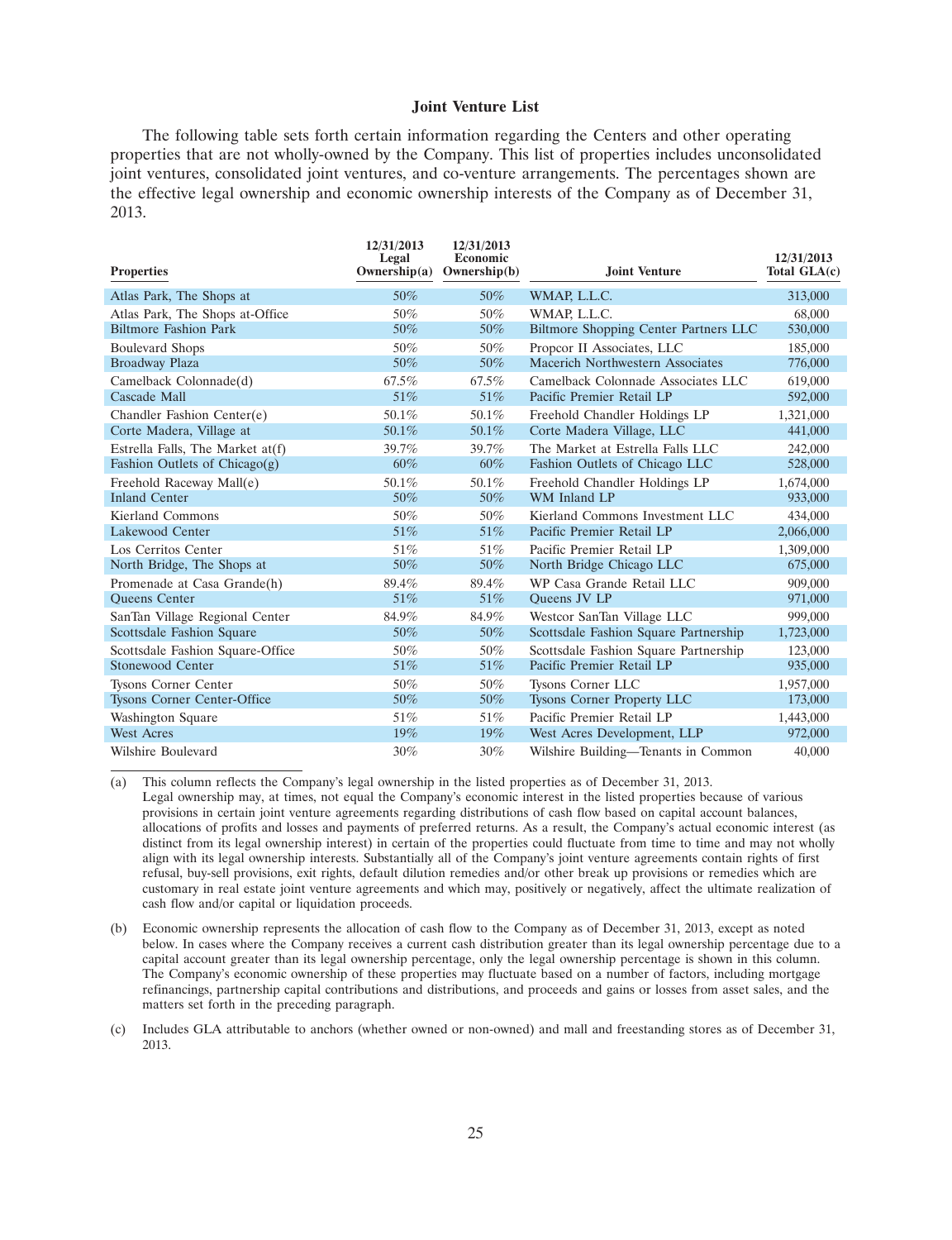- (d) Cash flow from operations is distributed 67.5% to the Company and 32.5% to the third-party members. Distributions from capital event proceeds are also made at these percentages such that the members receive a defined return of and return on agreed capital. Thereafter any excess capital event proceeds are distributed 52.5% to the Company and 47.5% to the thirdparty members.
- (e) The joint venture entity was formed in September 2009. Upon liquidation of the partnership, distributions are made in the following order: to the third-party partner until it receives a 13% internal rate of return on its aggregate unreturned capital contributions; to the Company until it receives a 13% internal rate of return on its aggregate unreturned capital contributions; and, thereafter, 35% to the third-party partner and 65% to the Company.
- (f) Columns 1 and 2 reflect the Company's indirect ownership interest in the property owner. The Company and a third-party partner are each members of a joint venture (the ''MW Joint Venture'') which, in turn, is a member in the joint venture that owns the property. Cash flow distributions for the MW Joint Venture are made in accordance with the members' relative capital accounts until the members have received distributions equal to their capital accounts, and thereafter in accordance with the members' relative legal ownership percentages. In addition, the Company has executed a joint and several guaranty of the mortgage for the property with its third-party partner. The Company may incur liabilities under such guaranty greater than its legal ownership percentage.
- (g) After the third anniversary of substantial completion of the development, the Company in its sole discretion may elect to purchase the interest of the other member based on a net operating income formula using a 6.5% capitalization rate, less any unpaid debt on the property. In addition, the Company has executed a guaranty of the mortgage for the property. The Company may incur liabilities under such guaranty greater than its legal ownership percentage.
- (h) Columns 1 and 2 reflect the Company's total direct and indirect ownership interest in the property owner. The Company and a third-party partner are each members of a joint venture (the ''MW Joint Venture'') which, in turn, is a member in the joint venture that owns the property. Cash flow distributions for the MW Joint Venture are made in accordance with the members' relative capital accounts until the members have received distributions equal to their capital accounts, and thereafter in accordance with the members' relative legal ownership percentages.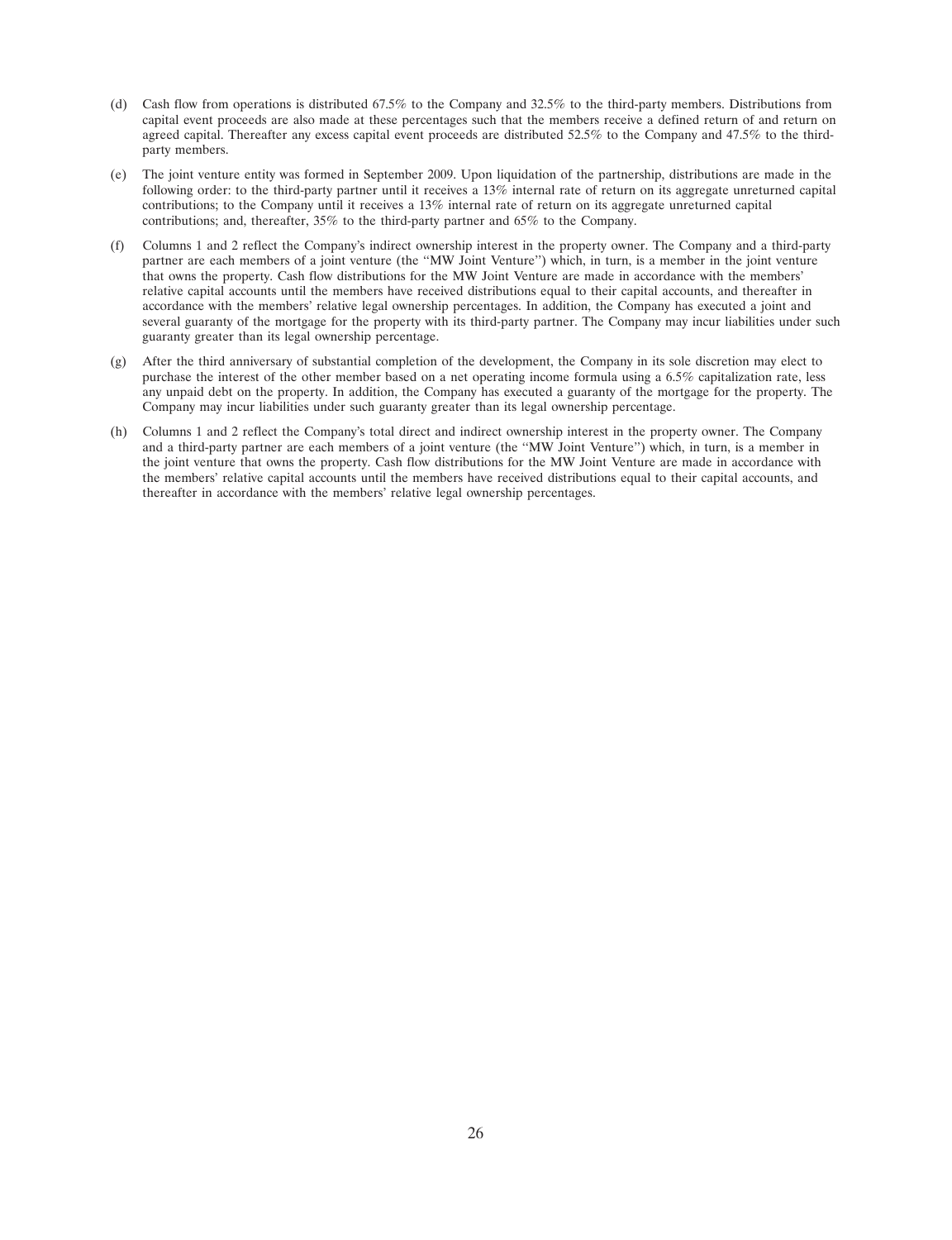## **Supplemental Financial and Operating Information (unaudited)**

# **Debt Summary (at Company's pro rata share)**

| As of December 31, 2013 |                      |             |
|-------------------------|----------------------|-------------|
| <b>Fixed Rate</b>       | <b>Floating Rate</b> | Total       |
| dollars in thousands    |                      |             |
|                         | \$432,225            | \$4,287,280 |
| 1,633,996               | 115,943              | 1,749,939   |
|                         | \$548,168            | \$6,037,219 |
| 4.38%                   | $2.57\%$             | $4.22\%$    |
|                         |                      | 5.9         |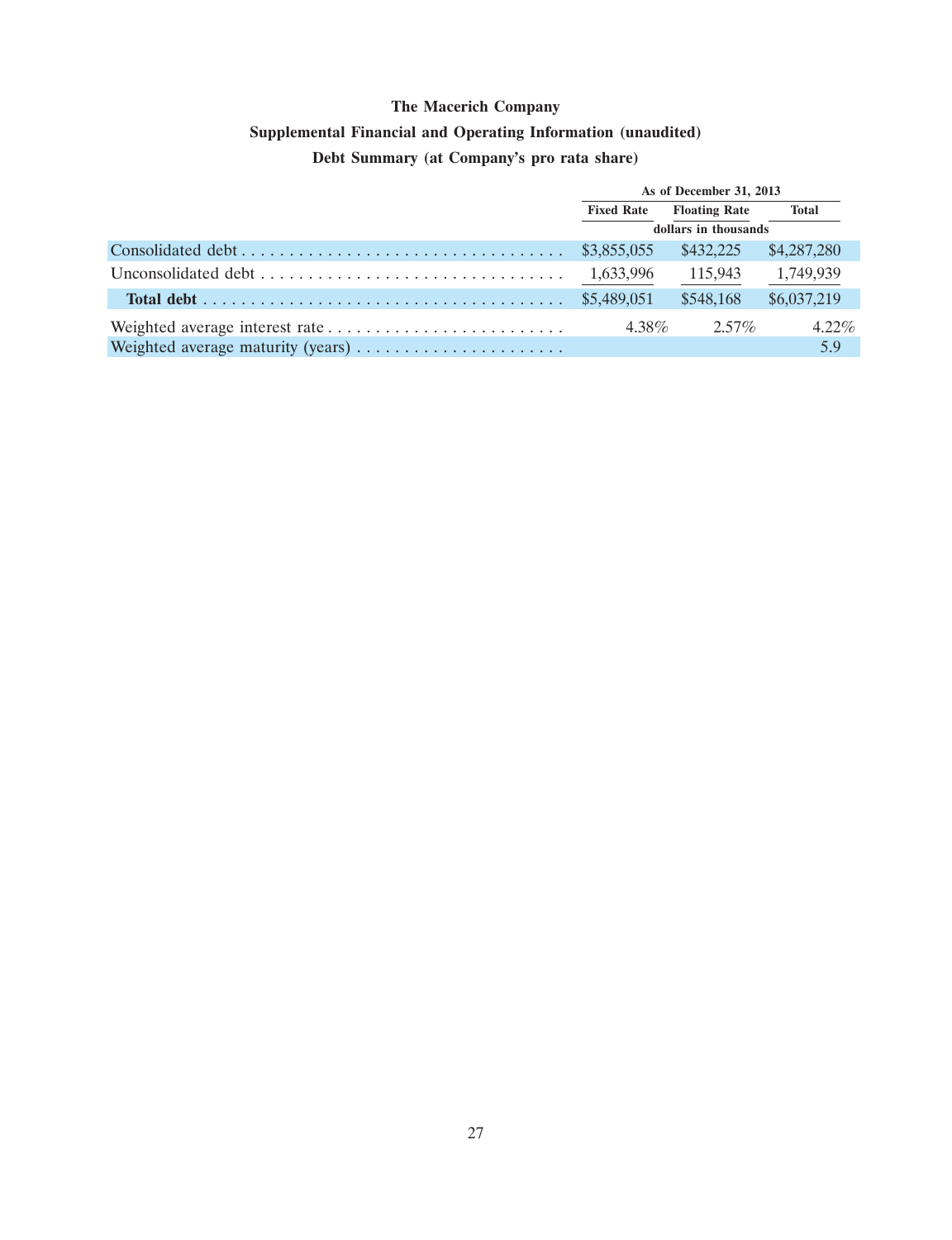# **Supplemental Financial and Operating Information (Unaudited) Outstanding Debt by Maturity Date**

|                                                                                   | As of December 31, 2013 |                                                |                                          |                                   |                                 |  |  |
|-----------------------------------------------------------------------------------|-------------------------|------------------------------------------------|------------------------------------------|-----------------------------------|---------------------------------|--|--|
| Center/Entity (dollars in thousands)                                              | <b>Maturity Date</b>    | <b>Effective</b><br><b>Interest</b><br>Rate(a) | <b>Fixed</b>                             | <b>Floating</b>                   | <b>Total Debt</b><br>Balance(a) |  |  |
| <b>I. Consolidated Assets:</b>                                                    |                         |                                                |                                          |                                   |                                 |  |  |
|                                                                                   | 12/01/13                | 5.19%                                          | S.<br>35,484                             | \$                                | \$<br>35,484                    |  |  |
|                                                                                   | 04/11/15                | 6.59%                                          | 99,833                                   | $\equiv$                          | 99,833                          |  |  |
|                                                                                   | 08/01/15                | $6.76\%$                                       | 158,781                                  |                                   | 158,781                         |  |  |
|                                                                                   | 10/12/15                | $2.16\%$                                       | 33,156                                   | $\equiv$                          | 33,156                          |  |  |
|                                                                                   | 11/01/15                | $5.03\%$                                       | 37,000                                   |                                   | 37,000                          |  |  |
| Vintage Faire Mall                                                                | 11/05/15                | 5.81%                                          | 99,083                                   | $\equiv$                          | 99,083                          |  |  |
|                                                                                   | 02/01/16                | 5.59%                                          | 120,000                                  |                                   | 120,000                         |  |  |
|                                                                                   | 03/29/16                | 5.25%                                          | 6,269                                    | $\equiv$                          | 6,269                           |  |  |
|                                                                                   | 06/01/16                | 5.79%                                          | 168,000                                  | $\overbrace{\phantom{12333}}$     | 168,000                         |  |  |
|                                                                                   | 06/01/16                | 5.85%                                          | 42,155                                   | $\equiv$                          | 42,155                          |  |  |
|                                                                                   | 06/01/16                | 6.46%                                          | 14,551                                   | $\overline{\phantom{0}}$          | 14,551                          |  |  |
|                                                                                   | 01/01/18                | 4.20%                                          | 116,683                                  | $=$                               | 116,683                         |  |  |
|                                                                                   | 01/03/18                | 2.99%                                          | 235,445                                  | $\overline{\phantom{0}}$          | 235,445                         |  |  |
|                                                                                   | 10/05/18                | 2.76%                                          | 236,028                                  | $\equiv$                          | 236,028                         |  |  |
| SanTan Village Regional Center(f)                                                 | 06/01/19                | 3.14%                                          | 115,984                                  | $\overline{\phantom{0}}$          | 115,984                         |  |  |
|                                                                                   | 07/01/19                | $3.77\%$                                       | 100,200                                  | $\equiv$                          | 100,200                         |  |  |
|                                                                                   | 12/03/19                | 3.67%                                          | 490,548                                  | $\qquad \qquad$                   | 490,548                         |  |  |
|                                                                                   | 10/01/20                | 5.53%                                          | 234,240                                  | $\equiv$                          | 234,240                         |  |  |
| Fashion Outlets of Niagara Falls USA                                              | 10/06/20                | 4.89%                                          | 124,030                                  |                                   | 124,030                         |  |  |
|                                                                                   | 01/05/21                | $3.90\%$                                       | 268,000                                  | $\equiv$                          | 268,000                         |  |  |
|                                                                                   | 02/03/21                | 3.61%                                          | 319,850                                  |                                   | 319,850                         |  |  |
|                                                                                   | 03/01/22                | $4.23\%$                                       | 72,870                                   | $\equiv$                          | 72,870                          |  |  |
|                                                                                   | 04/01/22                | 4.08%                                          | 135,835                                  | $\overbrace{\phantom{123221111}}$ | 135,835                         |  |  |
| Oaks, The $\ldots \ldots \ldots \ldots \ldots \ldots \ldots \ldots \ldots \ldots$ | 06/05/22                | 4.14%                                          | 214,239                                  | 二                                 | 214,239                         |  |  |
|                                                                                   | 10/01/22                | 4.49%                                          | 152,173                                  |                                   | 152,173                         |  |  |
|                                                                                   | 11/01/22                | 4.48%                                          | 22,996                                   | 二                                 | 22.996                          |  |  |
|                                                                                   | 04/03/23                | 3.76%                                          | 201,622                                  | $\overline{\phantom{0}}$          | 201,622                         |  |  |
| Total Fixed Rate Debt for Consolidated Assets                                     |                         | 4.29%                                          | \$3,855,055                              | $\equiv$<br>\$                    | \$3,855,055                     |  |  |
|                                                                                   | 11/06/14                | 2.73%                                          | $\mathbb{S}$<br>$\overline{\phantom{0}}$ | \$90,000                          | $\mathbb{S}$<br>90,000          |  |  |
|                                                                                   | 10/28/16                | $2.00\%$                                       | $\overline{\phantom{0}}$                 | 68,395                            | 68,395                          |  |  |
|                                                                                   | 03/01/17                | $3.04\%$                                       | $\equiv$                                 | 64,000                            | 64,000                          |  |  |
| Fashion Outlets of Chicago(g)(h) $\dots \dots \dots \dots \dots$                  | 03/05/17                | 2.96%                                          | $\overline{\phantom{0}}$                 | 54,830                            | 54,830                          |  |  |
| The Macerich Partnership, L.P.—Line of Credit $\dots \dots$                       | 08/06/18                | 1.85%                                          |                                          | 30,000                            | 30,000                          |  |  |
| The Macerich Partnership, L.P.-Term Loan                                          | 12/08/18                | 2.51%                                          | $\overline{\phantom{0}}$                 | 125,000                           | 125,000                         |  |  |
| Total Floating Rate Debt for Consolidated Assets                                  |                         | 2.56%                                          | \$<br>$\overline{\phantom{0}}$           | \$432,225                         | \$<br>432,225                   |  |  |
| Total Debt for Consolidated Assets                                                |                         | 4.12%                                          | \$3,855,055                              | \$432,225                         | \$4,287,280                     |  |  |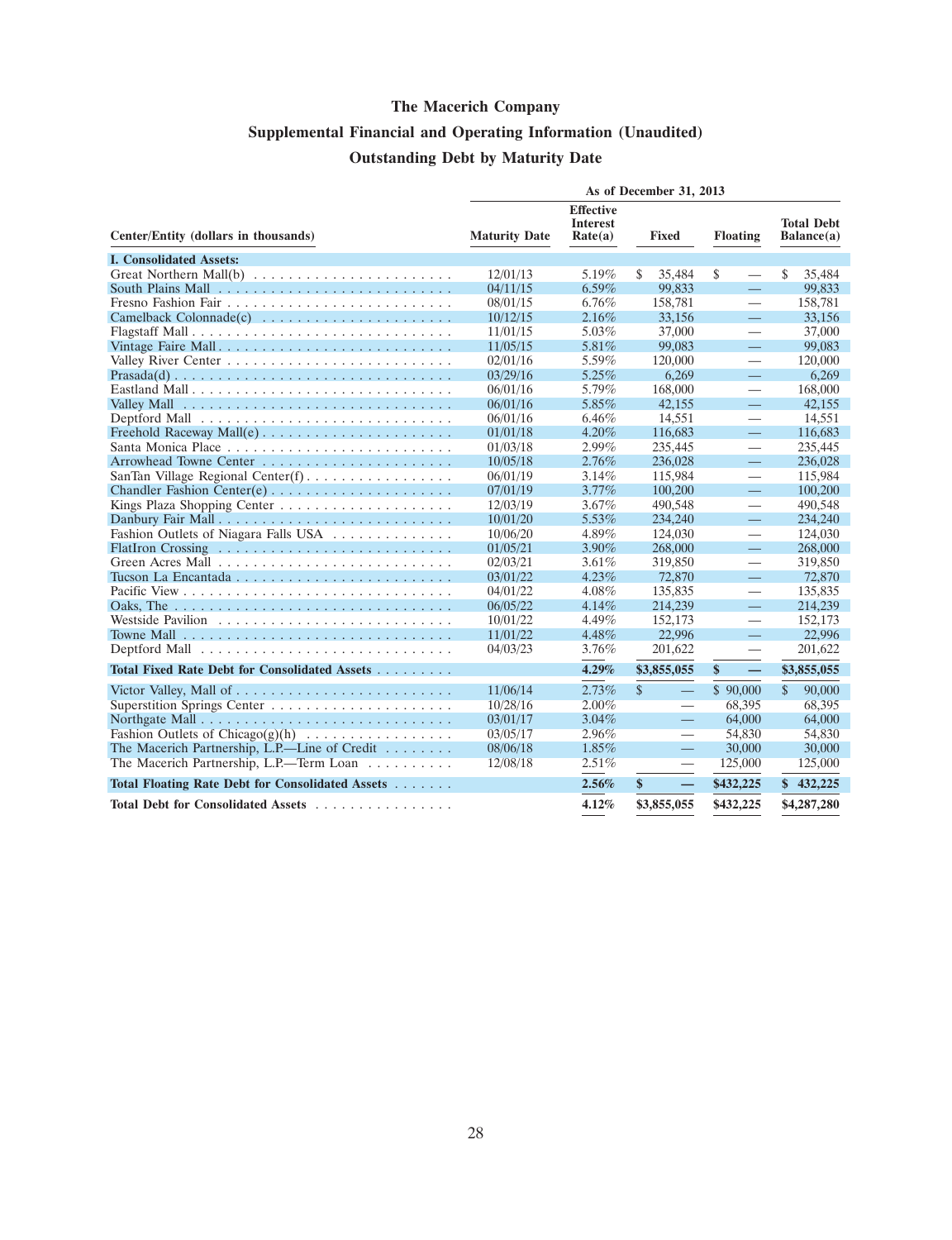### **Supplemental Financial and Operating Information (Unaudited) Outstanding Debt by Maturity Date**

|                                                                 | As of December 31, 2013 |                                                |                                |                                          |                                 |  |  |
|-----------------------------------------------------------------|-------------------------|------------------------------------------------|--------------------------------|------------------------------------------|---------------------------------|--|--|
| Center/Entity (dollars in thousands)                            | <b>Maturity Date</b>    | <b>Effective</b><br><b>Interest</b><br>Rate(a) | <b>Fixed</b>                   | <b>Floating</b>                          | <b>Total Debt</b><br>Balance(a) |  |  |
| II. Unconsolidated Assets (At Company's pro rata share):        |                         |                                                |                                |                                          |                                 |  |  |
|                                                                 | 10/01/14                | 8.25%                                          | \$<br>28.981                   | \$<br>$\qquad \qquad$                    | S<br>28.981                     |  |  |
|                                                                 | 06/01/15                | $5.43\%$                                       | 127,500                        | $\equiv$                                 | 127,500                         |  |  |
|                                                                 | 08/15/15                | $6.12\%$                                       | 69.486                         |                                          | 69,486                          |  |  |
|                                                                 | 01/01/16                | $6.04\%$                                       | 118,815                        | $\qquad \qquad -$                        | 118,815                         |  |  |
| North Bridge, The Shops at $(50\%)$                             | 06/15/16                | $7.52\%$                                       | 97,632                         | $\overline{\phantom{0}}$                 | 97.632                          |  |  |
|                                                                 | 10/01/16                | 6.41%                                          | 11,340                         | $\qquad \qquad -$                        | 11,340                          |  |  |
| Corte Madera, The Village at $(50.1\%) \dots \dots \dots \dots$ | 11/01/16                | $7.27\%$                                       | 38,287                         |                                          | 38,287                          |  |  |
|                                                                 | 11/01/17                | $4.67\%$                                       | 54.149                         | $\qquad \qquad -$                        | 54.149                          |  |  |
| Los Cerritos Center $(51\%)$                                    | 07/01/18                | $4.50\%$                                       | 98,015                         | $\qquad \qquad$                          | 98,015                          |  |  |
| Scottsdale Fashion Square $(50\%)$                              | 04/03/23                | $3.02\%$                                       | 258,953                        | $\qquad \qquad -$                        | 258,953                         |  |  |
| Tysons Corner Center $(50\%)$                                   | 01/01/24                | $4.13\%$                                       | 423,190                        |                                          | 423,190                         |  |  |
|                                                                 | 01/01/25                | $3.65\%$                                       | 306,000                        | $\qquad \qquad -$                        | 306,000                         |  |  |
|                                                                 | 01/01/33                | $6.35\%$                                       | 1,648                          |                                          | 1,648                           |  |  |
| Total Fixed Rate Debt for Unconsolidated Assets                 |                         | 4.60%                                          | \$1,633,996                    | $\mathbf{s}$<br>$\overline{\phantom{m}}$ | \$1,633,996                     |  |  |
| Estrella Falls, The Market at $(39.7\%)$                        | 06/01/15                | 3.13%                                          | \$<br>$\overline{\phantom{0}}$ | \$13,310                                 | \$<br>13,310                    |  |  |
|                                                                 | 04/01/16                | 3.42%                                          | $\equiv$                       | 25,000                                   | 25,000                          |  |  |
|                                                                 | 01/02/18                | $2.26\%$                                       | $\overline{\phantom{0}}$       | 67,500                                   | 67,500                          |  |  |
|                                                                 | 12/16/18                | $2.05\%$                                       | $\overline{\phantom{m}}$       | 10,133                                   | 10,133                          |  |  |
| Total Floating Rate Debt for Unconsolidated Assets              |                         | 2.59%                                          | \$<br>$\overline{\phantom{m}}$ | \$115,943                                | \$115,943                       |  |  |
| Total Debt for Unconsolidated Assets                            |                         | 4.46%                                          | \$1,633,996                    | \$115,943                                | \$1,749,939                     |  |  |
|                                                                 |                         | 4.22%                                          | \$5,489,051                    | \$548,168                                | \$6,037,219                     |  |  |
|                                                                 |                         | $=$                                            | 90.92%                         | 9.08%                                    | 100.00%                         |  |  |

*(a) The debt balances include the unamortized debt premiums/discounts. Debt premiums/discounts represent the excess of the fair value of debt over the principal value of debt assumed in various acquisitions and are amortized into interest expense over the remaining term of the related debt in a manner that approximates the effective interest method. The annual interest rate in the above table represents the effective interest rate, including the debt premiums/discounts and loan financing costs.*

*(b) The Company is currently negotiating the terms of extension with the lender.*

*(c) This property is owned by a consolidated joint venture. The above debt balance represents the Company's pro rata share of 67.5%.*

*(g) This property is owned by a consolidated joint venture. The above debt balance represents the Company's pro rata share of 60.0%.*

*(h) The maturity date assumes that all such extension options are fully exercised and that the Company and/or its affiliates do not opt to refinance the debt prior to these dates.*

*<sup>(</sup>d) This property is owned by a consolidated joint venture. The above debt balance represents the Company's pro rata share of 50.0%.*

*<sup>(</sup>e) This property is owned by a consolidated joint venture. The above debt balance represents the Company's pro rata share of 50.1%.*

*<sup>(</sup>f) This property is owned by a consolidated joint venture. The above debt balance represents the Company's pro rata share of 84.9%.*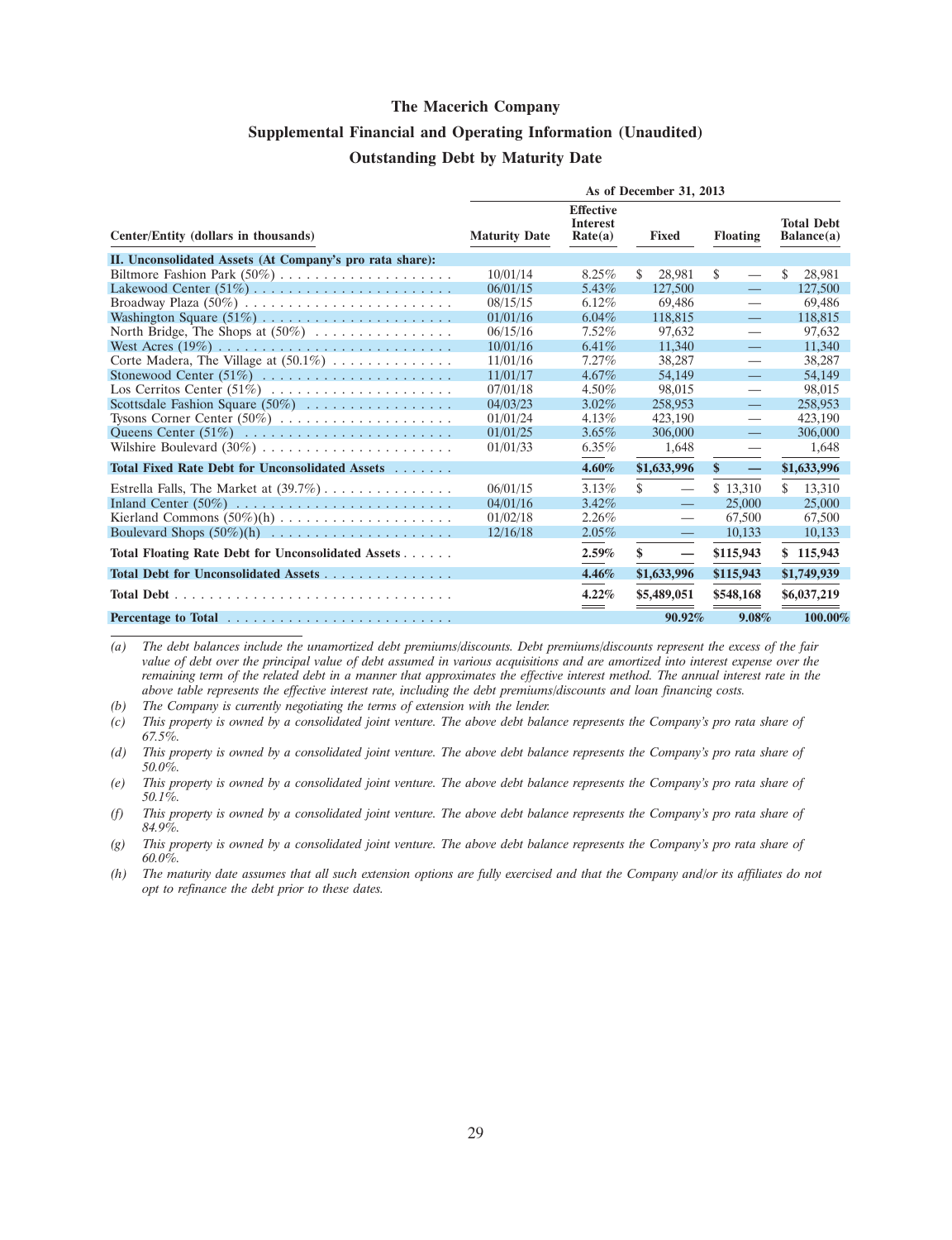### **Supplemental Financial and Operating Information (Unaudited)**

#### **Development Pipeline Forecast**

### **(Dollars in millions)**

#### **as of December 31, 2013**

#### **In-Process Developments and Redevelopments:**

| <b>Property</b>                                       | Project Type                                                                                                                                                                                                                                                                                                                                                                                                                                                                                                                                                                                                                                                                                                                   | Total $Cost(a)(b)$<br>at 100%                                             | Ownership<br>$\%$ | Total $Cost(a)(b)$<br>Pro Rata                                          | Pro Rata<br>Capitalized Costs(b)<br>12/31/2013                       | <b>Expected</b><br>Delivery(a)                       | Stabilized<br>Yield(a)(b)(c) |  |
|-------------------------------------------------------|--------------------------------------------------------------------------------------------------------------------------------------------------------------------------------------------------------------------------------------------------------------------------------------------------------------------------------------------------------------------------------------------------------------------------------------------------------------------------------------------------------------------------------------------------------------------------------------------------------------------------------------------------------------------------------------------------------------------------------|---------------------------------------------------------------------------|-------------------|-------------------------------------------------------------------------|----------------------------------------------------------------------|------------------------------------------------------|------------------------------|--|
| Fashion Outlets of Niagara Falls<br>Niagara Falls, NY | Expansion of existing outlet center—Adding<br>175,000 square feet of new space to existing<br>525,000 square foot center                                                                                                                                                                                                                                                                                                                                                                                                                                                                                                                                                                                                       | \$75                                                                      | 100%              | \$75                                                                    | \$17                                                                 | 4014 - 1015                                          | 9%                           |  |
| <b>Tysons Corner</b>                                  | Mixed-use expansion/densification-Constructing<br>office (500,000 square feet), multifamily (430<br>units) and hotel (300-room Hyatt Regency)<br>components immediately adjacent to Tysons<br>Corner Center, all of which will be served by the<br>expanded METRO line (opening Spring-14) and<br>tied together by a 1.5-acre plaza                                                                                                                                                                                                                                                                                                                                                                                            | * Office: \$228<br>* Hotel: \$136<br>* Multifamily: \$160<br>Total: \$524 | 50%               | * Office: \$114<br>* Hotel: \$68<br>* Multifamily: \$80<br>Total: \$262 | * Office: \$62<br>* Hotel: \$25<br>Multifamily: \$38<br>Total: \$125 | * Office: 3014<br>* Hotel: 1015<br>Multifamily: 1Q15 | 8%                           |  |
| <b>Broadway Plaza</b><br>Walnut Creek, CA             | Expansion of existing open air center adding<br>$235,000$ sf (net) of new shop space to existing<br>776,000 sf center which is currently anchored by<br>Nordstrom, Neiman Marcus and Macy's. New<br>space created by construction of a more efficient<br>parking structure and the consolidation of stand-<br>alone Macy's Men's Store into a single larger<br>Macy's box. Phase I encompasses demolition of<br>80,000 sf of existing retail space and construction<br>of 240,000 sf of new retail space for a net increase<br>of 160,000 sf. Phase 2 involves demolition of the<br>existing Macy's Men's building and construction of<br>75,000 sf of new retail space for a total increase of<br>235,000 sf of small stores. | * Phase 1: \$230<br>Phase 2: \$30<br>Total: \$260                         | 50%               | * Phase 1: \$115<br>* Phase 2: \$15<br>Total: \$130                     | $*$ Phase 1: \$8<br>* Phase 2: \$0<br>Total: \$8                     | * 25% 4015<br>* 50% 2016<br>* 25% 2017               | 9%                           |  |
| Santa Monica Place<br>Santa Monica, CA                | Movie theater addition—Adding a 48,000 square<br>foot state-of-art, 14-screen Arclight Cinema to the<br>third level/Dining Deck of center                                                                                                                                                                                                                                                                                                                                                                                                                                                                                                                                                                                      | \$27                                                                      | 100%              | \$27                                                                    | \$2                                                                  | 3Q15                                                 | 8%                           |  |
| Total In-Process                                      |                                                                                                                                                                                                                                                                                                                                                                                                                                                                                                                                                                                                                                                                                                                                | \$886                                                                     |                   | \$494                                                                   | \$152                                                                |                                                      |                              |  |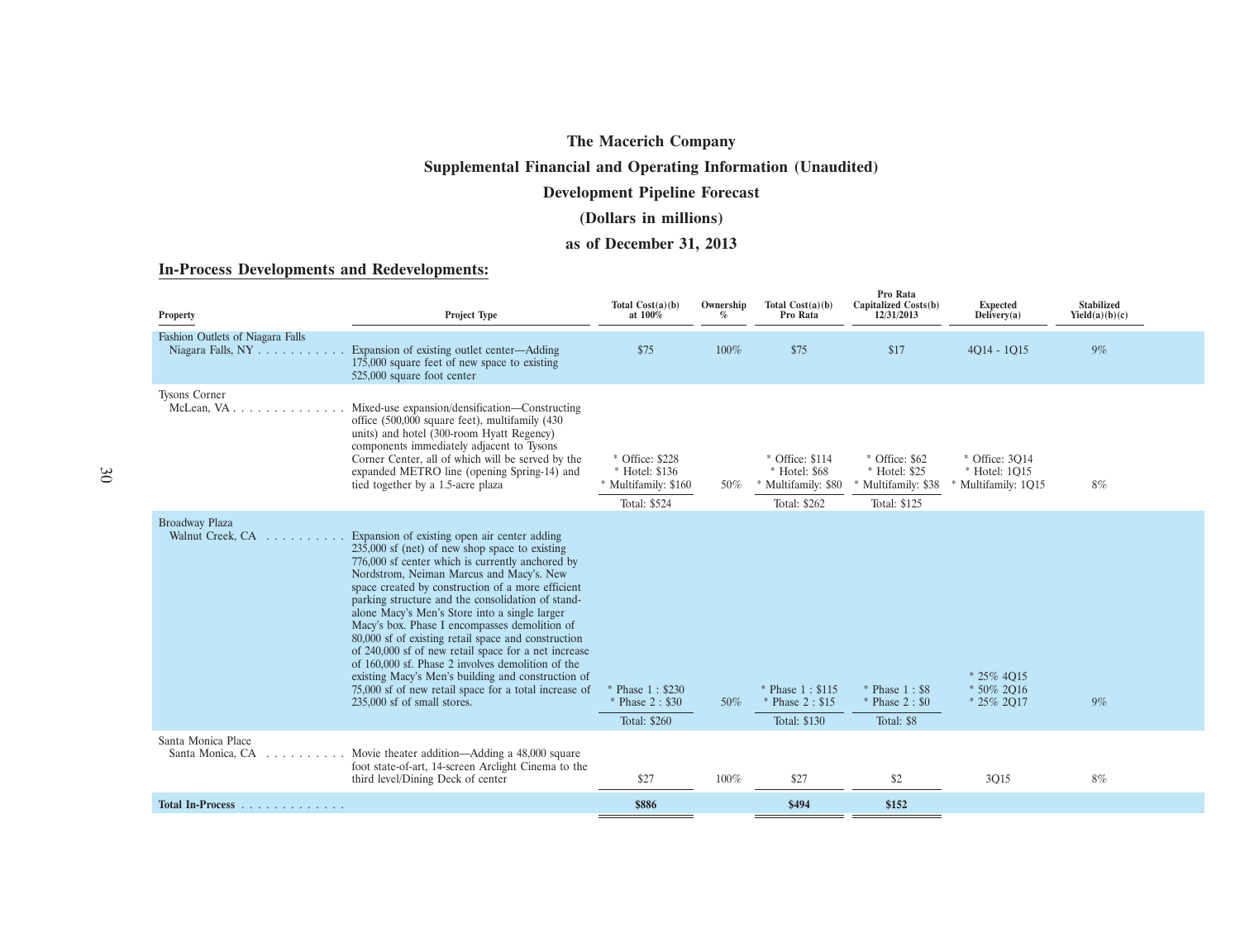#### **Supplemental Financial and Operating Information (Unaudited)**

#### **Development Pipeline Forecast**

#### **(Dollars in millions)**

#### **as of December 31, 2013**

#### **Shadow Pipeline of Developments and Redevelopments(d):**

| Property                                                                                | Project Type                                                                          | at 100%       | %       | Pro Rata      | Pro Rata<br>Total Cost(a)(b) Ownership Total Cost(a)(b) Capitalized Costs(b)<br>12/31/2013 | <b>Expected</b><br>Delivery(a) | <b>Stabilized</b><br>Yield(a)(b)(c) |
|-----------------------------------------------------------------------------------------|---------------------------------------------------------------------------------------|---------------|---------|---------------|--------------------------------------------------------------------------------------------|--------------------------------|-------------------------------------|
| Estrella Falls Mall<br>Goodyear, $AZ \dots \dots \dots \dots \dots \dots \dots \dots$   | Ground up—850,000 square foot regional shopping center<br>development                 | $$200 - $230$ | 86.6%   | $$173 - $199$ | \$33                                                                                       | $2016 - 2017$                  | <b>TBD</b>                          |
| Green Acres Mall                                                                        | Big box addition of 340,000 square feet                                               | $$115 - $120$ | $100\%$ | $$115 - $120$ | \$23                                                                                       |                                | Fall $2016$ $10\%$ - $11\%$         |
| Kings Plaza Shopping Center                                                             |                                                                                       | $$90 - $100$  | $100\%$ | $$90 - $100$  | \$2                                                                                        | 2016                           | $8\%$ - $9\%$                       |
| Los Cerritos Center<br>Cerritos, CA $\ldots \ldots \ldots \ldots \ldots \ldots \ldots$  | 200,000 square foot redevelopment, including a Dick's<br>Sporting Goods and a theater | $$50 - $60$   | 51%     | $$25 - $30$   | $\frac{1}{2}$                                                                              | November 2015                  | 8%                                  |
| 500 N. Michigan Ave<br>(contiguous to<br>The Shops at North Bridge)                     |                                                                                       | $$15 - $20$   | $100\%$ | $$15 - $20$   | \$1                                                                                        | $2015 - 2016$ $10\% - 12\%$    |                                     |
| Paradise Valley Mall                                                                    | Redevelopment (size TBD), including a theater                                         | <b>TBD</b>    | 100%    | <b>TBD</b>    | \$0                                                                                        | $2015 - 2017$                  | <b>TBD</b>                          |
| Scottsdale Fashion Square<br>Scottsdale, $AZ \dots \dots \dots \dots \dots \dots \dots$ | 135,000 square foot redevelopment, including a Dick's<br>Sporting Goods and a theater | $$30 - $35$   | 50%     | $$15 - $18$   | $\frac{1}{2}$                                                                              | April 2015                     | 9%                                  |
| <b>Total Shadow</b>                                                                     |                                                                                       | $$500 - $565$ |         | $$433 - $487$ | \$59<br>$\qquad \qquad =$                                                                  |                                |                                     |

(a) Much of this information is estimated and may change from time to time. See the Company's forward-looking statements disclosure on page 1 for factors that may affect the information provided in this table.

*(b) This excludes GAAP allocations of non-cash and indirect costs.*

*(c) Stabilized Yield is calculated based on stabilized income after development divided by project direct costs excluding GAAP allocations of non-cash and indirect costs.*

(d) This section includes potential developments or redevelopments that the Company is considering. The scope of these projects may change. Stabilized Yields are expected to be 8% to 12%. There is no certainty *that the Company will develop any or all of these potential projects.*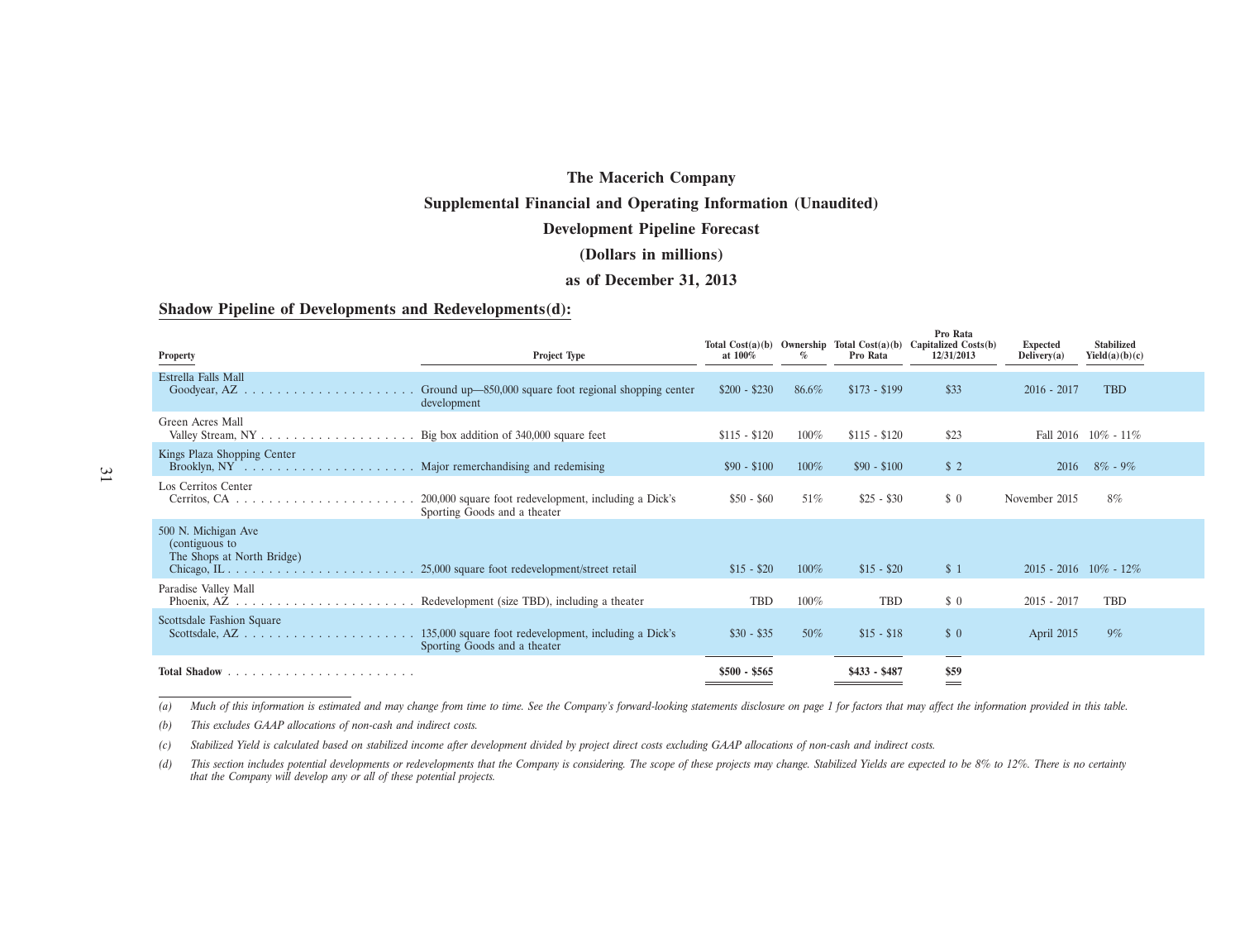# **The Macerich Company Supplemental Financial and Operating Information (unaudited)**

#### **Top Ten Tenants**

The following retailers (including their subsidiaries) represent the 10 largest rent payers in the Centers based upon total rents in place as of December 31, 2013. The 2014 Disposition Center is excluded from the table below:

| <b>Parent Entity</b>                  | <b>Primary DBA's</b>                                                                                                 | Number of<br><b>Locations</b> in<br>the Portfolio | % of Total<br>Rents(1) |
|---------------------------------------|----------------------------------------------------------------------------------------------------------------------|---------------------------------------------------|------------------------|
| L Brands                              | Victoria's Secret, Bath and Body Works,<br><b>PINK</b>                                                               | 100                                               | 2.6%                   |
| Forever 21, Inc. $\dots \dots \dots$  | Forever 21, XXI Forever, For Love 21                                                                                 | 39                                                | $2.4\%$                |
| Gap, Inc., The $\dots \dots \dots$    | Athleta, Banana Republic, The Gap, Gap<br>Kids, Old Navy and others                                                  | 64                                                | 2.3%                   |
| Foot Locker, Inc. $\dots \dots \dots$ | Champs Sports, Foot Locker, Kids Foot<br>Locker, Lady Foot Locker, Nike Yardline,<br>Foot Action USA, House of Hoops | 100                                               | $1.8\%$                |
| Dick's Sporting Goods, Inc. $\ldots$  | Dick's Sporting Goods                                                                                                | 12                                                | $1.3\%$                |
| Sears Holdings Corporation            | Sears                                                                                                                | 30                                                | $1.3\%$                |
| Abercrombie & Fitch Co.               | Abercrombie & Fitch, Hollister and others                                                                            | 48                                                | $1.2\%$                |
| Luxottica Group S.P.A.                | Ilori, LensCrafters, Oakley, Optical Shop of<br>Aspen, Sunglass Hut and others                                       | 105                                               | $1.2\%$                |
| Best Buy Co., Inc. $\dots \dots$      | Best Buy, Best Buy Mobile                                                                                            | 26                                                | $1.1\%$                |
| Nordstrom, Inc.                       | Nordstrom, Last Chance, Nordstrom Rack,<br>Nordstrom Spa, Nordstrom Expresso Bar                                     | 16                                                | $1.1\%$                |

(1) Total rents include minimum rents and percentage rents